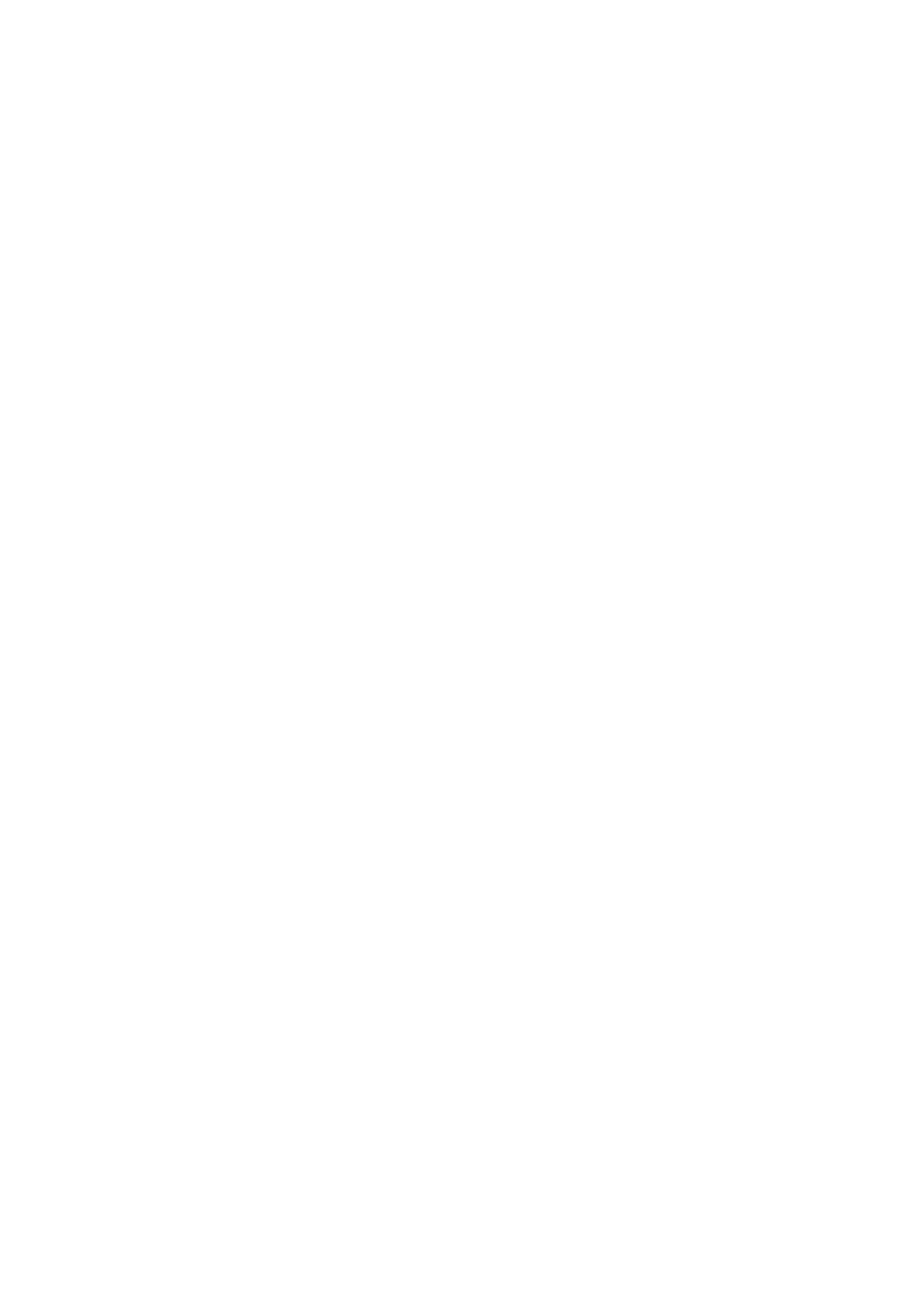### **EUROPEAN UNIVERSITY INSTITUTE DEPARTMENT OF ECONOMICS**

*Factor-MIDAS for Now- and Forecasting with Ragged-Edge Data: A Model Comparison for German GDP*

**MASSIMILIANO MARCELLINO**

**and** 

**CHRISTIAN SCHUMACHER**

EUI Working Paper **ECO** 2008/15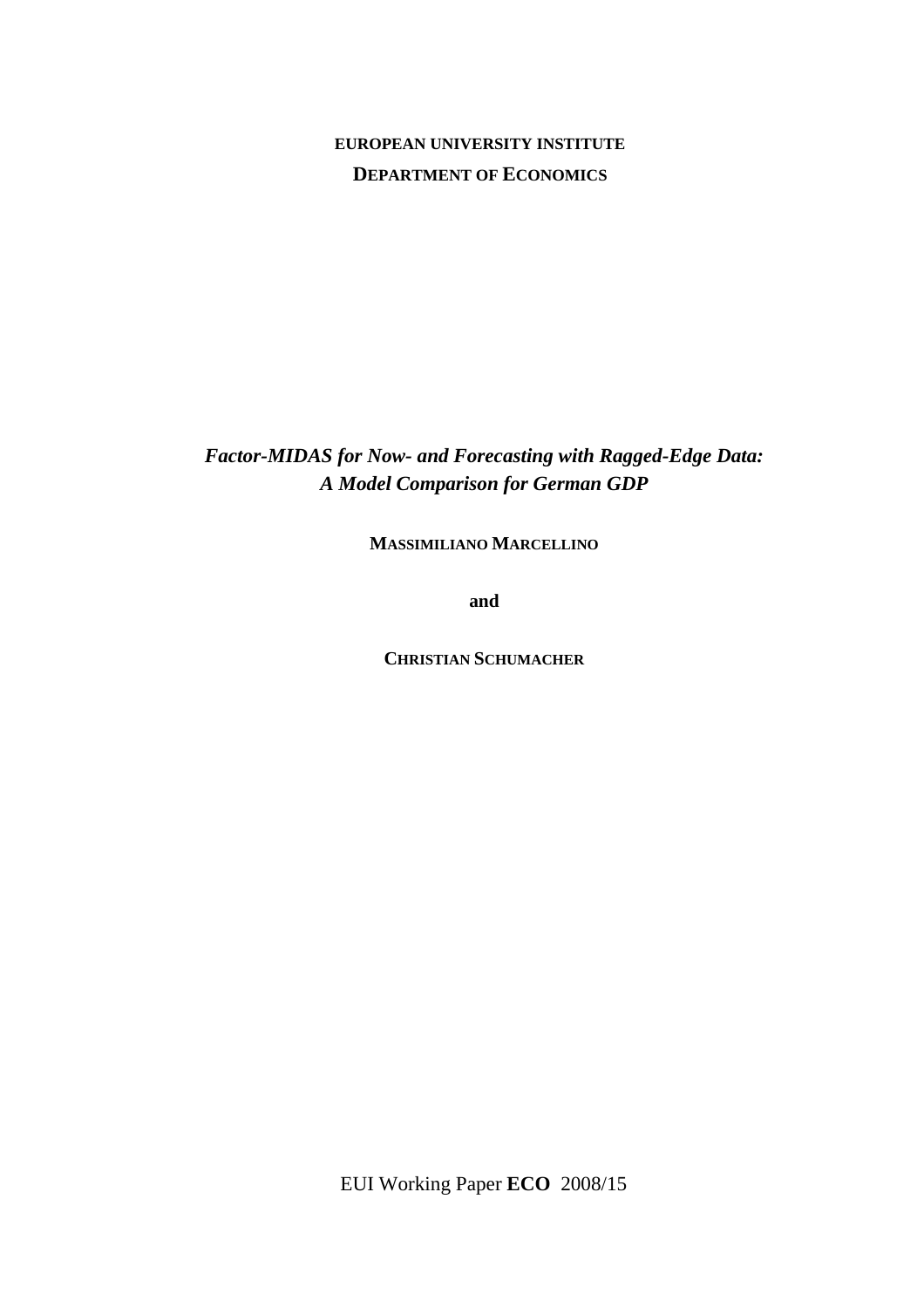This text may be downloaded for personal research purposes only. Any additional reproduction for other purposes, whether in hard copy or electronically, requires the consent of the author(s), editor(s). If cited or quoted, reference should be made to the full name of the author(s), editor(s), the title, the working paper or other series, the year, and the publisher.

The author(s)/editor(s) should inform the Economics Department of the EUI if the paper is to be published elsewhere, and should also assume responsibility for any consequent obligation(s).

ISSN 1725-6704

© 2008 Massimiliano Marcellino and Christian Schumacher

Printed in Italy European University Institute Badia Fiesolana I – 50014 San Domenico di Fiesole (FI) Italy

> http://www.eui.eu/ http://cadmus.eui.eu/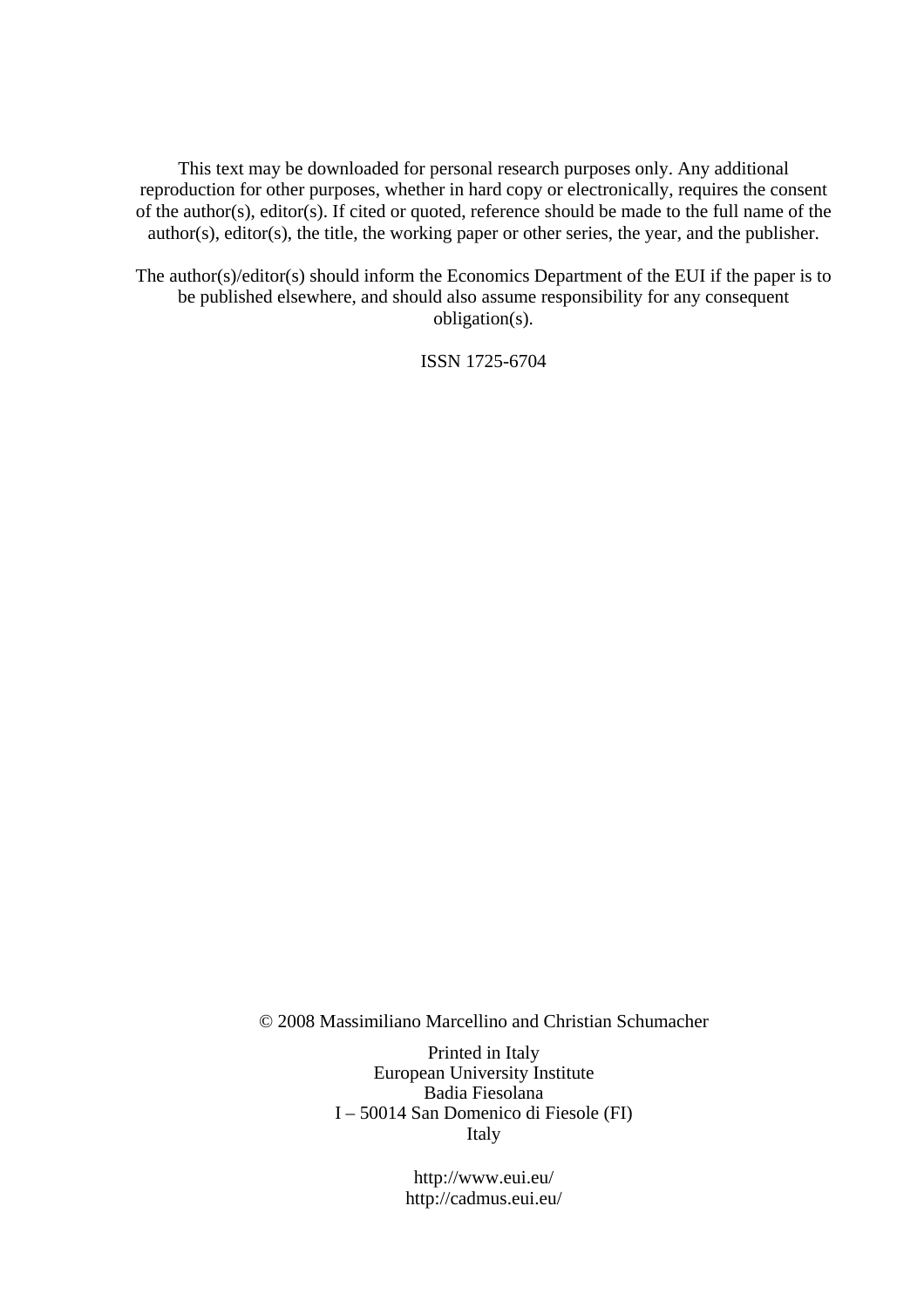# Factor-MIDAS for now- and forecasting with ragged-edge data: A model comparison for German GDP<sup>1</sup>

Massimiliano Marcellino Università Bocconi, IGIER and CEPR massimiliano.marcellino@uni-bocconi.it

Christian Schumacher Deutsche Bundesbank christian.schumacher@bundesbank.de

First version: 3 October 2007, This version: 20 November 2007

<sup>1</sup>This paper represents the authors' personal opinions and does not necessarily reflect the views of the Deutsche Bundesbank. The paper has been presented at the Bank of England CCBS research forum 'New developments in dynamic factor modelling', the Bank of Canada workshop 'Forecasting' Short-Term Developments and the Role of Econometric Modelsí, and a seminar at the Bundesbank. We are grateful to the participants of these events as well as Sandra Eickmeier, Malte Knüppel, Gerhard Rünstler, Karsten Ruth, and Klaus Wohlrabe for helpful comments and discussions. The codes for this paper were written in Matlab. Some functions were taken from the Econometrics Toolbox written by James P. LeSage from www.spatial-econometrics.com. Other codes were kindly provided by Mario Forni from www.economia.unimore.it/forni\_mario/matlab.htm, Arthur Sinko from www.unc.edu/~sinko/midas.zip and Gerhard Rünstler.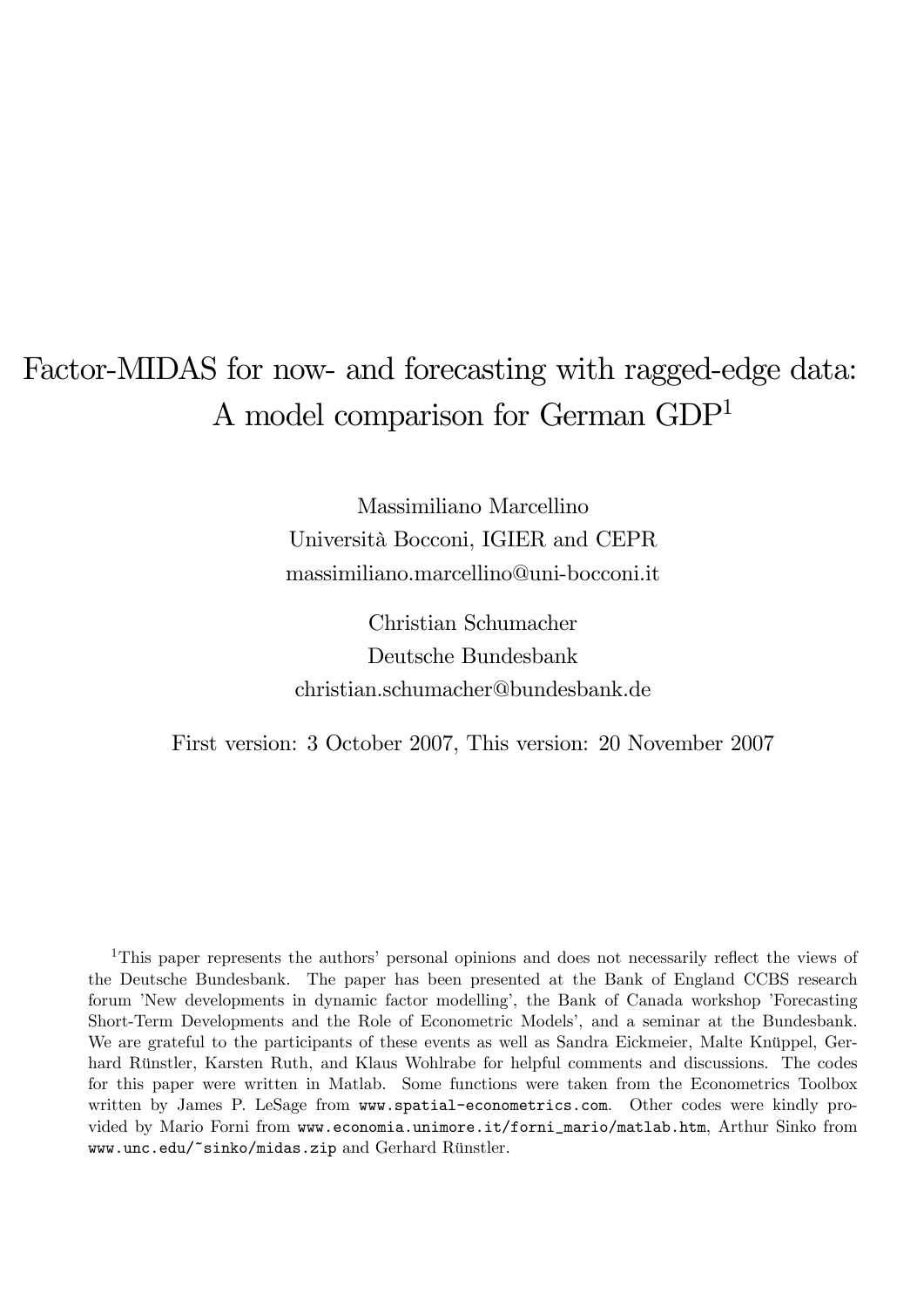#### Abstract

This paper compares different ways to estimate the current state of the economy using factor models that can handle unbalanced datasets. Due to the different release lags of business cycle indicators, data unbalancedness often emerges at the end of multivariate samples, which is sometimes referred to as the 'ragged edge' of the data. Using a large monthly dataset of the German economy, we compare the performance of different factor models in the presence of the ragged edge: static and dynamic principal components based on realigned data, the Expectation-Maximisation (EM) algorithm and the Kalman smoother in a state-space model context. The monthly factors are used to estimate current quarter GDP, called the 'nowcast', using different versions of what we call factor-based mixed-data sampling (Factor-MIDAS) approaches. We compare all possible combinations of factor estimation methods and Factor-MIDAS projections with respect to nowcast performance. Additionally, we compare the performance of the nowcast factor models with the performance of quarterly factor models based on time-aggregated and thus balanced data, which neglect the most timely observations of business cycle indicators at the end of the sample. Our empirical findings show that the factor estimation methods don't differ much with respect to nowcasting accuracy. Concerning the projections, the most parsimonious MIDAS projection performs best overall. Finally, quarterly models are in general outperformed by the nowcast factor models that can exploit ragged-edge data.

#### JEL Classification Codes: E37, C53

Keywords: nowcasting, business cycle, large factor models, mixed-frequency data, missing values, MIDAS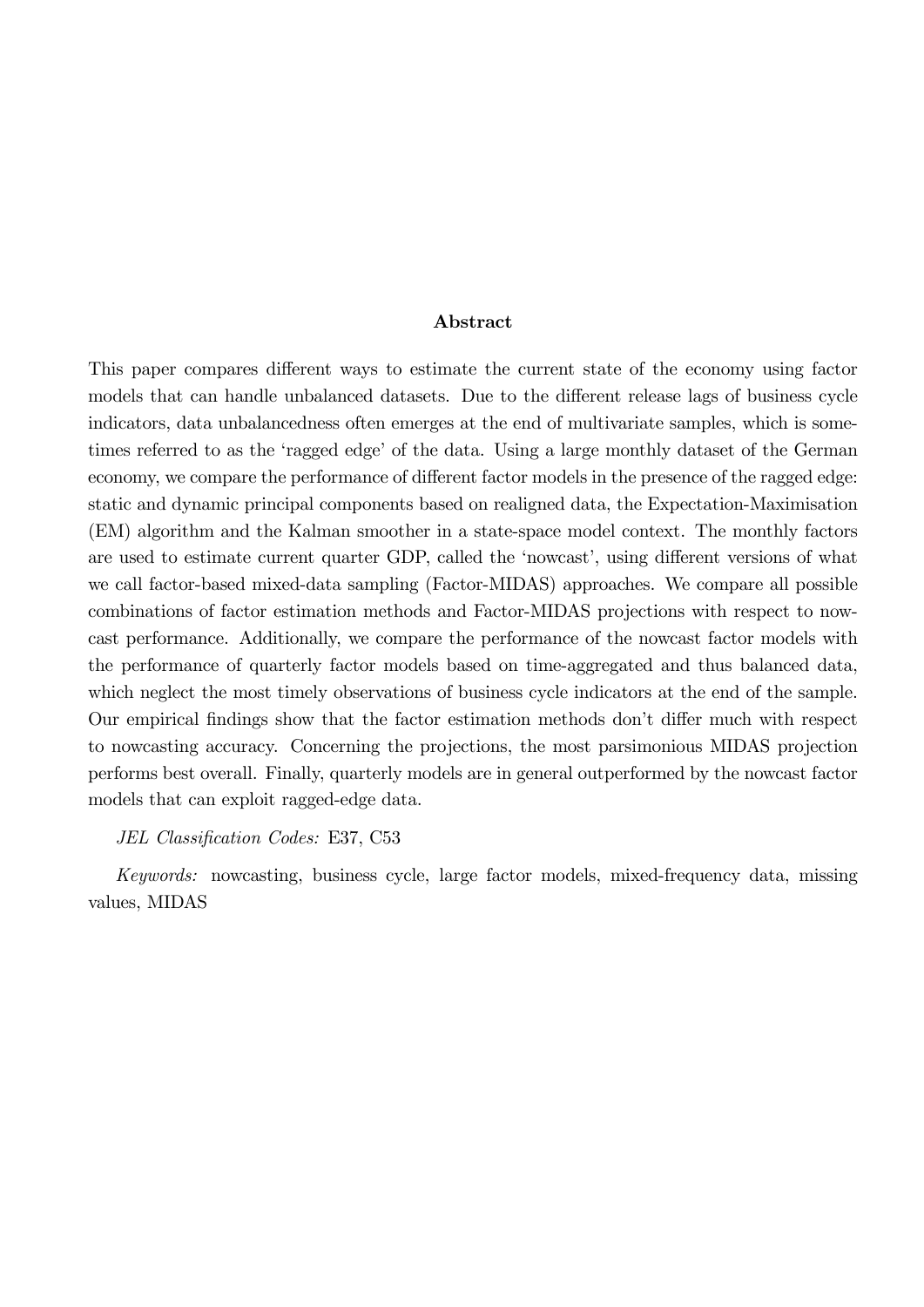### 1 Introduction

Many key indicators of macroeconomic activity are published by the statistical offices with a considerable time delay and at low frequencies. In particular, Gross Domestic Product (GDP) is typically published at quarterly frequency and has a considerable publication lag. In Germany, for example, GDP is released about five to six weeks after the end of the reference quarter. As policy makers regularly request information on the current state of the economy in terms of GDP, there is a need to provide estimates of current GDP in order to support policy decisions. For example, in April, German GDP is available only for the fourth quarter of the previous year. To obtain the current, second quarter GDP, we have to make a projection with forecast horizon of two quarters from the end of the GDP sample, using all currently available information in an efficient way. This projection is what we call the 'nowcast' in this paper, following, e.g., Giannone et al. (2005).

In general, it is difficult to exploit all information available for nowcasting, as business cycle indicators are released in an asynchronous way. Due to these different publication lags, multivariate datasets typically exhibit complicated patterns of missing values at the end of the sample and imply unbalanced samples for estimation. This leads to the so-called 'ragged-edge' data problem in econometrics, see Wallis (1986), and nowcast methods are necessary that can tackle this issue. Another difficulty arises, because GDP is quarterly data, whereas many important indicators are sampled at monthly or higher frequencies. Therefore, also a mixed-frequency problem has to be resolved for nowcasting.

In this paper, we discuss different ways to estimate factors from large high-frequency datasets subject to the ragged-edge problem, and how these factors can be used for nowcasting a lowfrequency variable like GDP. In our description of the methods and the application below, factor nowcasting is essentially a two-step procedure, where factors are estimated in a first step, and the estimated factors enter specific projection models in a second step. Thus, according to the surveys in Boivin and Ng (2005), Eickmeier and Ziegler (2007), we follow the widely used two-step technique of factor forecasting, which is standard in case both the factors and the variable to be predicted are sampled at the same frequency.

For estimating the factors, we distinguish three main methods, which are all derived within a large scale dynamic factor model framework. First, we discuss the estimator by Altissimo et al. (2006), which builds upon the one-sided non-parametric dynamic principal component analysis (DPCA) factor estimator of Forni et al. (2005). To take into account the ragged-edge of the data, Altissimo et al. (2006) simply apply a realignment of each time series to obtain a balanced dataset. Second, we consider the Expectation-Maximisation (EM) algorithm combined with the factor estimator based static principal component analysis (PCA) as introduced by Stock and Watson (2002) and applied for forecasting and interpolation by Bernanke and Boivin (2003), Angelini, Henry and Marcellino (2006), and Schumacher and Breitung (2006). Third, we discuss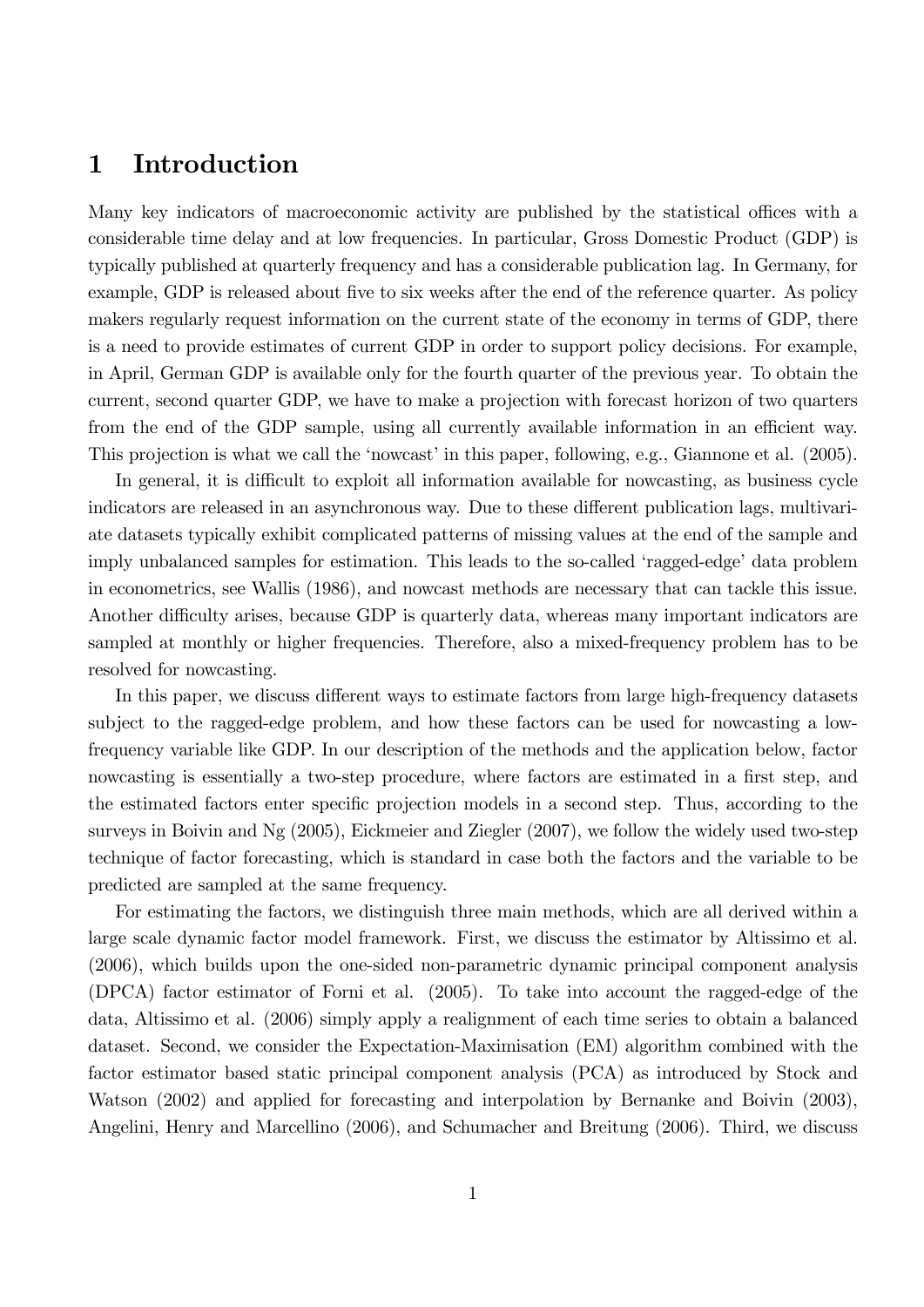the parametric state-space factor estimator of Doz, Giannone and Reichlin (2006), as applied in Giannone et al.  $(2005)$  and Banbura and Rünstler  $(2007)$ .

Concerning the projection methods, we introduce the Factor-MIDAS approach. The starting point is the mixed-data sampling (MIDAS) framework proposed by Ghysels et al. (2004), and applied to macroeconomic variables in Clements and Galvão (2007). The basic MIDAS framework consists of a regression of a low frequency variable on a set of higher frequency indicators, where distributed lag functions are employed to specify the dynamic relationship. The Factor-MIDAS approach exploits estimated factors rather than single or small groups of economic indicators as regressors. Therefore, it directly translates the factor forecasting two-step approach as discussed in Boivin and Ng (2006) for the single-frequency case to the mixed-frequency case where factors are sampled at higher frequencies than the variable to be predicted. As in the standard MIDAS case, see Clements and Galvão (2007), direct multistep Factor-MIDAS forecasts are easily computed, which is convenient in our context.

We also evaluate a more general regression approach, where the dynamic relationship between the low frequency variable (GDP in our case) and the high frequency indicators (factors in our case) is unrestricted. This approach is based on the theoretical analysis in Marcellino and Schumacher (2007) and is labeled Factor-MIDAS-U, where U stands for unrestricted. As a third alternative, we consider a special regression scheme proposed by Altissimo et al. (2006), discuss how it can be used for nowcasting, and show its close relationship to the MIDAS method.

The main purpose of the paper is to compare empirically the different approaches of factor estimation in the presence of unbalanced data, combined with the alternative MIDAS projections. In particular, we apply the different methods to a large German dataset of about one hundred monthly indicators for nowcasting and short term forecasting German GDP growth. Germany is the largest country within the euro area, and this matters both from an economic and from a statistical point of view. For example, institutional forecasts for euro area macroeconomic variables by the Eurosystem and by the European Commission are often based on aggregation of the national forecasts. In these frameworks, Germany has a large weight, but existing nowcasts and forecasts for German GDP growth are not fully satisfying, see e.g. Schumacher and Breitung (2006). Furthermore, the quality of euro area data prior to 1999 is questionable, to the point that using German data prior to 1999 and euro area data afterwards can be preferable, see e.g. Lütkepohl and Brüggemann (2006).

In the empirical application, we evaluate the information content of nowcasts computed in each month of a given quarter, based on increasing information from the indicators. In addition, we investigate longer forecast horizons, up to two quarters ahead. In our recursive nowcast experiment, we consider the ragged-edge of the monthly data and the publication delay of GDP.

Furthermore, we discuss how the ragged-edge factor models perform compared with singlefrequency factor models based on quarterly time-aggregated data. Quarterly data has been often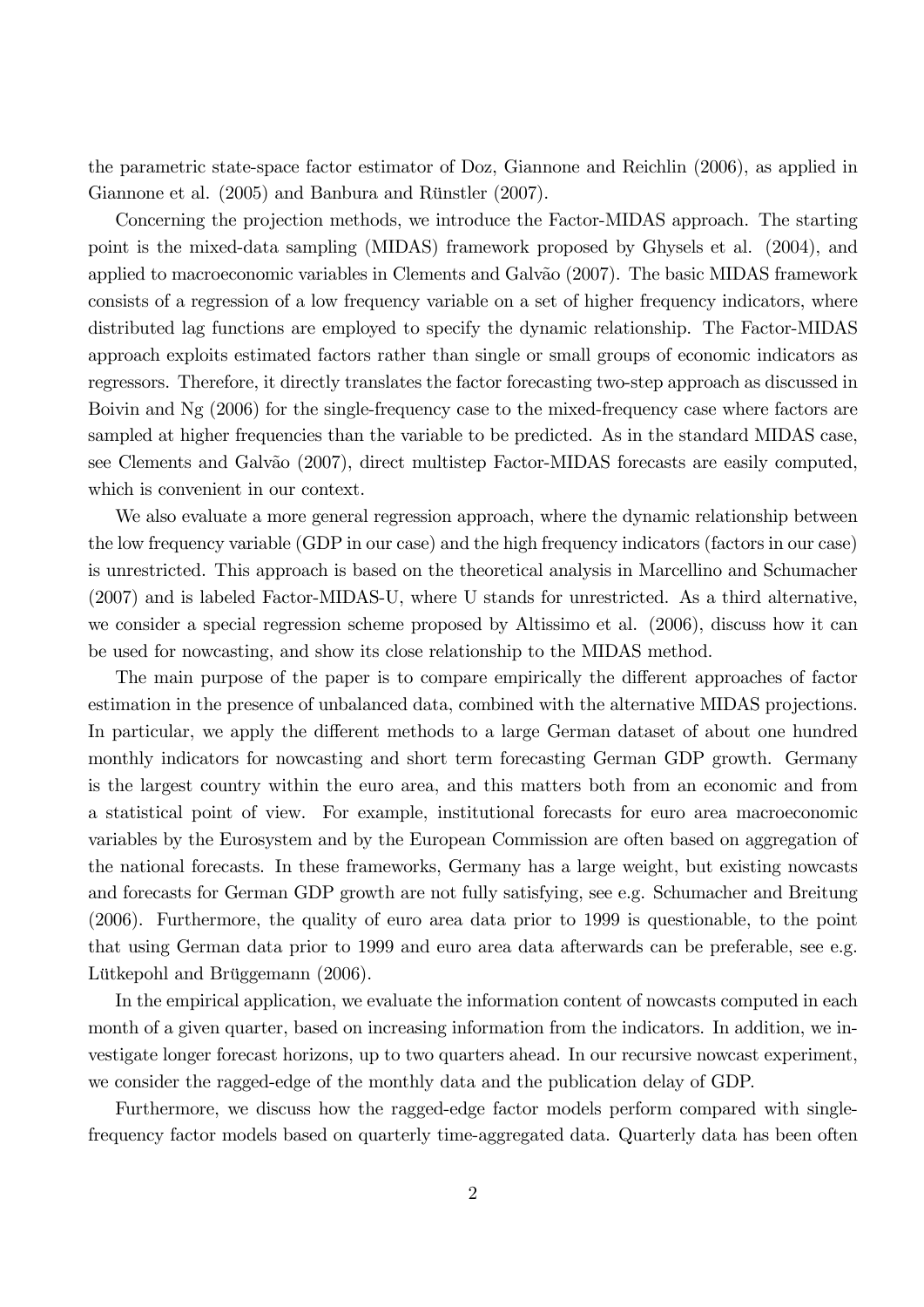used to forecast German GDP, see e.g. Schumacher (2007), and for other countries and datasets, for example by Marcellino et al. (2005) for Euro area countries' GDP using disaggregated and aggregated data, Banerjee et al. (2005) for euro area GDP, Banerjee and Marcellino (2006) for US GDP, Kapetanios et al. (2007) for UK GDP, and many others. Due to the widespread use of quarterly and partly time-aggregated data in the empirical literature, we will employ also factor forecasting based on time-aggregated quarterly data as a key benchmark for the nowcast factor models that can tackle ragged-edge data.

Additionally, we discuss the relative importance of static versus dynamic factors for nowcasting in our context. As there is some disagreement in the literature as to the appropriate estimation method of the factors, see Boivin and Ng (2005) and DíAgostino and Giannone (2006), a nowcast comparison should also address this issue.

Finally, since some of the factor estimation methods discussed above allow for an integrated approach of estimating the factors and nowcasting in one single step, in particular the state-space approach by Giannone et al.  $(2005)$  and Banbura and Rünstler  $(2007)$ , we compare our two-step Factor-MIDAS procedure with the integrated approach.

The paper is structured as follows. Section 2 reviews the competing approaches to factor nowcasting under analysis, and the different MIDAS projection methods. Section 3 presents the empirical nowcast exercise, and compares and discusses the results. Section 4 summarises and concludes.

### 2 Factor nowcasting with ragged-edge data

In this paper we focus on quarterly GDP growth, which is denoted as  $y_{t_q}$  where  $t_q$  is the quarterly time index  $t_q = 1, 2, 3, \ldots, T_q$ . GDP growth can also be expressed at the monthly frequency by setting  $y_{t_m} = y_{t_q} \forall t_m = 3t_q$  with  $t_m$  as the monthly time index. Thus, GDP  $y_{t_m}$  is observed only at months  $t_m = 3, 6, 9, \ldots, T_m$  with  $T_m = 3T_q$ . The aim is to nowcast or forecast GDP  $h_q$  quarters ahead, or  $h_m = 3h_q$  months ahead, based on information in month  $T_m$ , denoted as  $y_{T_m+h_m|T_m}$ . For example, since GDP for the first quarter of a given year is released around mid-May, a nowcast can be produced in January, February, and March of the current year, while a forecast can be produced in any month of the previous year.

The information set includes a large set of stationary monthly indicators, collected in the Ndimensional vector  $\mathbf{X}_{t_m}$ . The time index  $t_m$  denotes monthly frequency and  $\mathbf{X}_{t_m}$  is fully available for each month  $t_m = 1, 2, 3, \ldots, T_m$ . However, due to publication lags, some elements at the end of the sample can be missing, thus rendering an unbalanced sample of  $X_{t_m}$ .

We want to model  $\mathbf{X}_{t_m}$  using a dynamic factor specification, and use the estimated factors, which efficiently summarize the information in  $\mathbf{X}_{t_m}$ , to nowcast and forecast GDP growth,  $y_{T_q}$ . According to Boivin and Ng (2005), factor forecasting with large, single-frequency datasets is often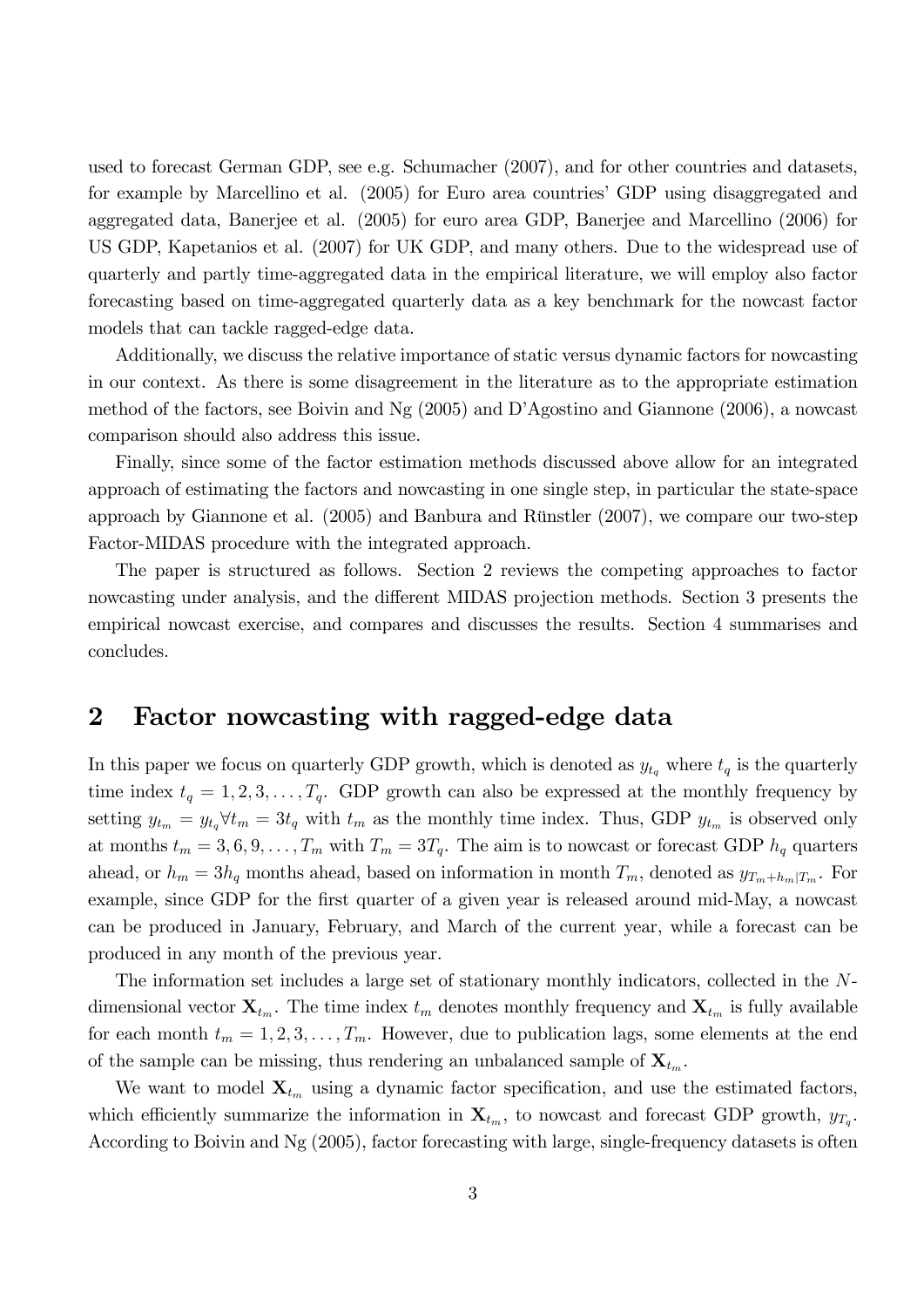carried out using a similar two-step procedure: Firstly, the factors are estimated, and secondly, a dynamic model for the variable to be predicted is augmented with the estimated factors, see Bai and Ng (2006) for technical details on the properties of the resulting forecasts. However, to take into account the specific nowcast framework, the following modifications are necessary:

- 1. The first step factor estimation methods have to be able to handle ragged-edge data, due to the missing values at the end of the sample in a real time context.
- 2. The second step regression methods have to be able to handle mixed frequency data, in particular a low-frequency target variable and higher-frequency factors.

We will firstly discuss the proper factor estimation methods in subsection 2.1, and then the factor based nowcast regression methods in subsection 2.2.<sup>1</sup>

#### 2.1 Estimating the factors with ragged-edge data

We assume that the monthly observations have a factor structure according to

$$
\mathbf{X}_{t_m} = \mathbf{\Lambda} \mathbf{F}_{t_m} + \boldsymbol{\xi}_{t_m},\tag{1}
$$

where the *r*-dimensional factor vector is denoted as  $\mathbf{F}_{t_m} = (f'_{1,t_m}, \ldots, f'_{r,t_m})'$ . The factors times the  $(N \times r)$  loadings matrix  $\Lambda$  represent the common components of each variable. The idiosyncratic components  $\xi_{t_m}$  are that part of  $\mathbf{X}_{t_m}$  not explained by the factors.

Under the assumption that the  $(T_m \times N)$  data matrix **X** is balanced, various ways to estimate the factors have been provided in the literature. For example, two of the most widely used approaches are based on PCA as in Stock and Watson (2002) or dynamic PCA according to Forni et al. (2005). For overviews, see the surveys by Stock and Watson (2006), section 4, and Boivin and Ng (2005) and the comparisons by D'Agostino and Giannone (2006) and Schumacher (2007). Note that, according to (1), all the factor models to be discussed below will work at the higher monthly frequency, thus factor estimates are available for all monthly observations  $t_m = 1, 2, 3, \ldots, T_m.$ 

Vertical realignment of data and dynamic principal components factors A very convenient way to solve the ragged-edge problem is provided by Altissimo et al. (2006) for estimating the New Eurocoin indicator. They propose to realign each time series in the sample in order to obtain a balanced dataset, see also Schneider and Spitzer  $(2004)$ . Assume that variable i is released with  $k_i$  months of publication lag. Thus, given a dataset in period  $T_m$ , the final observation

<sup>&</sup>lt;sup>1</sup>To focus on ragged-edge and mixed-frequency problems, we abstract from additional complications such as those resulting from seasonal adjustment and data revisions.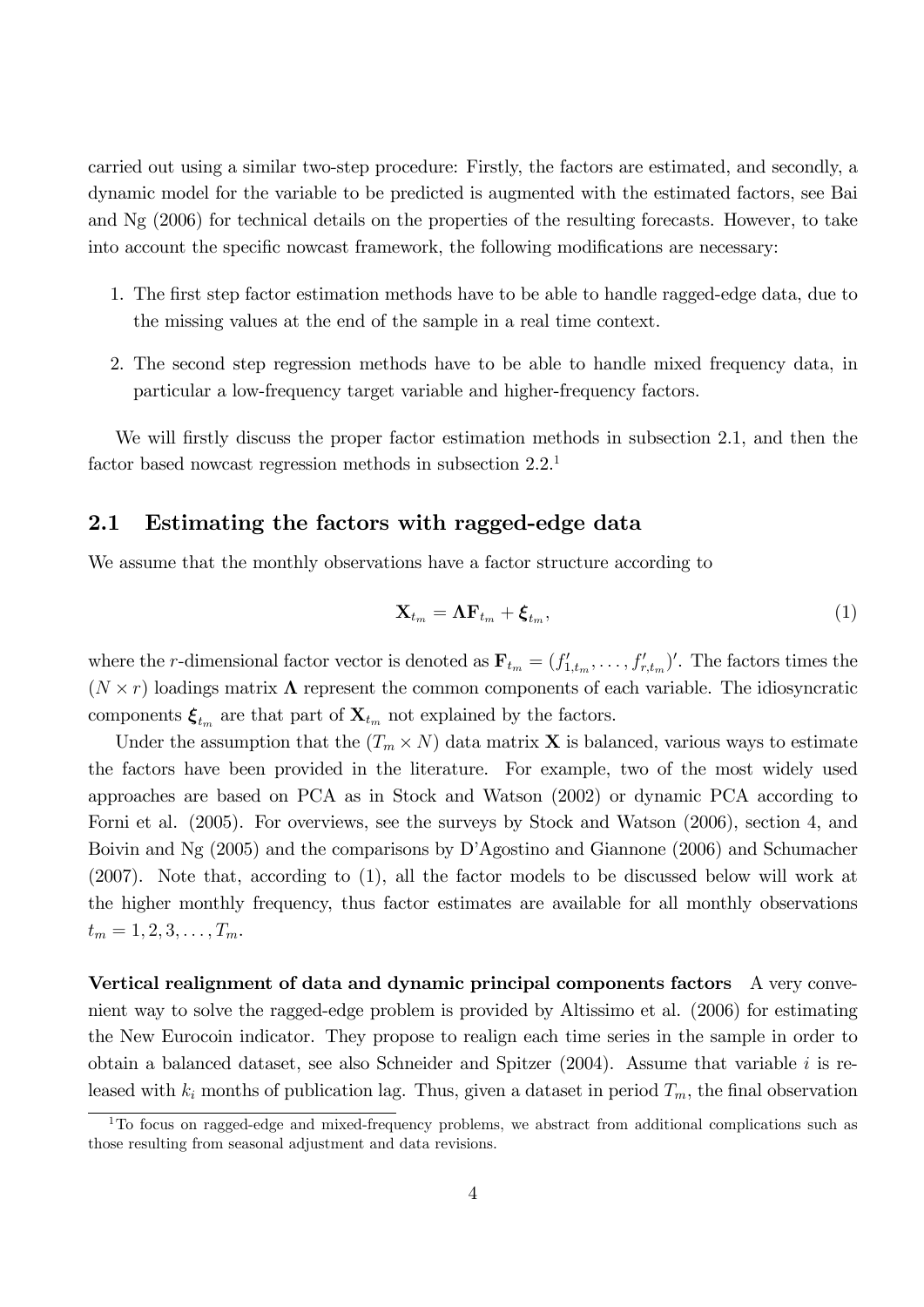available of this time series is for period  $T_m - k_i$ . The realignment proposed by Altissimo et al. (2006) is then simply

$$
\widetilde{x}_{i,T_m} = x_{i,T_m-k_i} \tag{2}
$$

for  $t_m = k_i + 1, \ldots, T_m$ . Applying this procedure for each series, and harmonising at the beginning of the sample, yields a balanced data set  $\mathbf{X}_{t_m}$  for  $t_m = \max(\{k_i\}_{i=1}^N) + 1, \ldots, T_m$ .

Given this monthly data, Altissimo et al. (2006) propose to use dynamic PCA to estimate the factors. As the dataset is balanced, the two-step estimation techniques by Forni et al. (2005) directly apply. In our applications below, we will denote the combination of vertical realignment and dynamic principal components factors as 'VA-DPCA'.

The vertical realignment solution to the ragged-edge problem is easy to use. A disadvantage is that the availability of data determines dynamic cross-correlations between variables. Furthermore, statistical release dates for data are not the same over time, for example, due to major revisions. In this case, dynamic correlations within the data change and factors can change over time. The same holds if factors are reestimated at a higher frequency than the frequency of the factor model. This is a very common scenario, for example, if a monthly factor model is reestimated several times within a month when new monthly observations are released. If this the case, the realignment of the data changes the correlation structure all the time. On the other hand, dynamic PCA as in Forni et al. (2005) exploits the dynamic cross-correlations in the frequency domain and might be in principle able to account for these changes in realignments of the data.

Principal components factors and the EM algorithm To consider missing values in the data for estimating factors, Stock and Watson (2002) propose an EM algorithm together with the standard PCA. Consider a variable i from the dataset  $X_{t_m}$  as a full data column vector  $\mathbf{X}_i = (x_{i,1}, \ldots, x_{i,T_m})'$ . Assume that not all the observations are available due to the ragged-edge problem. The vector  $\mathbf{X}^{\text{obs}}_i$  contains the observations available for variable i, which is only a subset of  $X_i$  due to missing values. We can formulate the relationship between observed and not fully observed data by

$$
\mathbf{X}_{i}^{\text{obs}} = \mathbf{A}_{i} \mathbf{X}_{i},\tag{3}
$$

where  $A_i$  is a matrix that can tackle missing values or mixed frequencies. In case no observations are missing,  $A_i$  is the identity matrix. In case an observation is missing at the end of the sample, the corresponding final row of the identity matrix is removed to ensure  $(3)$ . The EM algorithm proceeds as follows:

1. Provide an initial (naive) guess of observations  $\hat{\mathbf{X}}_i^{(0)} \forall i$ . These guesses together with the fully observable monthly time series yields a balanced dataset  $\hat{\mathbf{X}}^{(0)}$ . Standard PCA provides initial monthly factors  $\mathbf{F}^{(0)}$  and loadings  $\mathbf{\hat{\Lambda}}^{(0)}$ .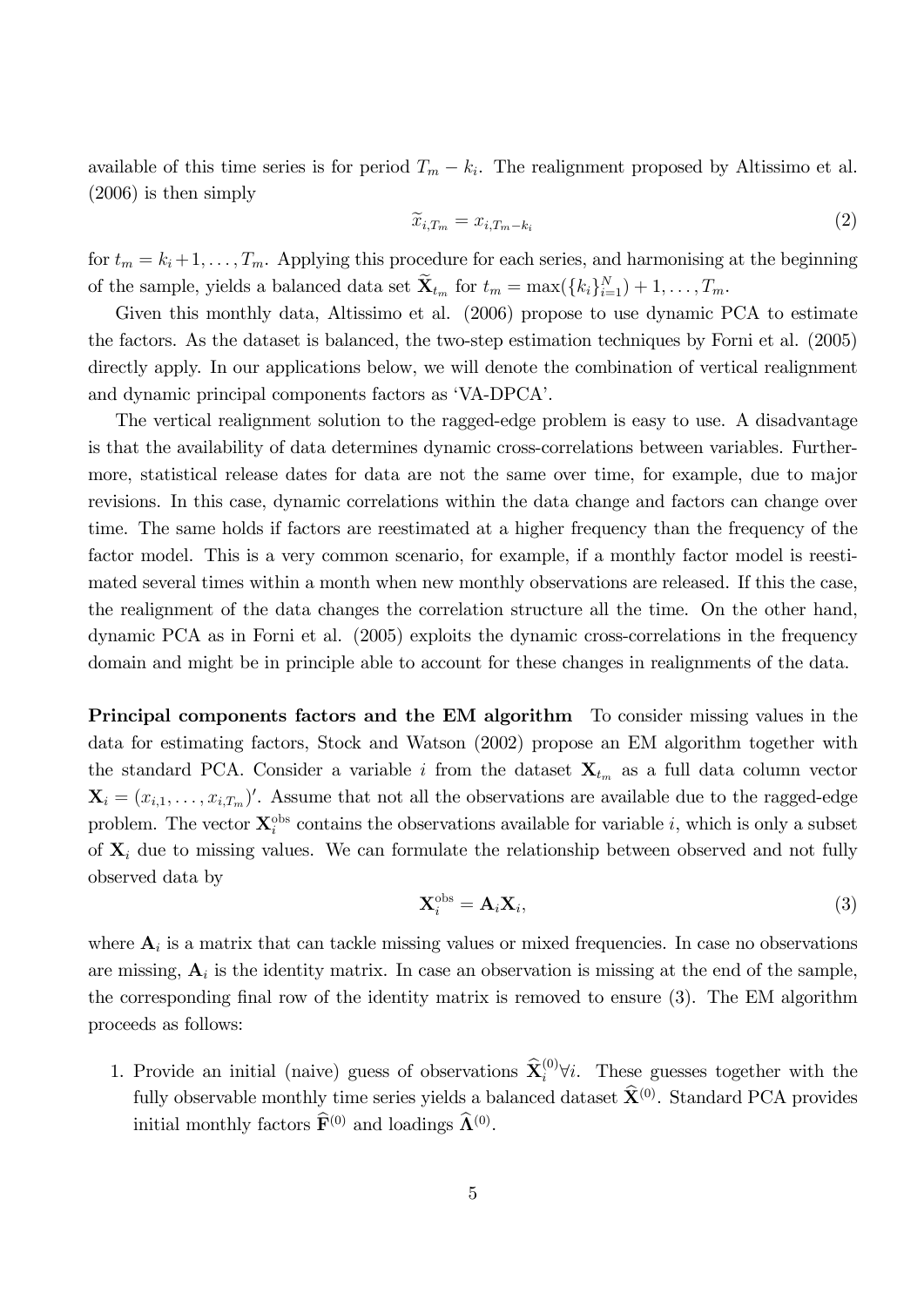2. **E-step:** An update estimate of the missing observations for variable  $i$  is provided by the expectation of  $\mathbf{X}_i$  conditional on observations  $\mathbf{X}_i^{\text{obs}}$ , factors  $\widehat{\mathbf{F}}^{(j-1)}$  and loadings  $\widehat{\mathbf{A}}_i^{(j-1)}$  from the previous iteration

$$
\widehat{\mathbf{X}}_i^{(j)} = \widehat{\mathbf{F}}^{(j-1)} \widehat{\boldsymbol{\Lambda}}_i^{(j-1)} + \mathbf{A}_i' (\mathbf{A}_i' \mathbf{A}_i)^{-1} \left( \mathbf{X}_i^{\text{obs}} - \mathbf{A}_i \widehat{\mathbf{F}}^{(j-1)} \widehat{\boldsymbol{\Lambda}}_i^{(j-1)} \right).
$$
(4)

The update consists of two components: the common component from the previous iteration  $\widehat{\mathbf{F}}^{(j-1)}\widehat{\mathbf{\Lambda}}_i^{(j-1)}$ , plus the low-frequency idiosyncratic component  $\mathbf{X}_i^{\text{obs}} - \mathbf{A}_i\widehat{\mathbf{F}}^{(j-1)}\widehat{\mathbf{\Lambda}}_i^{(j-1)}$ , distributed by the projection coefficient  $\mathbf{A}'_i(\mathbf{A}'_i\mathbf{A}_i)^{-1}$  on the high-frequency periods. For general issues see Stock and Watson (2002), and for a discussion of the properties in the ragged-edge case, see Schumacher and Breitung (2006).

3. M-step: Repeat the E-step for all i yielding again a balanced dataset. Reestimate the factors and loadings,  $\hat{\mathbf{F}}^{(j)}$  and  $\hat{\mathbf{\Lambda}}^{(j)}$  by PCA, and go to step 2 until convergence.

After convergence, the EM algorithm provides monthly factor estimates  $\widehat{\mathbf{F}}_{t_m}$  as well as estimates of the missing values of the time series. Thus, interpolation of missing values as well as factor estimation is carried out consistently in the factor framework (1) with factors estimated by PCA. For a detailed discussion of the properties of the EM algorithm for interpolation and backcasting, see Angelini et al. (2006). In the applications below, we will denote the this factor estimator as ëEM-PCAí.

Estimation of a large parametric factor model in state-space form The approach followed by Doz et al. (2006) and Kapetanios and Marcellino (2006) casts the large factor model in state-space form. However, Kapetanios and Marcellino (2006) estimate the factors using subspace algorithms, while Doz et al. (2006) exploit the Kalman filter and smoother. Here, we follow the Doz et al. (2006) approach as it can be more directly applied to ragged-edge data, see Giannone et al. (2005).

To specify a complete model, an explicit dynamic VAR structure is assumed to hold for the factors. The full state-space model has the form

$$
\mathbf{X}_{t_m} = \mathbf{\Lambda} \mathbf{F}_{t_m} + \boldsymbol{\xi}_{t_m},\tag{5}
$$

$$
\Psi(L_m)\mathbf{F}_{t_m} = \mathbf{B}\boldsymbol{\eta}_{t_m}.\tag{6}
$$

Equation (5) is the static factor representation of  $\mathbf{X}_{t_m}$  as above in (1). Equation (6) specifies a VAR of the factors with lag polynomial  $\Psi(L_m) = \sum_{i=1}^p \Psi_i L_m^i$  and  $L_m$  is the monthly lag operator with  $L_m x_{t_m} = x_{t_m-1}$ . The q-dimensional vector  $\eta_{t_m}$  contains the orthogonal dynamic shocks that drive the r factors, where the matrix **B** is  $(r \times q)$ -dimensional. The model is already in state space form, since the factors  $\mathbf{F}_{t_m}$  are the states. If the dimension of  $\mathbf{X}_{t_m}$  is small, the model can be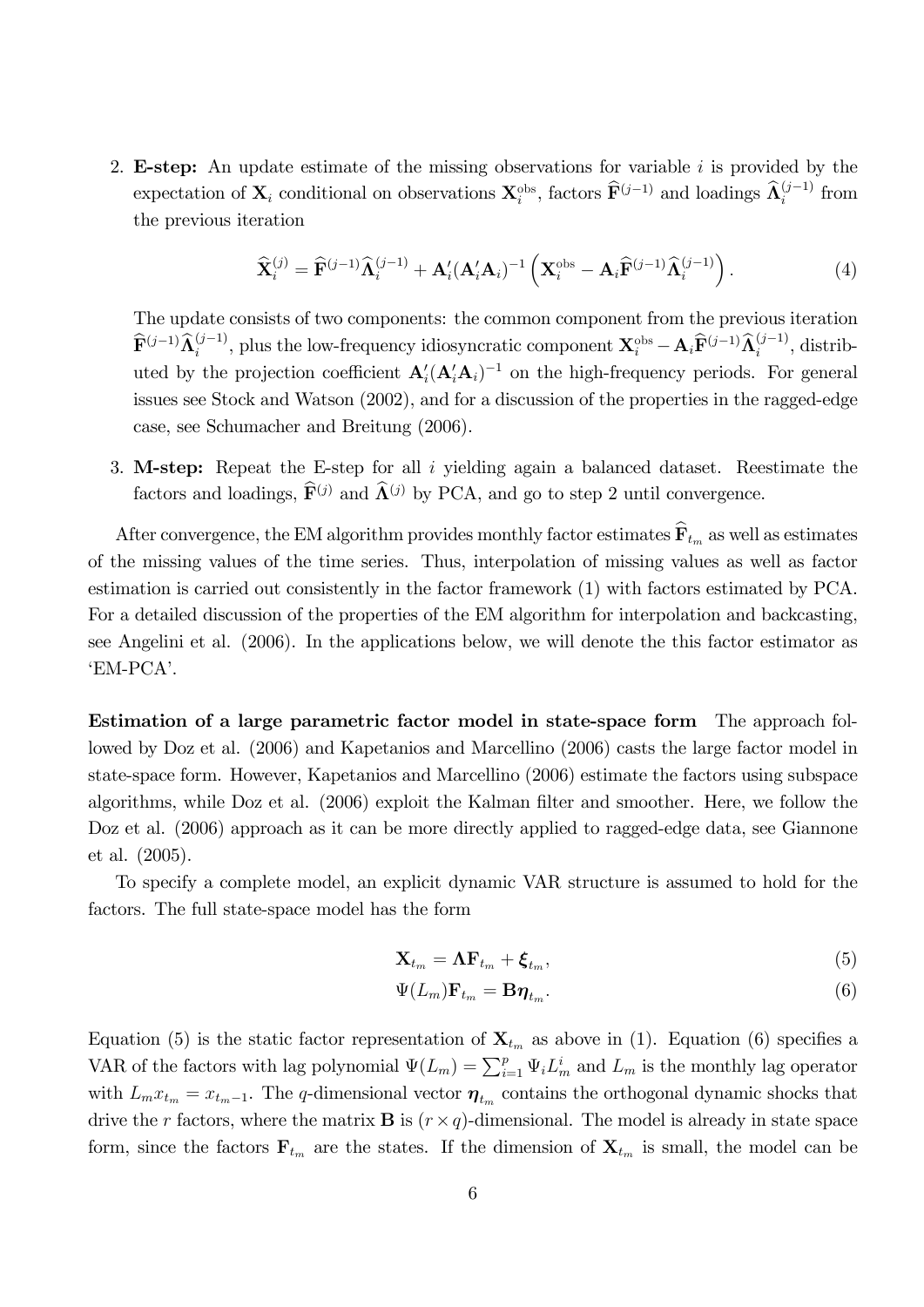estimated using ML. In order to account for large datasets, Doz et al. (2006) propose quasi-ML to estimate the factors, as iterative ML is infeasible in this framework. For a given number of factors  $r$  and dynamic shocks  $q$ , the estimation proceeds in the following steps:

- 1. Estimate  $\mathbf{F}_{t_m}$  using PCA as an initial estimate.
- 2. Estimate  $\widehat{\mathbf{\Lambda}}$  by regressing  $\mathbf{X}_{t_m}$  on the estimated factors  $\widehat{\mathbf{F}}_{t_m}$ . The covariance of the idiosyncratic components  $\hat{\xi}_{t_m} = \mathbf{X}_{t_m} - \widehat{\mathbf{\Lambda}} \widehat{\mathbf{F}}_{t_m}$ , denoted as  $\widehat{\Sigma}_{\xi}$ , is also estimated.
- 3. Estimate factor VAR $(p)$  on the factors  $\widehat{\mathbf{F}}_{t_m}$  yielding  $\widehat{\Psi}(L)$  and the residual covariance of  $\widehat{\mathsf{G}}_{t_m} = \widehat{\Psi}(L_m)\widehat{\mathbf{F}}_{t_m}$ , denoted as  $\widehat{\boldsymbol{\Sigma}}_{\boldsymbol{\varsigma}}$ .
- 4. To obtain an estimate for  $B$ , given the number of dynamic shocks  $q$ , apply an eigenvalue decomposition of  $\Sigma_{\varsigma}$ . Let **M** be the  $(r \times q)$ -dimensional matrix of the eigenvectors corresponding to the q largest eigenvalues, and let the  $(q \times q)$ -dimensional matrix **P** contain the largest eigenvalues on the main diagonal and zero otherwise. Then, the estimate of B is  $\widehat{\mathbf{B}} = \mathbf{M} \times \mathbf{P}^{-1/2}.$
- 5. The coefficients and auxiliary parameters of the system of equations  $(5)$  and  $(6)$  is fully specified numerically. The model is cast into state-space form. The Kalman filter or smoother then yield new estimates of the monthly factors.<sup>2</sup>

If missing values at the end of the sample are present, as in our setup, the Kalman filter also yields optimal estimates and forecasts conditional on the model structure and properties of the shocks. Thus, it is well suited to tackle ragged-edge problems as in the present context. Nonetheless, one has to keep in mind that in this case the coefficients in system matrices have to be estimated from a balanced sub-sample of data, as in step 1 a fully balanced dataset is needed for PCA initialisation. However, although the system matrices are estimated on balanced data in the first step, the factor estimation based on the Kalman filter applies to the unbalanced data and can tackle ragged-edge problems. The solution is to estimate coefficients outside the state-space model and avoid estimating a large number of coefficients by iterative ML.

In comparison with the EM algorithm discussed above, the state-space estimation also considers dynamics of the factors explicitly, whereas the static factor models doesnít. In the applications below, we will denote the state-space model Kalman filter estimator of the factors as 'KFS-PCA'.

<sup>&</sup>lt;sup>2</sup>It is worth mentioning that when the model parameters are estimated using factors obtained by subspace algorithms, as in Kapetanios and Marcellino (2006), simulation experiments indicate that the Kalman filter based factors are very close to the original subspace factors.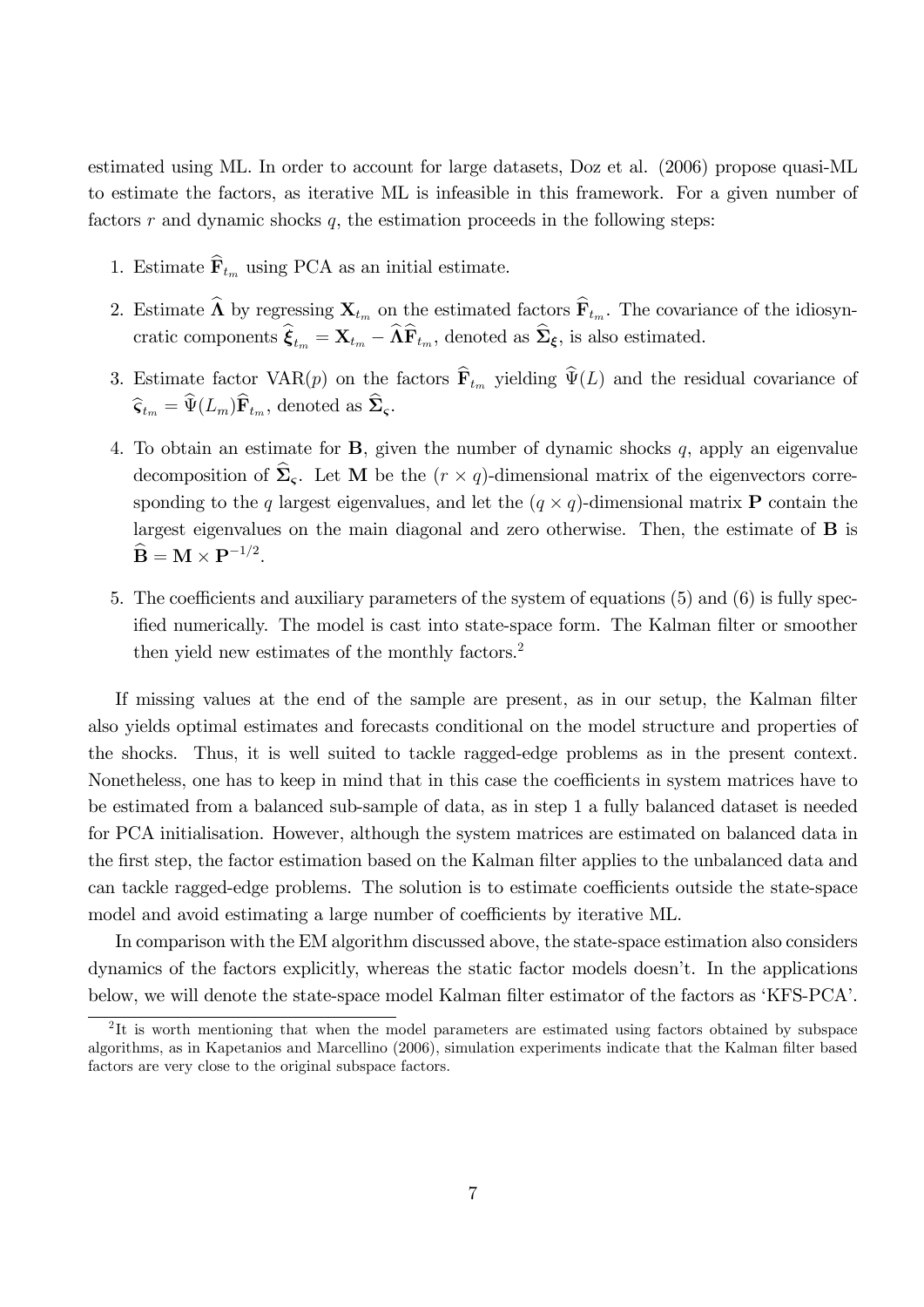#### 2.2 Nowcasting and forecasting quarterly GDP with Factor-MIDAS

To forecast quarterly GDP using the estimated monthly factors, we rely on the mixed-data sampling (MIDAS) approach as proposed by Ghysels and Valkanov (2006), Ghysels et al. (2007), Clements and Galvão (2007), and Marcellino and Schumacher (2007). The MIDAS regression approach is a direct forecasting tool, as no dynamics on the factors nor joint dynamics for GDP and the factors are explicitly modelled. Rather, MIDAS forecasts directly relate future GDP to current and lagged indicators, thus yielding different forecast models for each forecast horizon. see Marcellino, Stock and Watson (2006) as well as Chevillon and Hendry (2005) for detailed discussions of this issue in the single-frequency case.

The basic Factor-MIDAS approach In the standard MIDAS approach economic variables at higher frequency are used as regressors, while in our Factor-MIDAS the explanatory variables are estimated factors. Let us assume for simplicity that we have only one factor  $\widehat{f}_{t_m}$  for forecasting and  $r = 1$ . Hence, the forecast model for forecast horizon  $h_q$  quarters with  $h_q = h_m/3$  is

$$
y_{t_q + h_q} = y_{t_m + h_m} = \beta_0 + \beta_1 b(L_m, \theta) \hat{f}_{t_m}^{(3)} + \varepsilon_{t_m + h_m},
$$
\n(7)

where the polynomial  $b(L_m, \theta)$  is the exponential Almon lag with

$$
b(L_m, \theta) = \sum_{k=0}^{K} c(k, \theta) L_m^k, \quad c(k, \theta) = \frac{\exp(\theta_1 k + \theta_2 k^2)}{\sum_{k=0}^{K} \exp(\theta_1 k + \theta_2 k^2)}.
$$
 (8)

In the MIDAS approach, quarterly GDP  $y_{t_q+h_q}$  is directly related to the factor  $\hat{f}_{t_m}^{(3)}$  and its lags, where  $\widehat{f}_{t_m}^{(3)}$  is a skip-sampled version of the monthly factor  $\widehat{f}_{t_m}$  as estimated in the sections above. The superscript three indicates that every third observation starting from the  $t_m$ -th one is included in the regressor  $\hat{f}_{t_m}^{(3)}$ , thus  $\hat{f}_{t_m}^{(3)} = \hat{f}_{t_m} \forall t_m = \ldots, T_m - 6, T_m - 3, T_m$ . Lags of the monthly factors are treated accordingly, e.g. the k-th lag  $\widehat{f}_{t_m-k}^{(3)} = \widehat{f}_{t_m-k} \forall t_m = \ldots, T_m - k - 6, T_m - k - 3, T_m - k$ .

For given  $\boldsymbol{\theta} = {\theta_1, \theta_2}$ , the exponential lag function  $b(L_m, \boldsymbol{\theta})$  provides a parsimonious way to consider monthly lags of the factors as we can allow for large  $K$  to approximate the impulse response function of GDP from the factors. The longer the lead-lag relationship in the data is, the less MIDAS suffers from sampling uncertainty compared with the estimation of unrestricted lags, where the number of coefficients increases with the lag length.

The MIDAS model can be estimated using nonlinear least squares (NLS) in a regression of  $y_{t_m}$ onto  $\widehat{f}_{t_m-k}^{(3)}$ , yielding coefficients  $\widehat{\theta}_1$ ,  $\widehat{\theta}_2$ ,  $\widehat{\beta}_0$  and  $\widehat{\beta}_1$ . The forecast is given by

$$
y_{T_m + h_m|T_m} = \widehat{\beta}_0 + \widehat{\beta}_1 b(L_m, \widehat{\boldsymbol{\theta}}) \widehat{f}_{T_m}.
$$
\n(9)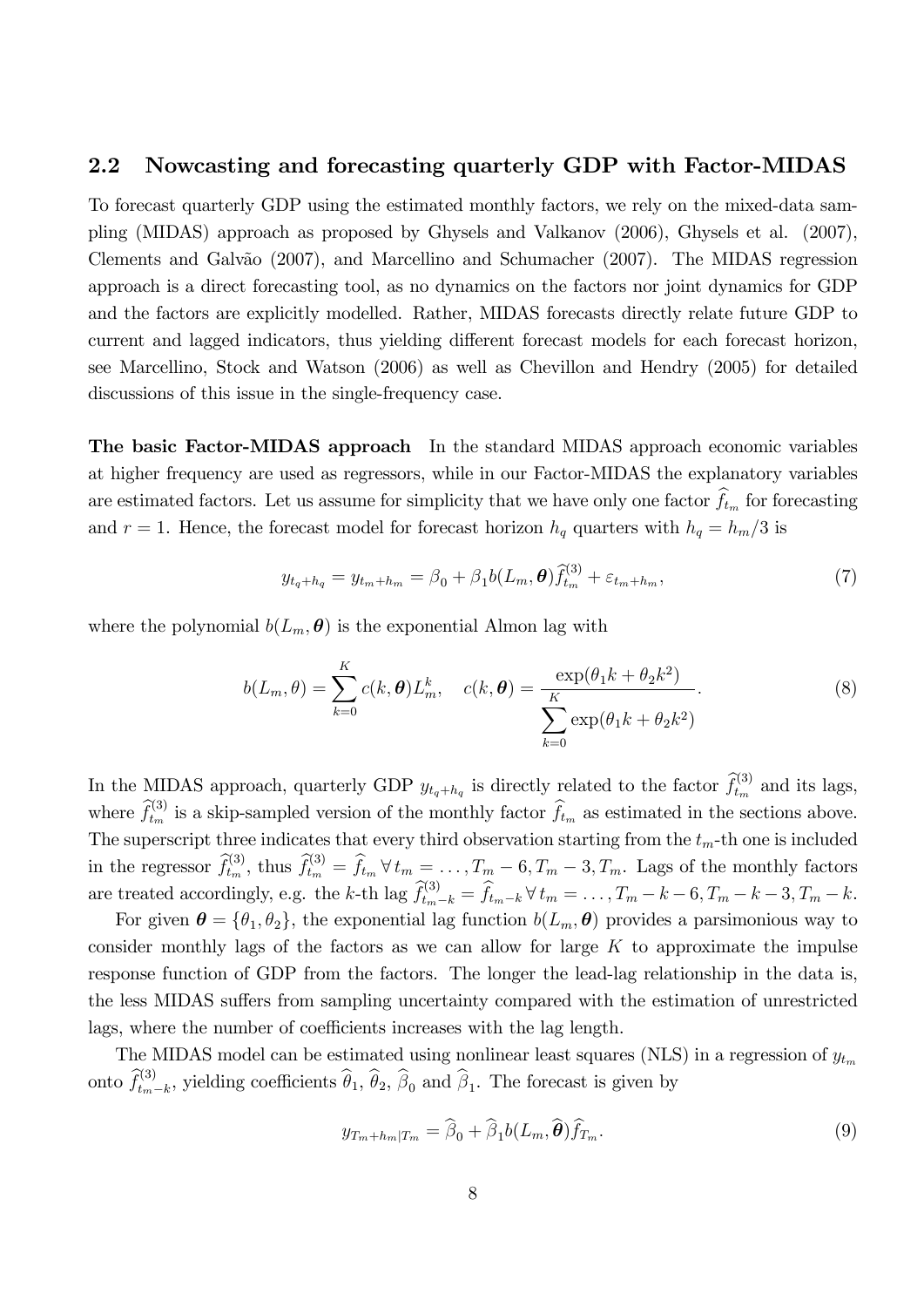For the case of  $r > 1$  with  $\mathbf{F}_{t_m} = (f'_{1,t_m}, \ldots, f'_{r,t_m})'$ , the model generalises to

$$
y_{t_q+h_q} = y_{t_m+h_m} = \beta_0 + \sum_{i=1}^r \beta_{1,i} b_i(L_m, \theta_i) \widehat{f}_{i,t_m}^{(3)} + \varepsilon_{t_m+h_m}.
$$
 (10)

Here, the parameters  $\theta_i$ , that determine the curvature of the impulse response function, can vary between the different factors. The estimation and forecast is otherwise the same.

Since all our applications are factor based, we drop the prefix 'Factor' and denote this approach as 'MIDAS-basic'.

Smoothed MIDAS Another way to formulate a mixed-frequency projection is employed in the New Eurocoin index, see Altissimo et al. (2006). New Eurocoin is a composite indicator of the Euro area economy and can be regarded as a projection of smoothed GDP on monthly factors, see Altissimo et al. (2006), section 4. Although the methods in that paper aim at deriving a composite coincident indicator, not explicitly now- or forecasts, one can directly generalise them for these purposes.

In particular, the projection can be written as

$$
y_{T_m + h_m|T_m} = \widehat{\mu} + \mathbf{G} \widehat{\mathbf{F}}_{T_m},\tag{11}
$$

$$
\mathbf{G} = \widetilde{\Sigma}_{y\mathbf{F}}(h_m) \times \widehat{\Sigma}_{\mathbf{F}}^{-1},\tag{12}
$$

where  $\hat{\mu}$  is the sample mean of GDP, assuming that the factors have mean zero, and **G** is a projection coefficient matrix.  $\Sigma_F$  is the estimated sample covariance of the factors, and  $\Sigma_{vF}(k)$  is a particular cross-covariance with  $k$  monthly lags between GDP and the factors. The tilde denotes that  $\Sigma_{v\mathbf{F}}(k)$  is not an estimate of the sample cross-covariance between factors and GDP, rather a cross-covariance between smoothed GDP and factors. The smoothing aspect is introduced into  $\sum_{u\in\mathbf{F}}(k)$  as follows: Assume that both the factors and GDP are demeaned. Then, let the covariance between  $\widehat{\mathbf{F}}_{t_m-k}$  and  $y_{t_m}$  be estimated by

$$
\widehat{\mathbf{\Sigma}}_{y\mathbf{F}}(k) = \frac{1}{T^* - 1} \sum_{t_m = M + 1}^{T_m} y_{t_m} \widehat{\mathbf{F}}_{t_m - k}^{(3)\prime},
$$
\n(13)

where  $T^* = \text{floor}[(T_m - (M + 1))/3]$  is the number of observations available to compute the crosscovariances for  $k = -M, \ldots, M$  and  $M \geq 3h_q = h_m$ . Note that skip-sampled factors  $\widehat{\mathbf{F}}_{t_m-k}^{(3)}$ enter  $\widehat{\mathbf{\Sigma}}_{y\mathbf{F}}(k)$ , as we have only quarterly observations of GDP. Given  $\widehat{\mathbf{\Sigma}}_{y\mathbf{F}}(k)$ , we can estimate the cross-spectral matrix

$$
\widehat{\mathbf{S}}_{y\mathbf{F}}(\omega_j) = \sum_{k=-M}^{M} \left(1 - \frac{|k|}{M+1}\right) \widehat{\mathbf{\Sigma}}_{y\mathbf{F}}(k) e^{-i\omega_j k} \tag{14}
$$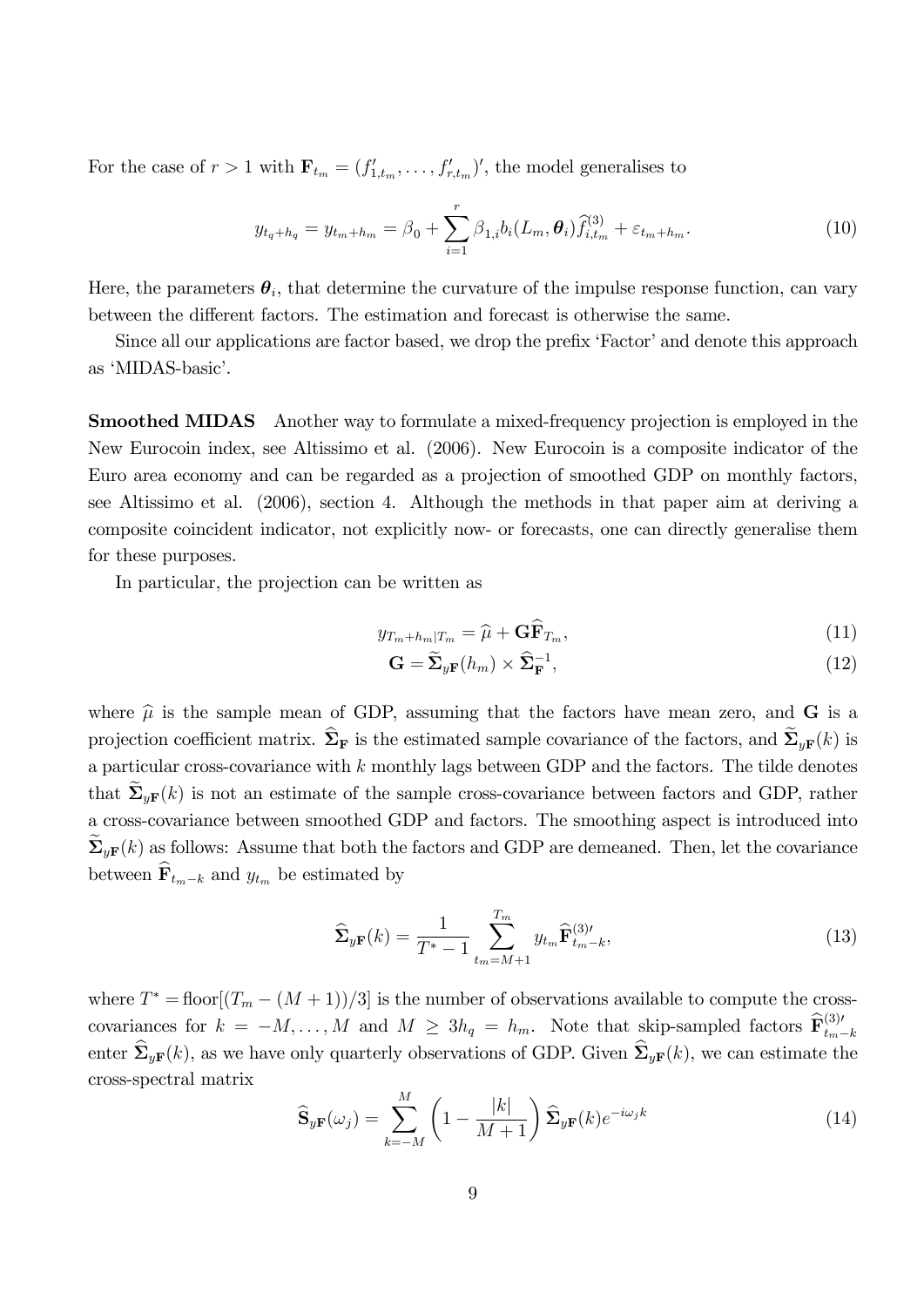at frequencies  $\omega_j = \frac{2\pi j}{2H}$  $\frac{2\pi j}{2H}$  for  $i = -H, \ldots, H$  using a Bartlett lead-lag window. The low-frequency relationship between  $\mathbf{F}_{t_m-k}$  and  $y_{t_m}$  in New Eurocoin is obtained by filtering out cross fluctuations at frequencies larger than  $\pi/6$ , using the frequency-response function  $\alpha(\omega_i)$ , which is defined as  $\alpha(\omega_j) = 1 \forall |\omega_j| < \pi/6$  and zero otherwise. By inverse Fourier transform we obtain the autocovariance matrix  $\widetilde{\Sigma}_{yF}(k)$  reflecting low-frequency comovements between  $\widehat{\mathbf{F}}_{t_m-k}$  and  $y_{t_m}$ 

$$
\widetilde{\Sigma}_{yF}(k) = \frac{1}{2H+1} \sum_{j=-H}^{H} \alpha(\omega_j) \widehat{\mathbf{S}}_{yF}(\omega_j) e^{i\omega_j k}, \qquad (15)
$$

which is part of the projection coefficients (12) for  $k = 1, 2, \ldots, h_m = 3h_q$  months. For given M and  $H$ , we can compute the projection (11). We will denote this MIDAS approach as 'MIDASsmooth'.

The relationship between the basic MIDAS approach in (7) or (10) and MIDAS-smooth is immediately clear when we disregard the smoothing aspect for a moment, and consider  $\sum_{y}$ F(k) instead of  $\tilde{\Sigma}_{yF}(k)$  in the projection coefficient  $\widehat{\Sigma}_{yF}(h_m) \times \widehat{\Sigma}_F^{-1}$  in (12). First note that  $\widehat{\Sigma}_{yF}(k)$ is a consistent estimator of the true cross-covariance, if the sample size is sufficiently large, despite the missing values. MIDAS-basic (7) and its multivariate extension (10) are based on the same finding as the smooth projection: one regresses low-frequency GDP on skip-sampled highfrequency factors, but with a different functional (exponential lag) form and allows for non-zero lag orders. Thus, in terms of lags considered, the New Eurocoin projection is a restricted form of MIDAS-basic, but with a different weighting.

The unrestricted MIDAS The MIDAS-basic and MIDAS-AR rely on the exponential lag function, whereas MIDAS-smooth considers only  $t_m$ -dated factors as regressors in a particular way. As an alternative to these approaches, we also consider an unrestricted lag order model

$$
y_{t_m+h_m} = \beta_0 + \mathbf{D}(L_m)\widehat{\mathbf{F}}_{t_m}^{(3)} + \varepsilon_{t_m+h_m},\tag{16}
$$

where  $\mathbf{D}(L_m) = \sum_{k=0}^{K} \mathbf{D}_k L_m^k$  is an unrestricted lag polynomial of order K. A theoretical justification for this specification is provided in Marcellino and Schumacher (2007), who show that it can be derived as an approximation to the model resulting from mixed sampling from a higher frequency ARMA model.

We estimate  $\mathbf{D}(L_m)$  and  $\beta_0$  by OLS. To specify the lag order in the empirical application, we consider a fixed scheme with  $k = 0$  and an automatic lag length selection using the Bayesian information criterion (BIC). Note that for  $k = 0$ , we consider only  $t_m$ -dated factors for forecasting. Thus, with  $k = 0$  the projection model is close to the MIDAS-smooth projection as employed in the New Eurocoin index, see the discussion above. The difference is of course that the smoothing aspect is neglected here.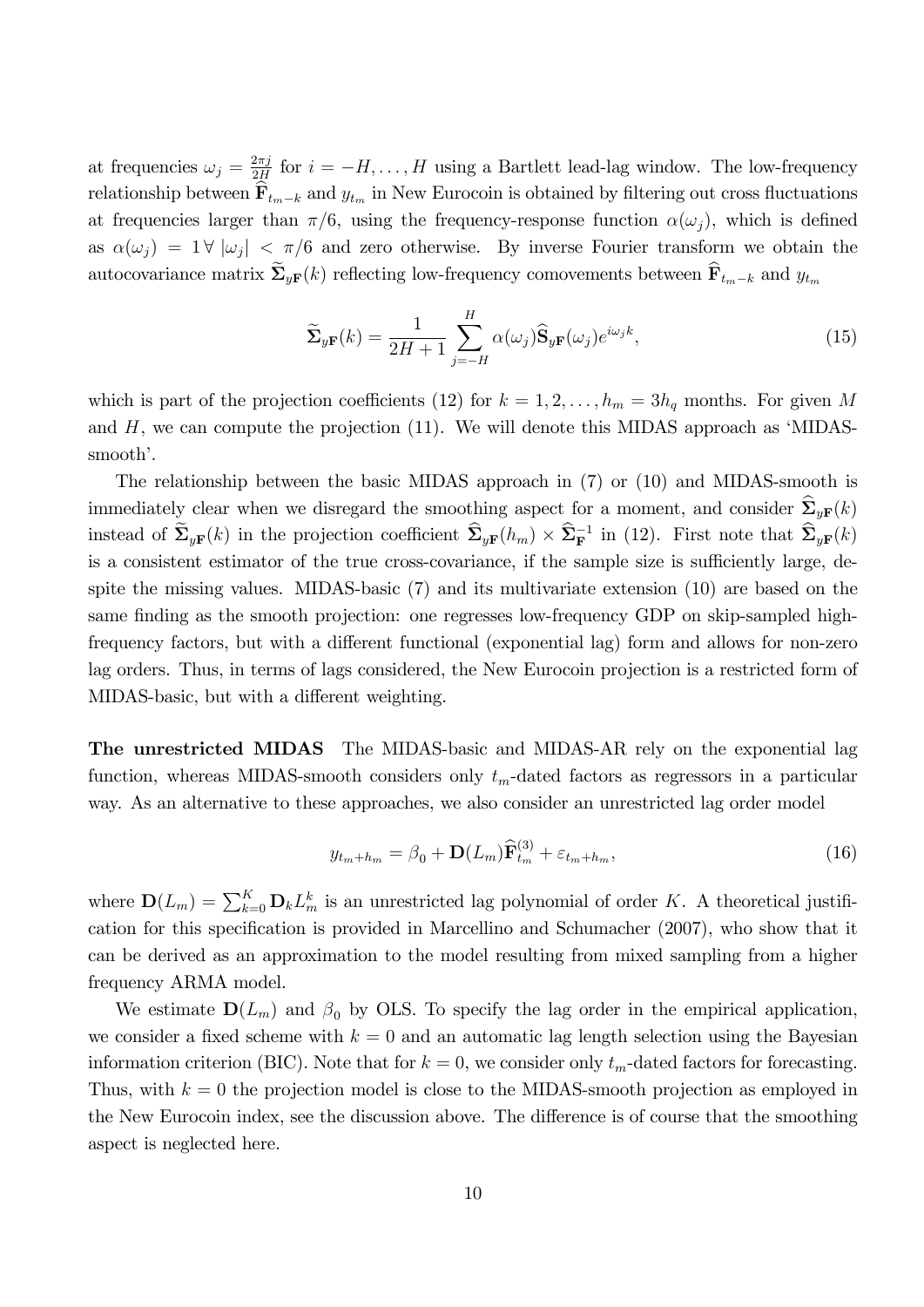The unrestricted MIDAS with  $k = 0$  can be regarded as the most simple form of MIDAS, and can serve as a benchmark against the more distinguished alternatives above. We will denote the unrestricted MIDAS with  $k = 0$  as 'MIDAS-U0', and with estimated lag order by BIC as ëMIDAS-Uí.

### 3 Empirical nowcast and forecast comparison

The empirical application will be carried out in a recursive nowcast experiment. In subsection 3.1, we describe the design of this exercise, the data used and the specifications of the models. In the following subsections, the empirical results for German GDP nowcasting will be discussed. In particular, following the methodological discussion above, we present

- a comparison of factor estimation methods that can tackle ragged-edge data in section 3.2, and
- a comparison of MIDAS projections in section 3.3.

To relate our results to earlier empirical Öndings and conceptual discussions in the factor forecast literature, further results are provided:

- Section 3.4: A comparison of monthly nowcast models with quarterly factor models,
- Section 3.5: A discussion of static versus dynamic factor estimation, and
- Section 3.6: A comparison of the two-step nowcast approach chosen here with an integrated state-space model.

#### 3.1 Design of the nowcast and forecast comparison exercise

Data and replication of the ragged edge The dataset contains German quarterly GDP from 1992Q1 until 2006Q3 and 111 monthly indicators from 1992M1 until 2006M11. The dataset is a final dataset. It is not a real-time dataset and does not contain vintages of data, as they are not available for Germany for such a broad coverage of time series. Furthermore, in Schumacher and Breitung (2006), a considerably smaller real-time dataset for Germany is used, but the results indicate that data revisions do not affect the forecast accuracy considerably. Similar results have been found by Boivin and Ng (2003) for the US in a similar context. More information about the data can be found in appendix A.

To consider the ragged-edge of the data at the end of the sample due to different publication lags, we follow Banbura and Rünstler (2007) and replicate the ragged-edge from the one final vintage of data that is available. When downloading the data - the download date for the data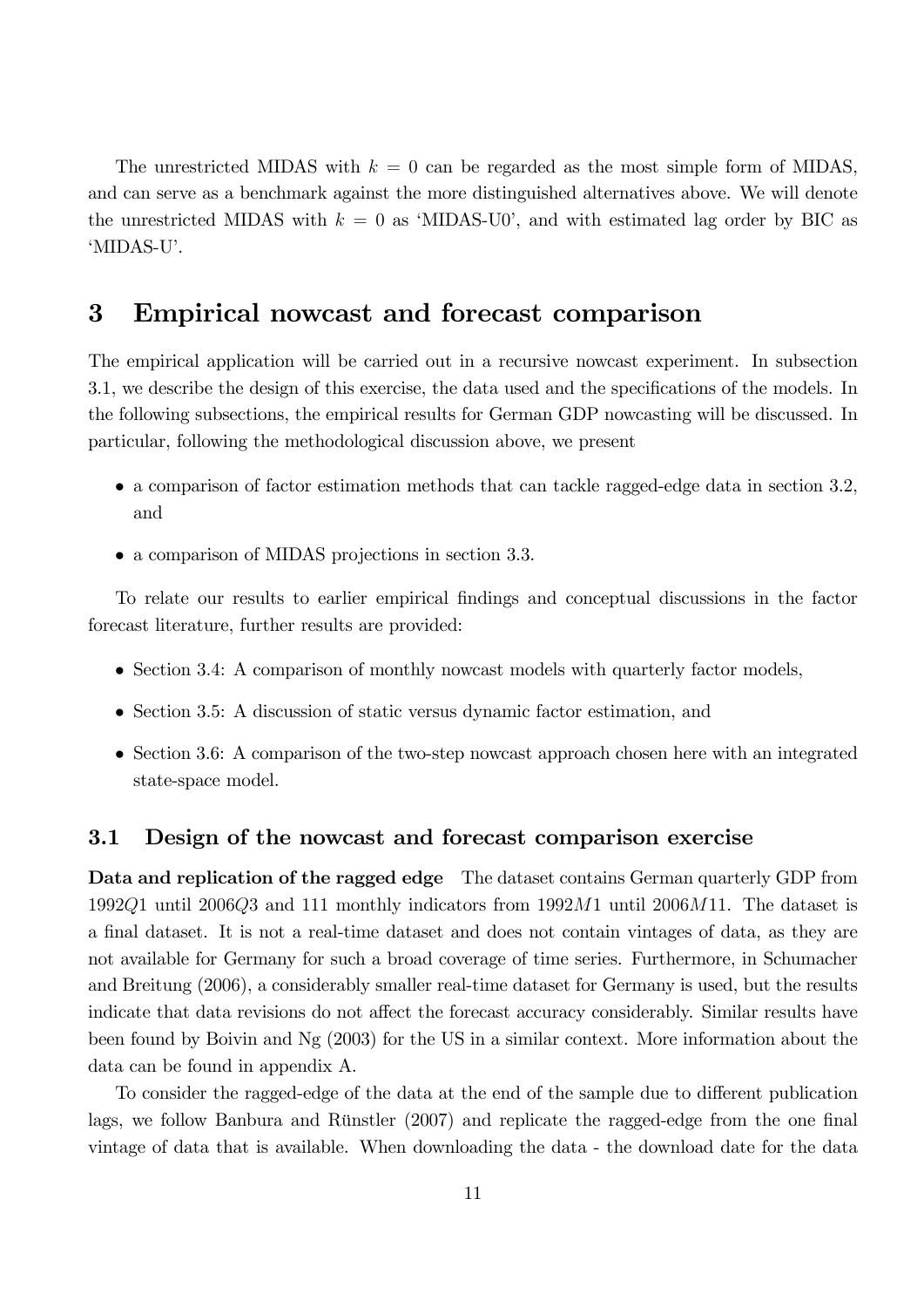used here was 6th December 2006 -, we observe the ragged-edge pattern in terms of the missing values at the end of the data sample. For example, at the beginning of December 2006, we observe interest rates until November 2006, thus there is only one missing value at the end of the sample, whereas industrial production is available up to September 2006, implying three missing values. For each time series, we store the missing values at the end of the sample. Under the assumption that these patterns of data availability remain stable over time, we can impose the same missing values at each point in time of the recursive experiment. Thus, we shift the missing values back in time to mimic the availability of information as in real time.

Nowcast and forecast design To evaluate the performance of the models, we carry out recursive estimation and nowcasting, where the full sample is split into an evaluation sample and an estimation sample, which is recursively expanded over time. The evaluation sample is between 1998Q4 and 2006Q3. For each of these quarters, we want to compute nowcasts and forecasts depending on different monthly information sets. For example, for the initial evaluation quarter 1998Q4, we want to compute a nowcast in December 1998, one in November, and October, whereas the forecasts are computed from September 1998 backwards in time accordingly. Thus, we have three nowcasts computed at the beginning of each of the intra-quarter months. Concerning the forecasts, we present results up to two quarters ahead. Thus, again for the initial evaluation quarter 1998Q4, we have six forecasts computed based on information available in April 1998 up to information available in September 1998. Overall, we have nine projections for each GDP observation of the evaluation period, depending on the information available to make the projection.

The estimation sample depends on the information available at each period in time when computing the now- and forecasts. Assume again we want to nowcast GDP for 1998Q4 in December 1998, then we have to identify the time series observations available at that period in time. For this purpose, we exploit the ragged-edge structure from the end of the full sample of data, as discussed in the previous subsection. For example, for the nowcast GDP for 1998Q4 made in December 1998, we know from our full sample that at each period in time, we have one missing value for interest rates and three missing values of industrial production. These missing values are imposed also for the period December 1998, thus replicating the same ragged-edge pattern of data availability. We do this accordingly in every recursive subsample to determine the pseudo real-time final observation of each time series. The first observation for each time series is the same for all recursions, namely  $1992M1$ . This implies the recursive design with increasing information over time available for estimating the factor models. To replicate the publication lags of GDP, we exploit the fact that GDP of the previous quarter is available for now- and forecasting at the beginning of the third month of the next quarter. Note that we reestimate the factors and forecast equations every recursion when new information becomes available, so factor weights and forecast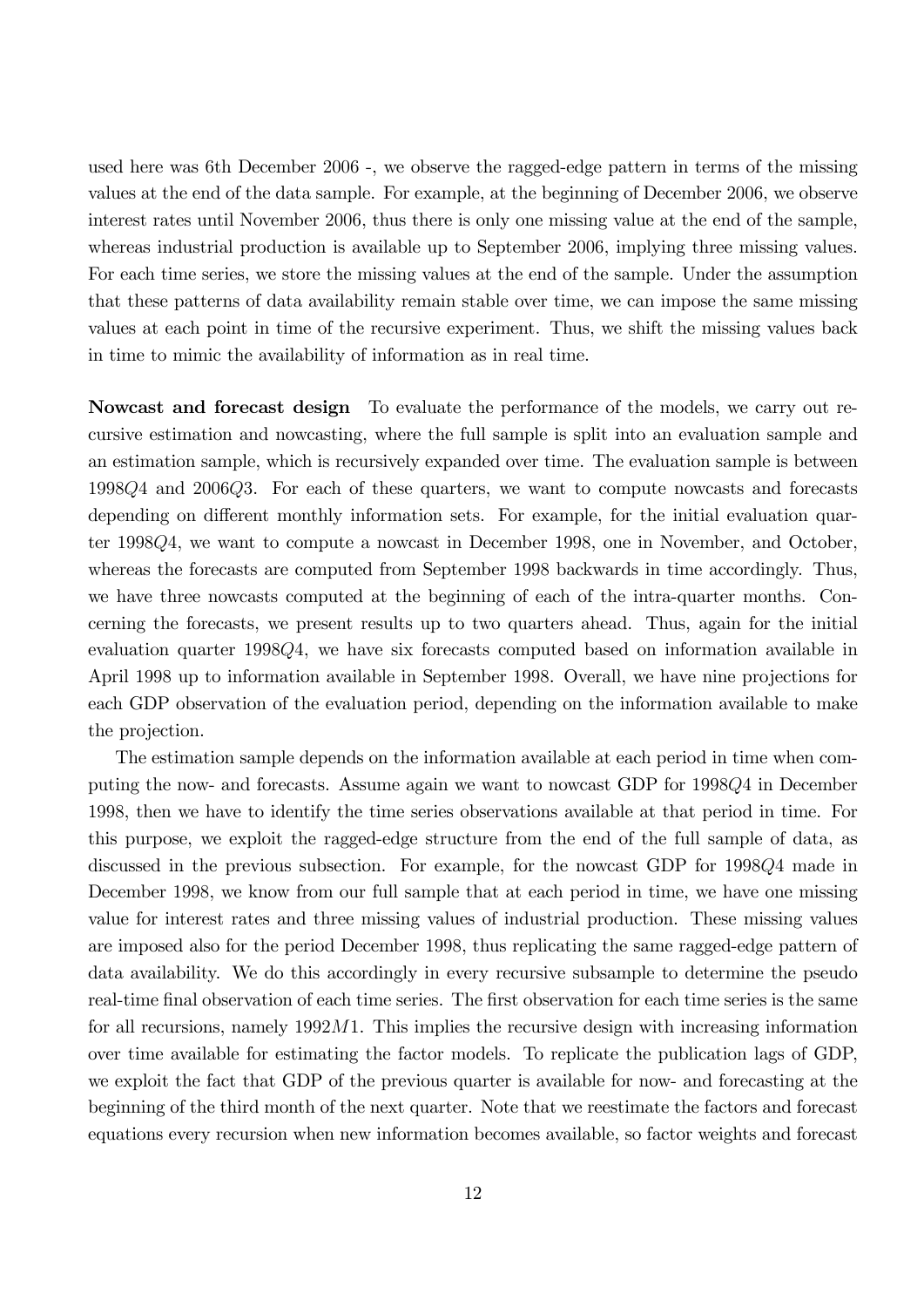model coefficients are allowed to change over time.

For each evaluation period, we compute nine now- and forecasts depending on the available information. To compare the nowcasts with the realisations of GDP growth, we use the meansquared error (MSE). As a measure of informativeness of the nowcasts, we relate the MSE to the variance of GDP, where the variance is computed over the evaluation period, see Forni et al. (2003). A relative MSE to GDP variance less than one indicates that the forecast of a model for the chosen now- and forecast horizon is to some extent informative for current and future GDP. Note that this relative statistic can also be interpreted as a measure to compare the MSE of the factor models with the corresponding MSE of the out-of-sample mean of GDP as a naive forecast.

**Specification of factor models** To specify the number of factors in the applications below, we follow two approaches: We determine the number of static and dynamic factors,  $r$  and  $q$ , respectively, using information criteria from Bai and Ng (2002) and Bai and Ng (2007). Additionally, we compute now- and forecasts for all possible combinations of  $r$  and  $q$  and evaluate them. In our application, we consider a maximum of  $r = 6$  and all combinations of r and q with  $q \leq r$ . Details can be found in the appendix B. The key result from this exercise is that only for the case  $r = 1$  and partly for  $r = 2$ , now- and forecasts have information content for current and future GDP. Apart from a few exceptions, all other combinations of numbers of factors - including those determined by information criteria - performed worse than the specifications we provide results for in the main text below. A plausible reason for this result is the combination of the rather short estimation sample and the substantial likelihood of parameter changes. In this case, Banerjee, Marcellino and Masten (2007) show that there is a substantial deterioration in the performance of forecasts based on many factors, and model speciÖcation by information criteria is not helpful. Also for the US, it was shown that only very few factors can obtain satisfactory forecast results, see Stock and Watson (2002). Due to these findings and to preserve space, we only present results for  $r = 1$  below. We don't present results for  $r = 2$ , as the main results and conclusions are the same.

For estimating the state-space factor model, a lag order determination is required to specify the factor  $VAR(p)$ . For this purpose, we apply the Bayesian information criterion (BIC) with a maximum lag order of  $p = 6$  months. The chosen lag lengths are usually very small with only one or two lags in most of the cases. To specify the dynamic PCA estimator and MIDAS-smooth, we use the frequency-domain parameters  $M = 24$  and  $H = 60$  for estimating the spectral density.

The EM algorithm we implement for monthly factor estimation is slightly different from what described above. In particular, we do not update the factor weights during the iterations. We rather exploit the fact that the covariance matrix of the monthly data can be consistently estimated despite the missing values at the end of the sample. To estimate the covariance, we simply compute pairwise covariances over the periods both series are available. Thus, the EM algorithm is only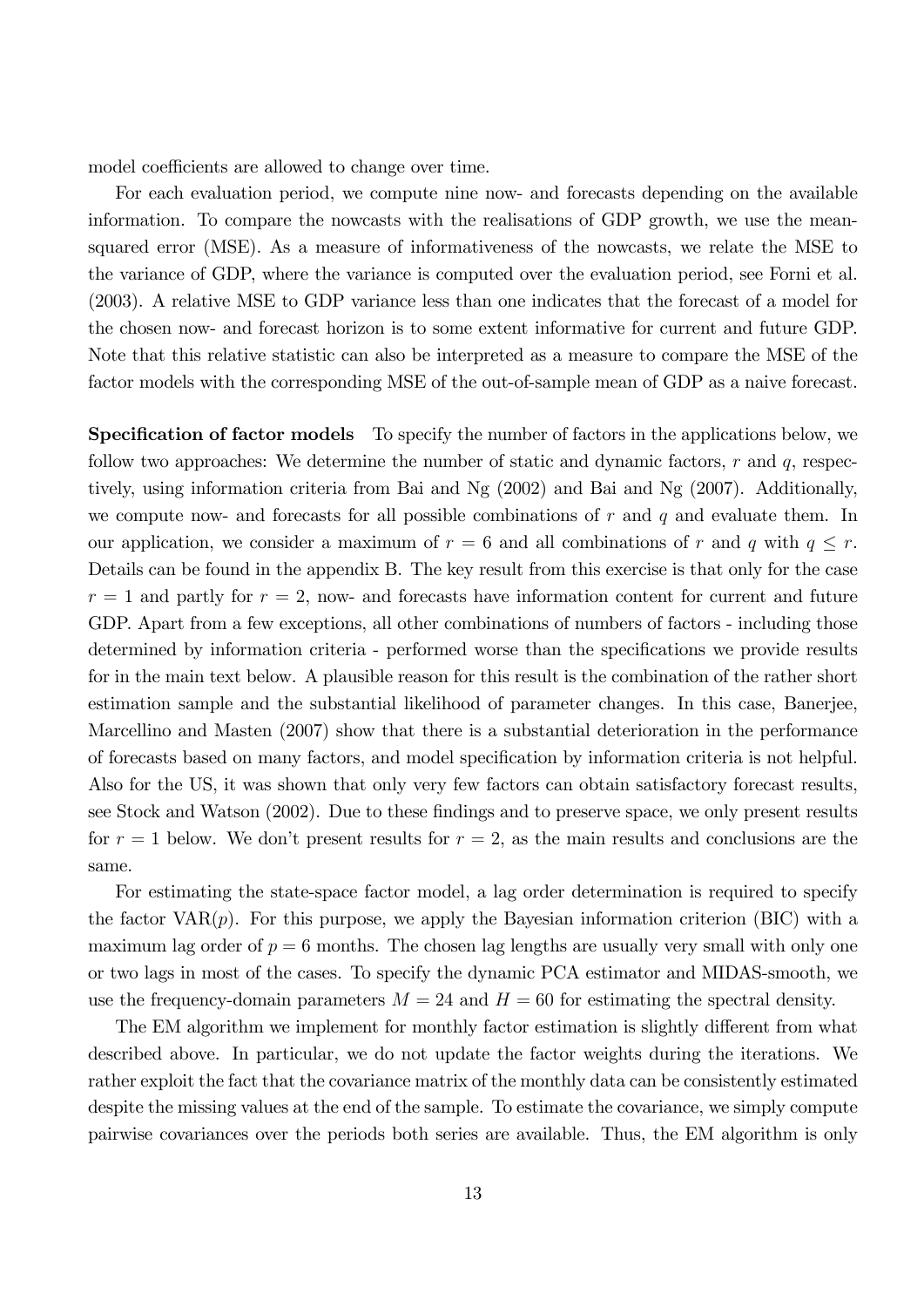used to interpolate the missing values and estimate the factors by the Öxed weights times the data, which partly consists of estimated observations. We adopt this simplification to prevent convergence problems and to speed up the convergence process. As a stopping rule, we assume that convergence is achieved if the change in the average sum of squares of the idiosyncratic components is smaller than  $10^{-5}$ .

Concerning the specifications of MIDAS, we use a large variety of initial parameter specifications, and compute the residual sum of squares (RSS). The parameter set with the smallest RSS then serves as the initial parameter set for NLS estimation. The parameters of the exponential lag function are restricted to  $\theta_1 < 2/5$  and  $\theta_1 < 0$ , in line with Ghysels et al. (2007). The maximum number of lags chosen for MIDAS is  $K = 12$  months.

### 3.2 Empirical results: A comparison of factor estimation methods for ragged-edge data

Now- and forecast results for the different combinations of MIDAS projections and factor estimation methods can be found in table 1. The table is divided into four parts. For each of the four MIDAS projections, we can compare the different factor estimation methods. The table shows relative MSEs to GDP variance and rankings based on those relative MSEs, where models with the smallest MSE rank first. The now- and forecast horizons are shown for monthly horizons  $h_m = 1, \ldots, 9$ , where horizons one to three belong to the nowcast. Horizon  $h_m = 1$  is a nowcast made in the third month of the respective quarter, whereas horizon  $h_m = 2$  is the nowcast made in the second month of the current quarter. Thus, similar to standard forecast comparisons, increasing horizons correspond to less information available for now- and forecasting, and we expect an increasing MSE for increasing horizons  $h_m$ .

The projections from the factor models have information content for the nowcast, as the MSEs of virtually all combinations of factor estimation methods and projection methods yield MSEs smaller than one, see table 1. For the one-quarter ahead forecast, we find borderline results. Comparing the factor estimation methods at horizons four to six, the results are not clear cut, where some relative MSEs are larger than one for some horizons and smaller for others. For two quarters ahead, the relative MSEs are for all factor models larger than one, thus rendering all factor models at hand uninformative for this horizon. This indicates that the methods employed here can be regarded as suited for short-term now- and forecasting only.

The differences between the factor estimation methods are relatively small overall. In the rankings of nowcast performance, EM-PCA factors do best in many cases in terms of ranking. However, for  $h_m = 1$  and using the MIDAS-U and MIDAS-smooth projections together with factors VA-DPCA and KFS-PCA, respectively, do better than EM-PCA. Across projection methods, there are no systematic differences in nowcasting performance between factor estimation by VA-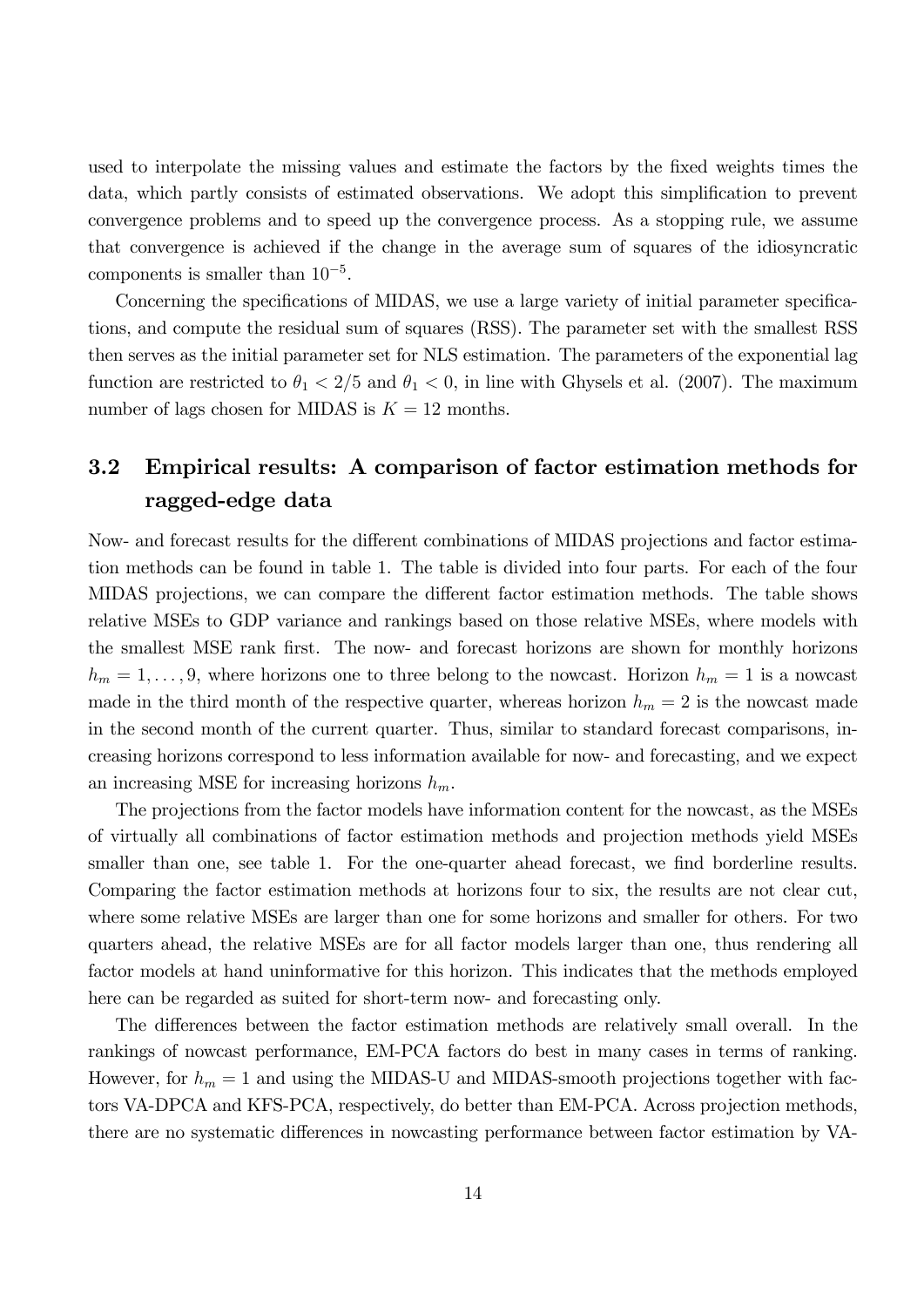|                   |               |                  | nowcast          |                  |                | forecast       |                |                | forecast       |                  |
|-------------------|---------------|------------------|------------------|------------------|----------------|----------------|----------------|----------------|----------------|------------------|
|                   |               |                  | current quarter  |                  |                | $1$ quarter    |                |                | 2 quarters     |                  |
|                   | horizon $h_m$ | 1                | $\overline{2}$   | $\sqrt{3}$       | $\overline{4}$ | $\overline{5}$ | $\,6$          | $\overline{7}$ | 8              | $\boldsymbol{9}$ |
| 1.a. MIDAS-basic  | VA-DPCA       | 0.71             | 1.01             | 1.06             | 0.94           | 1.18           | 1.05           | 1.16           | 1.24           | 1.30             |
|                   | $EM-PCA$      | 0.62             | 0.69             | 0.78             | 1.07           | 0.99           | 1.01           | $1.30\,$       | 1.09           | $1.05\,$         |
|                   | KFS-PCA       | 0.79             | 0.91             | 0.87             | 1.16           | 1.17           | 1.06           | 1.23           | 1.13           | 1.20             |
| 1.b. Ranking      | VA-DPCA       | $\overline{2}$   | 3                | 3                | 1              | 3              | $\overline{2}$ | 1              | 3              | $\sqrt{3}$       |
|                   | $EM-PCA$      | $\mathbf{1}$     | $\mathbf{1}$     | $\mathbf{1}$     | $\overline{2}$ | $\mathbf{1}$   | $\mathbf{1}$   | 3              | $\mathbf{1}$   | $\mathbf{1}$     |
|                   | KFS-PCA       | 3                | $\overline{2}$   | $\overline{2}$   | 3              | $\overline{2}$ | 3              | $\overline{2}$ | $\overline{2}$ | $\overline{2}$   |
| 2.a. MIDAS-U      | VA-DPCA       | 0.90             | 1.05             | 1.02             | 1.04           | 1.15           | 1.11           | 1.19           | 1.13           | 1.17             |
|                   | EM-PCA        | 0.92             | 0.65             | 0.72             | 1.08           | 1.05           | 0.90           | 1.19           | 1.42           | 1.40             |
|                   | KFS-PCA       | 0.89             | 0.90             | 0.81             | 0.97           | 1.03           | 1.02           | 1.31           | 1.49           | 1.36             |
| 2.b. Ranking      | VA-DPCA       | $\overline{2}$   | 3                | 3                | $\overline{2}$ | 3              | 3              | $\overline{2}$ | $\mathbf{1}$   | $\mathbf{1}$     |
|                   | EM-PCA        | 3                | $\mathbf{1}$     | $\mathbf{1}$     | 3              | $\overline{2}$ | $\mathbf{1}$   | $\mathbf{1}$   | $\overline{2}$ | 3                |
|                   | KFS-PCA       | $\mathbf{1}$     | $\overline{2}$   | $\overline{2}$   | $\mathbf{1}$   | $\mathbf{1}$   | $\overline{2}$ | 3              | 3              | $\overline{2}$   |
| 3.a. MIDAS-smooth | VA-DPCA       | 0.69             | 0.92             | 0.87             | 0.95           | 1.10           | 1.20           | 1.18           | 1.12           | 1.19             |
|                   | EM-PCA        | 0.70             | 0.73             | 0.84             | 0.94           | 0.95           | 1.00           | 1.05           | 1.09           | 1.13             |
|                   | KFS-PCA       | 0.76             | 0.85             | 0.89             | 0.98           | 1.06           | $1.08\,$       | 1.10           | 1.16           | 1.19             |
| 3.b. Ranking      | VA-DPCA       | $\mathbf{1}$     | 3                | $\boldsymbol{2}$ | $\overline{2}$ | 3              | 3              | 3              | $\overline{2}$ | 3                |
|                   | EM-PCA        | $\overline{2}$   | $\mathbf{1}$     | $\mathbf{1}$     | $\mathbf{1}$   | $\mathbf{1}$   | $\mathbf{1}$   | $\mathbf{1}$   | $\mathbf{1}$   | $\mathbf{1}$     |
|                   | KFS-PCA       | 3                | $\overline{2}$   | 3                | 3              | $\overline{2}$ | $\overline{2}$ | $\overline{2}$ | 3              | $\overline{2}$   |
| 4.a. MIDAS-U0     | VA-DPCA       | 0.71             | 0.86             | 0.89             | 0.90           | 1.05           | 0.98           | 1.05           | 1.09           | 1.12             |
|                   | EM-PCA        | 0.58             | 0.65             | 0.72             | 0.92           | 0.93           | 0.79           | 1.10           | 1.10           | 1.05             |
|                   | KFS-PCA       | 0.68             | 0.85             | 0.80             | 0.95           | 1.01           | 0.93           | 1.08           | 1.09           | 1.06             |
| 4.b. Ranking      | VA-DPCA       | $\boldsymbol{3}$ | $\boldsymbol{3}$ | $\sqrt{3}$       | 1              | 3              | $\sqrt{3}$     | 1              | $\overline{2}$ | $\sqrt{3}$       |
|                   | EM-PCA        | $\mathbf{1}$     | 1                | $\mathbf{1}$     | $\overline{2}$ | 1              | $\mathbf{1}$   | $\sqrt{3}$     | $\sqrt{3}$     | $\mathbf{1}$     |
|                   | KFS-PCA       | $\overline{2}$   | $\overline{2}$   | $\overline{2}$   | 3              | $\overline{2}$ | $\overline{2}$ | $\overline{2}$ | $\mathbf{1}$   | $\overline{2}$   |

Table 1: Comparison of nowcast and forecast results for different factor estimation methods for  $r = 1$ , MSE relative to GDP variance and ranking

Note: The variance of GDP in the evaluation sample is 0.246. In the rankings, models with smallest MSE rank first. The model abbreviations are: VA-DPCA refers to the vertical realignment and dynamic PCA used in Altissimo et al. (2006), EM-PCA is the EM algorithm together with PCA as in Stock and Watson (2002), and KFS-PCA is the Kalman smoother of state-space factors according to Doz et al. (2006). The projection MIDAS-basic is the projection from Ghysels and Valkanov (2006), MIDAS-U is unrestricted MIDAS without exponential lag polynomial and lag specification using BIC, from Marcellino and Schumacher (2007). MIDAS-smooth is the projection as employed in Altissimo et al. (2006), and MIDAS-U0 is the MIDAS projection with unrestricted lag polynomials of order zero.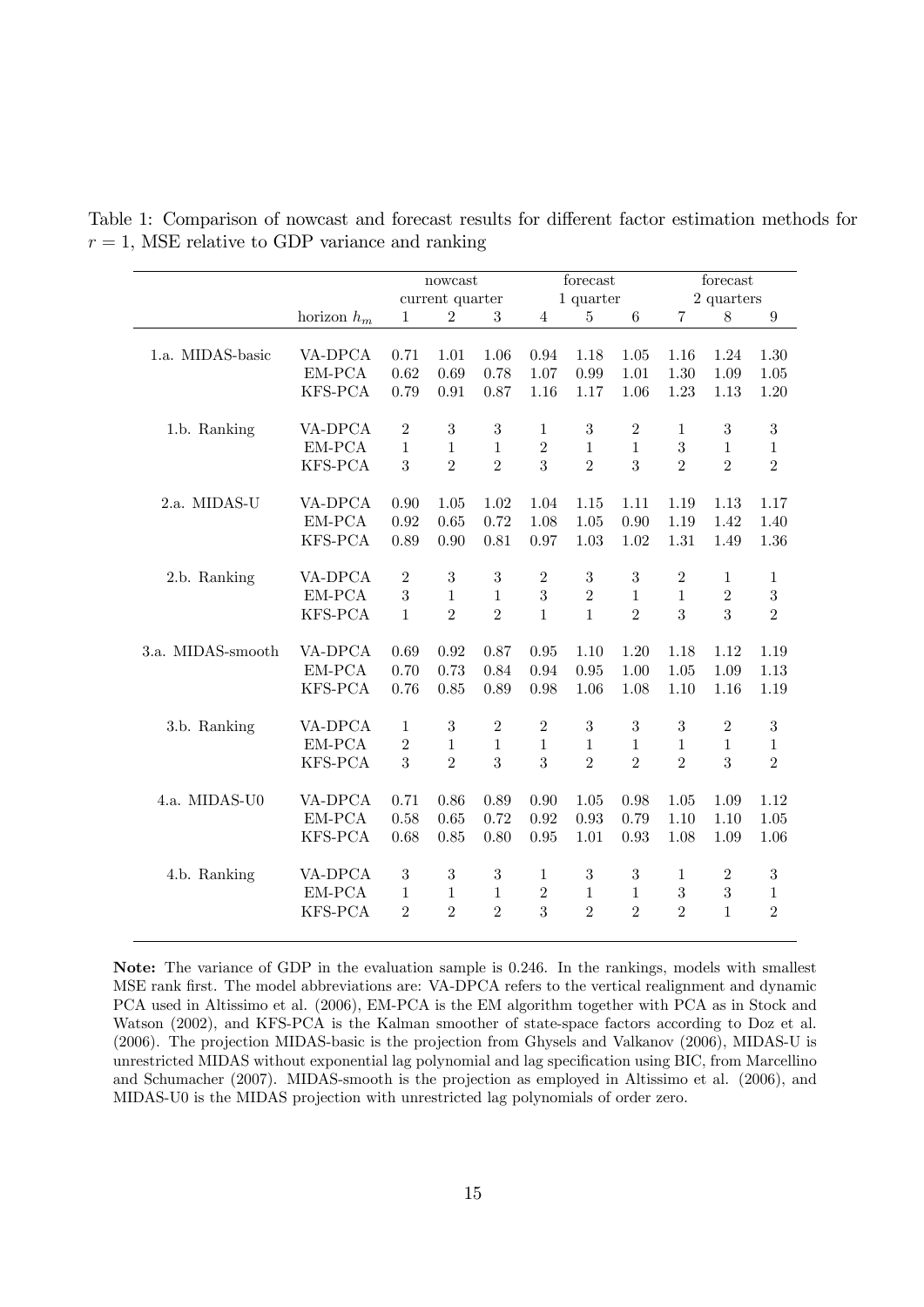DPCA and KFS-PCA, as the relative MSE rankings change depending on the now- and forecast horizon.

Note that in table 1 increasing the nowcast or forecast horizon month by month not always leads to an increase of relative MSE, although this happens in most of the cases. This can be observed across all models under comparison. Thus, as new monthly information becomes available, the methods employed here cannot always improve the now- and forecasts with this information. This could be due to the relatively short sample under consideration, that induces high sampling uncertainty of the estimates and nowcasts.

The relative comparison of the factor estimation methods was based on the MSE as a performance measure so far. However, as the MSE averages over observations in the evaluation period, this statistic can be dominated by differences in performance in only a few periods. Therefore, we additionally investigate the factor nowcasts over recursions. In figure 1, the time series of nowcasts for  $h_m = 1, 2, 3$  are shown together with GDP observations and the in-sample mean as a benchmark nowcast for different factor estimation methods. Concerning the type of projection, figure 1 includes results for MIDAS-U0 only. As the results are very similar for the other types of MIDAS projections, we leave them out of this comparison here. The same holds for the forecast horizons  $h_m \geq 3$ . For comparative purposes, we include the in-sample mean of GDP as a naive nowcast into the figures. The results in figure 1 show that the three factor models perform clearly better than the simple benchmark. However, the erratic movements of GDP growth at the beginning of the sample, for example in 2000Q2 and 2000Q3, are not predicted well by all three factor models. Increasing the nowcast horizon from  $h_m = 1$  to  $h_m = 3$  shows the decline in variance of the nowcasts and, thus, a decline in nowcast ability. A common finding of the figures is the high correlation between the forecasts of the three factor models, as periods of good performance and periods of bad performance are similar. Therefore, in line with the similar MSE findings above, we find no clear indications of dramatic differences between the nowcast accuracy of the three factor models over time.

#### 3.3 Empirical results: A comparison of MIDAS projections

Below, we discuss the different types of MIDAS projections. The nowcast results can be found in table 2. The table contains three groups for each of the factor estimation method. For each factor estimation method, we will compare the different MIDAS projections.

In table 2, a general finding is that the differences between the MIDAS approaches are not big as all approaches lead to nowcasts that have information content for current GDP, and only a few combinations of factor estimation and MIDAS projection also have predictive ability for the next quarter. Comparing the methods, we see that the difference between MIDAS-basic based on exponential lags and MIDAS-U is not clear-cut, as none of them outperforms the other across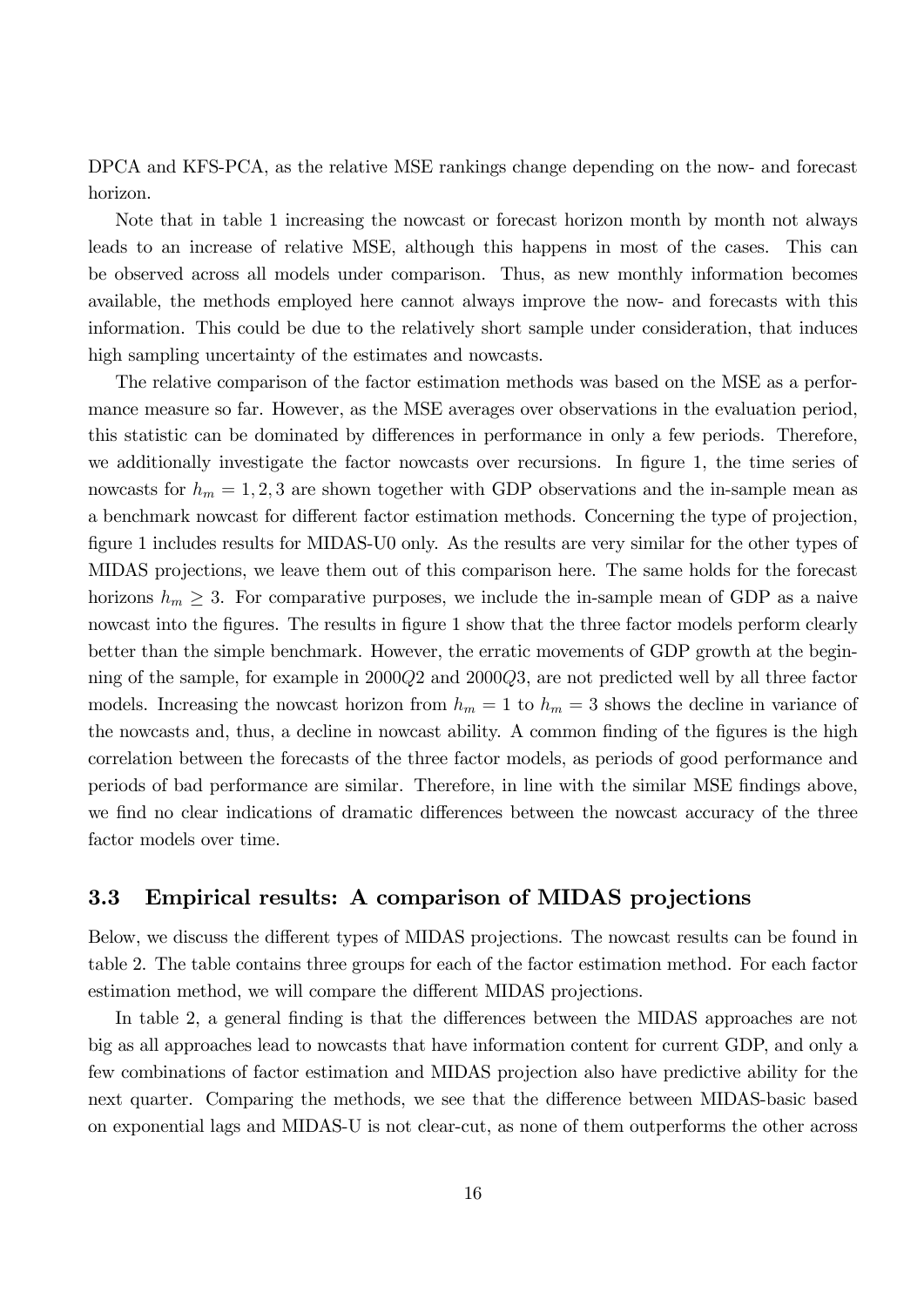Figure 1: Nowcasts with MIDAS-U0 and different factor estimation methods for horizon  $h_m =$ 1, 2, 3 and GDP observations, quarter on quarter growth, number of factors  $r = 1$  and  $q = 1$ 



Note: The figure shows nowcasts for the different factor estimation methods and the in-sample mean as a benchmark. For the model descriptions and abbreviations, see table 1.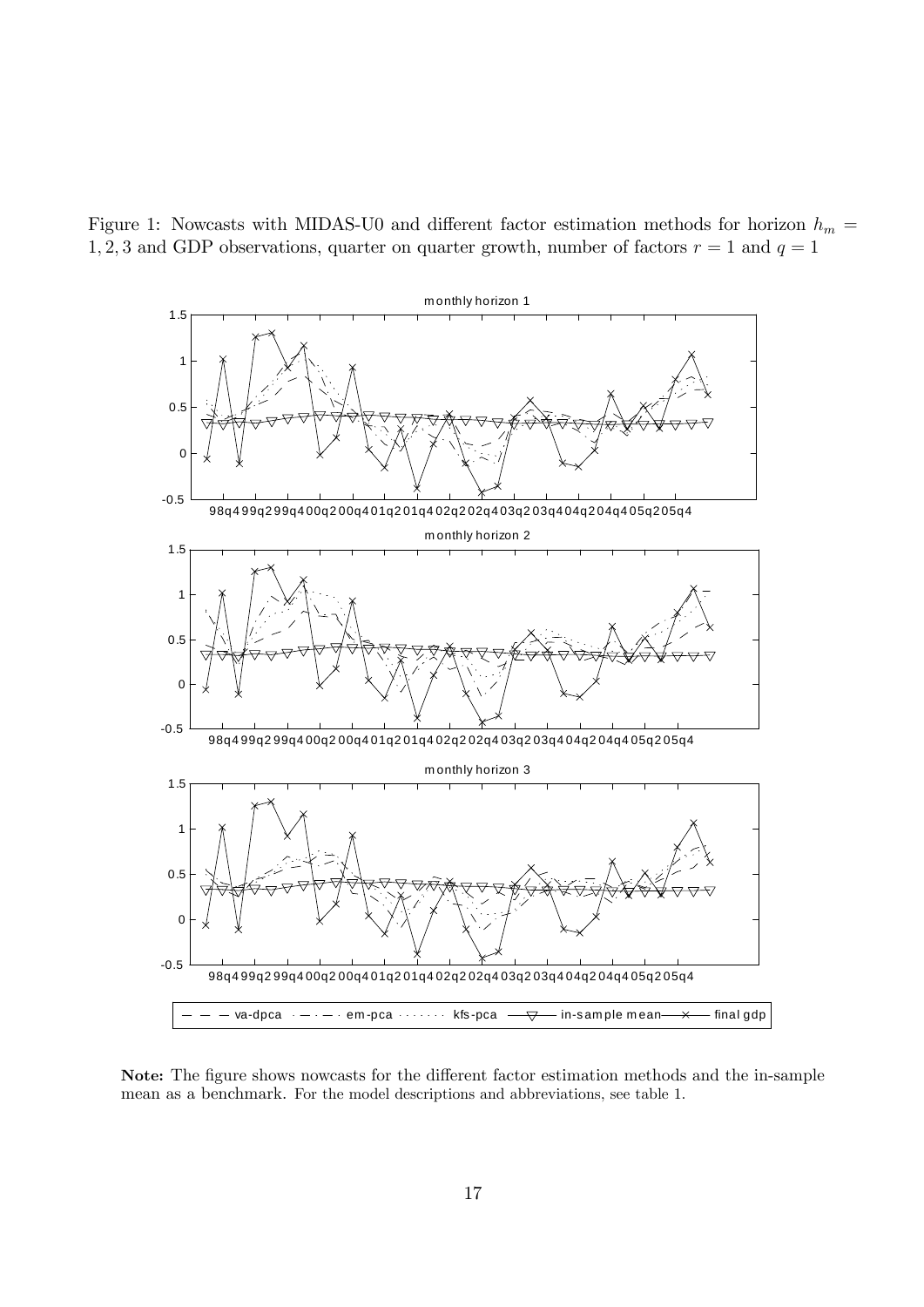|              |               |                 | nowcast        |                |                | forecast       |                 |                  | forecast       |                |  |
|--------------|---------------|-----------------|----------------|----------------|----------------|----------------|-----------------|------------------|----------------|----------------|--|
|              |               | current quarter |                |                |                | 1 quarter      |                 | 2 quarters       |                |                |  |
|              | horizon $h_m$ | $\mathbf{1}$    | $\overline{2}$ | 3              | 4              | $\overline{5}$ | $6\phantom{.}6$ | $\overline{7}$   | 8              | 9              |  |
| 1.a. VA-DPCA | MIDAS-basic   | 0.71            | 1.01           | 1.06           | 0.94           | 1.18           | 1.05            | 1.16             | 1.24           | 1.30           |  |
|              | MIDAS-U       | 0.90            | 1.05           | 1.02           | 1.04           | 1.15           | 1.11            | 1.19             | 1.13           | 1.17           |  |
|              | MIDAS-smooth  | 0.69            | 0.92           | 0.87           | 0.95           | 1.10           | 1.20            | 1.18             | 1.12           | 1.19           |  |
|              | MIDAS-U0      | 0.71            | 0.86           | 0.89           | 0.90           | 1.05           | 0.98            | 1.05             | 1.09           | 1.12           |  |
| 1.b. Ranking | MIDAS-basic   | 3               | 3              | $\overline{4}$ | $\overline{2}$ | 4              | $\overline{2}$  | $\overline{2}$   | $\overline{4}$ | 4              |  |
|              | MIDAS-U       | $\overline{4}$  | $\overline{4}$ | 3              | $\overline{4}$ | 3              | 3               | $\overline{4}$   | 3              | $\overline{2}$ |  |
|              | MIDAS-smooth  | $\mathbf{1}$    | $\overline{2}$ | $\mathbf{1}$   | 3              | $\overline{2}$ | $\overline{4}$  | 3                | $\overline{2}$ | 3              |  |
|              | MIDAS-U0      | $\overline{2}$  | $\mathbf{1}$   | $\overline{2}$ | 1              | $\mathbf{1}$   | 1               | $\mathbf{1}$     | $\mathbf{1}$   | $\mathbf{1}$   |  |
| 2.a. EM-PCA  | MIDAS-basic   | 0.62            | 0.69           | 0.78           | 1.07           | 0.99           | 1.01            | 1.30             | 1.09           | 1.05           |  |
|              | MIDAS-U       | 0.92            | 0.65           | 0.72           | 1.08           | 1.05           | 0.90            | 1.19             | 1.42           | 1.40           |  |
|              | MIDAS-smooth  | 0.70            | 0.73           | 0.84           | 0.94           | 0.95           | 1.00            | 1.05             | 1.09           | 1.13           |  |
|              | MIDAS-U0      | 0.58            | 0.65           | 0.72           | 0.92           | 0.93           | 0.79            | 1.10             | 1.10           | 1.05           |  |
| 2.b. Ranking | MIDAS-basic   | $\overline{2}$  | 3              | 3              | 3              | 3              | $\overline{4}$  | 4                | $\overline{2}$ | 1              |  |
|              | MIDAS-U       | $\overline{4}$  | 1              | $\mathbf{1}$   | $\overline{4}$ | $\overline{4}$ | $\overline{2}$  | 3                | $\overline{4}$ | $\overline{4}$ |  |
|              | MIDAS-smooth  | 3               | $\overline{4}$ | $\overline{4}$ | $\overline{2}$ | $\overline{2}$ | 3               | $\mathbf{1}$     | $\mathbf{1}$   | 3              |  |
|              | MIDAS-U0      | $\mathbf{1}$    | $\overline{2}$ | $\overline{2}$ | 1              | $\mathbf{1}$   | $\mathbf{1}$    | $\overline{2}$   | 3              | $\overline{2}$ |  |
| 3.a. KFS-PCA | MIDAS-basic   | 0.79            | 0.91           | 0.87           | 1.16           | 1.17           | 1.06            | 1.23             | 1.13           | 1.20           |  |
|              | MIDAS-U       | 0.89            | 0.90           | 0.81           | 0.97           | 1.03           | 1.02            | 1.31             | 1.49           | 1.36           |  |
|              | MIDAS-smooth  | 0.76            | 0.85           | 0.89           | 0.98           | 1.06           | 1.08            | 1.10             | 1.16           | 1.19           |  |
|              | MIDAS-U0      | 0.68            | 0.85           | 0.80           | 0.95           | 1.01           | 0.93            | 1.08             | 1.09           | 1.06           |  |
| 3.b. Ranking | MIDAS-basic   | 3               | 4              | $\sqrt{3}$     | 4              | 4              | $\sqrt{3}$      | $\boldsymbol{3}$ | $\overline{2}$ | 3              |  |
|              | MIDAS-U       | $\overline{4}$  | 3              | $\overline{2}$ | $\overline{2}$ | $\overline{2}$ | $\overline{2}$  | $\overline{4}$   | $\overline{4}$ | $\overline{4}$ |  |
|              | MIDAS-smooth  | $\overline{2}$  | $\overline{2}$ | $\overline{4}$ | 3              | 3              | $\overline{4}$  | $\overline{2}$   | 3              | $\overline{2}$ |  |
|              | MIDAS-U0      | $\mathbf{1}$    | 1              | 1              | 1              | $\mathbf{1}$   | 1               | $\mathbf{1}$     | $\mathbf{1}$   | $\mathbf{1}$   |  |

Table 2: Comparison of nowcast and forecast results from different MIDAS projections for  $r = 1$ , MSE relative to GDP variance and ranking

Note: For model abbreviations, see table 1.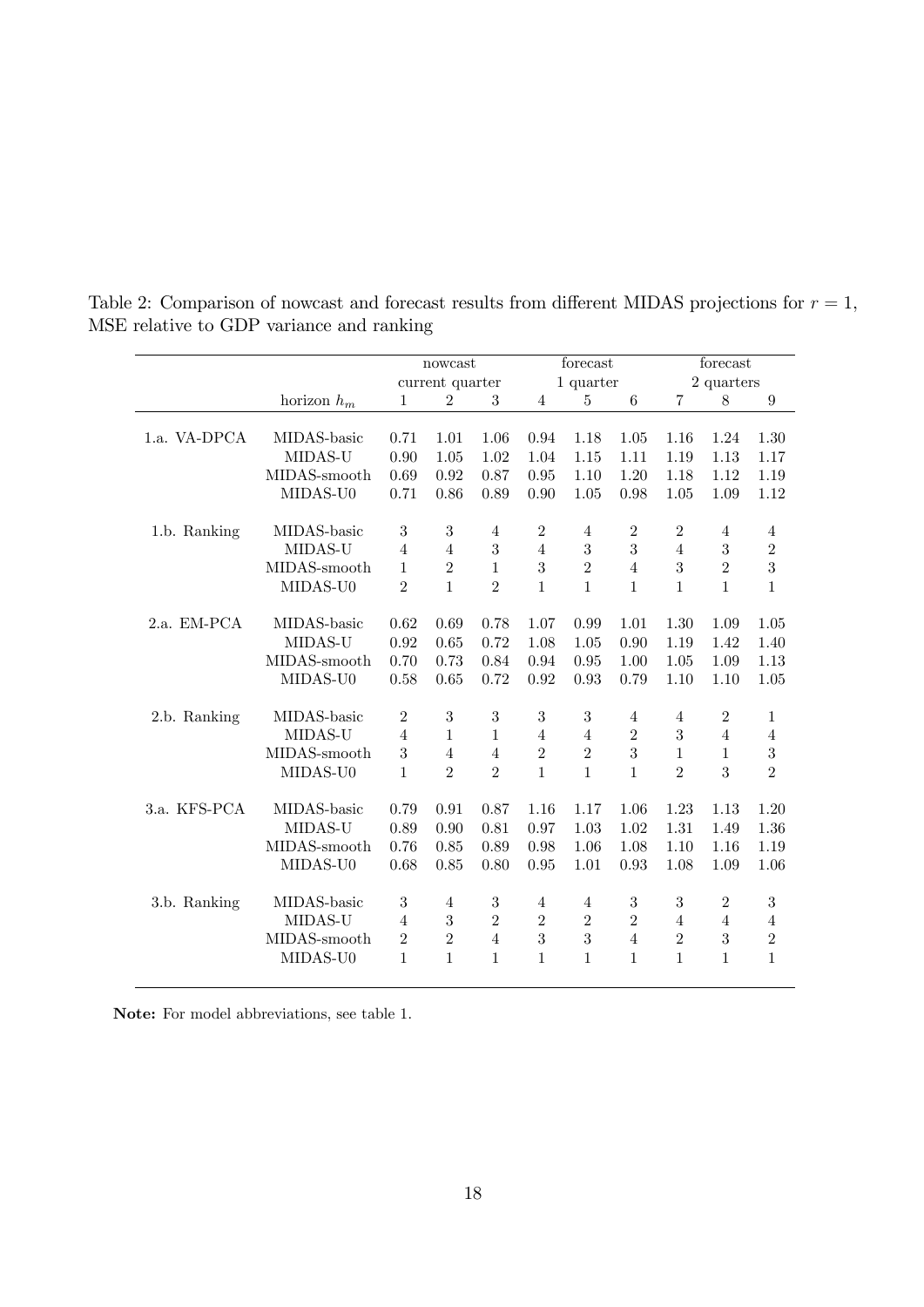all factor estimation methods and horizons. The most simple MIDAS projections without lags of the factors, MIDAS-U0 and MIDAS-smooth, provide often better nowcasts than MIDAS based on exponential lag functions, MIDAS-basic or MIDAS-U. MIDAS-smooth can outperform MIDAS-U0 only for factors obtained by VA-DPCA for a few horizons. However, based on EM-PCA and KFS-PCA factors, the projection MIDAS-U0 outperforms MIDAS-smooth at all horizons. Thus, the simplest projection method MIDAS-U0 seems to work best overall, as it ranks first or second in most of the cases.

As an extension to the basic MIDAS approach, Clements and Galvão (2007) consider autoregressive dynamics in the MIDAS approach. In particular, they propose the model

$$
y_{t_m+h_m} = \beta_0 + \lambda y_{t_m} + \sum_{i=1}^r \beta_{1,i} b_i (L_m, \theta_i) (1 - \lambda L_m^3) \widehat{f}_{i,t_m}^{(3)} + \varepsilon_{t_m+h_m}.
$$
 (17)

The autoregressive coefficient  $\lambda$  is not estimated unrestrictedly to rule out discontinuities of the impulse response function of  $\widehat{\mathbf{F}}_{t_m}^{(3)}$  on  $y_{t_m+h_m}$ , see the discussion in Ghysels et al. (2007), pp. 60. The restriction on the coefficients is a common-factor restriction to ensure a smooth impulse response function, see Clements and Galvão (2007). The AR coefficient  $\lambda$  can be estimated together with the other coefficients by NLS. As an AR model is often supposed to be an appropriate benchmark specification for GDP, the extension of MIDAS might give additional insights in which direction the other MIDAS approaches considered so far might be improved.

In table 3 below, we will denote this variant as 'MIDAS-AR'. It is compared with the MIDASbasic without AR terms. The results in table 3 show that considering AR terms doesn't improve the now- and forecast performance systematically. For different horizons and different factor estimation methods, the ranking between MIDAS-AR and MIDAS-basic changes. MIDAS-AR is not generally better than MIDAS-basic, which might also indicate problems with estimating autoregressive dynamics in German GDP. Note that we also tried to augment the unrestricted MIDAS with AR terms. However, also this experiment didnít lead to clear-cut improvements in forecast performance as well.

### 3.4 Empirical results: A comparison of monthly factor nowcast models with quarterly factor models

We now investigate the relative advantages of the nowcast factor models with earlier factor approaches in the literature. A widely followed way in the previous literature on factor forecasting is time aggregation. To obtain a balanced sample of data, one can simply aggregate the monthly data to quarterly data and ignore the most recent observations of high-frequency indicators. Then, the standard techniques of factor forecasting with single-frequency data can be employed. Note that previously most of the studies for forecasting of German GDP were based on quarterly, partly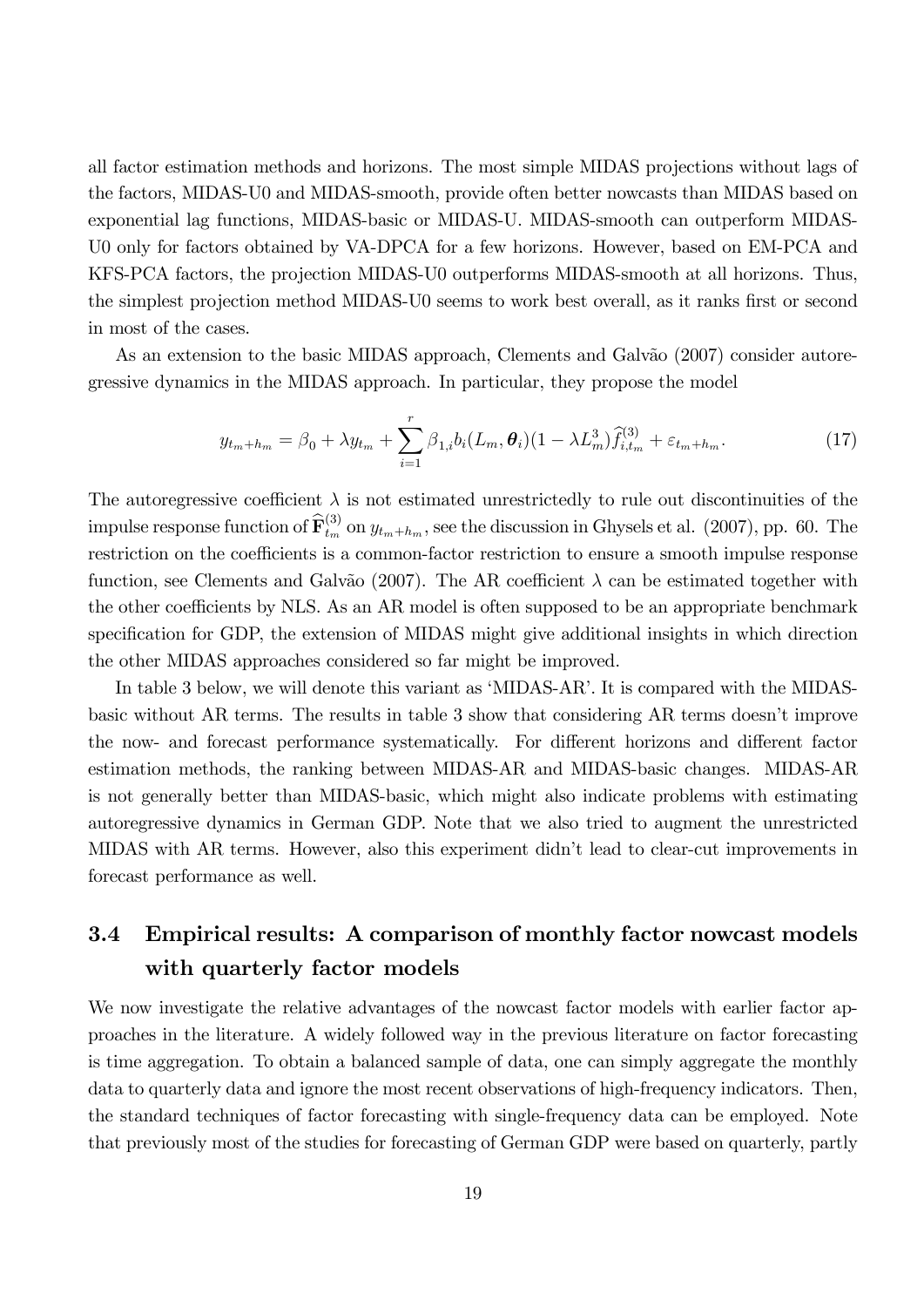|               |                         |                     | nowcast             |                     |                                | forecast                       |                     | forecast            |                                |                   |  |
|---------------|-------------------------|---------------------|---------------------|---------------------|--------------------------------|--------------------------------|---------------------|---------------------|--------------------------------|-------------------|--|
|               |                         |                     | current quarter     |                     |                                | 1 quarter                      |                     | 2 quarters          |                                |                   |  |
|               | horizon $h_m$           | 1                   | $\overline{2}$      | 3                   | $\overline{4}$                 | 5                              | 6                   | $\overline{7}$      | 8                              | 9                 |  |
| 1.a. VA-DPCA  | MIDAS-AR<br>MIDAS-basic | 0.76<br>0.71        | 0.87<br>1.01        | 0.91<br>1.06        | 1.02<br>0.94                   | 1.16<br>1.18                   | 1.05<br>1.05        | 1.20<br>1.16        | 1.25<br>1.24                   | 1.29<br>1.30      |  |
|               |                         |                     |                     |                     |                                |                                |                     |                     |                                |                   |  |
| 1.b. Ranking  | MIDAS-AR                | $\overline{2}$      | 1                   | 1                   | $\overline{2}$                 | 1                              | $\overline{2}$      | $\overline{2}$      | $\overline{2}$                 | 1                 |  |
|               | MIDAS-basic             | 1                   | $\overline{2}$      | $\overline{2}$      | $\mathbf{1}$                   | $\overline{2}$                 | $\mathbf{1}$        | $\mathbf{1}$        | $\mathbf{1}$                   | $\overline{2}$    |  |
| $2.a.$ EM-PCA | MIDAS-AR<br>MIDAS-basic | 0.66                | 0.63                | 0.74                | 1.12                           | 1.13                           | 0.96                | 1.24                | 1.10                           | 1.35              |  |
|               |                         | 0.62                | 0.69                | 0.78                | 1.07                           | 0.99                           | 1.01                | 1.30                | 1.09                           | 1.05              |  |
| 2.b. Ranking  | MIDAS-AR<br>MIDAS-basic | $\overline{2}$<br>1 | 1<br>$\mathfrak{D}$ | 1<br>$\mathfrak{D}$ | $\overline{2}$<br>$\mathbf{1}$ | $\overline{2}$<br>$\mathbf{1}$ | 1<br>$\mathfrak{D}$ | 1<br>$\mathfrak{D}$ | $\overline{2}$<br>$\mathbf{1}$ | 2<br>$\mathbf{1}$ |  |
|               |                         |                     |                     |                     |                                |                                |                     |                     |                                |                   |  |
| 3.a. KFS-PCA  | MIDAS-AR                | 0.88                | 0.93                | 0.84                | 1.08                           | 1.18                           | 1.13                | 1.28                | 1.16                           | 1.26              |  |
|               | MIDAS-basic             | 0.79                | 0.91                | 0.87                | 1.16                           | 1.17                           | 1.06                | 1.23                | 1.13                           | 1.20              |  |
| 3.b. Ranking  | MIDAS-AR                | $\overline{2}$      | $\overline{2}$      | 1                   | 1                              | $\overline{2}$                 | $\overline{2}$      | $\overline{2}$      | $\overline{2}$                 | $\boldsymbol{2}$  |  |
|               | MIDAS-basic             | 1                   | 1                   | $\mathfrak{D}$      | $\mathfrak{D}$                 | $\mathbf{1}$                   | 1                   | 1                   | 1                              | 1                 |  |

Table 3: MIDAS-AR versus MIDAS-basic, comparison of relative MSE for  $r = 1$ 

Note: The projection MIDAS-AR contains one autoregressive term as in Clements and Galvão (2007), MIDAS basic is wihout AR terms. For factor model abbreviations, see table 1.

time-aggregated data, see e.g. Schumacher (2007). As quarterly data is widely used in the empirical literature for GDP forecasting, we will also compare the mixed-frequency nowcast models to the quarterly factor models.

In particular, we employ the standard model for factor forecasting following Stock and Watson (2002). The forecast equation is essentially a quarterly factor-augmented AR model according to

$$
y_{t_q+h_q} = \beta_0 + \lambda(L_q)y_{t_q} + \mathbf{E}(L_q)\widehat{\mathbf{F}}_{t_q}^Q + \varepsilon_{t_q+h_q},\tag{18}
$$

where  $\mathbf{E}(L_q) = \sum_{p=0}^{P} \mathbf{E}_p L_q^p$  is an unrestricted lag polynomial of order P, and  $L_q$  is the quarterly lag operator now.  $\lambda(L_q)$  is now a lag polynomial of order R for autoregressive terms. The factors  $\widehat{\mathbf{F}}_{t_q}^Q$ are estimated by PCA, which is applied to the quarterly indicators. These time series indicators are the same as for the nowcast models as discussed above, but aggregated over time to quarterly frequency. Note that model (18) with static factors  $\widehat{\mathbf{F}}_{t_q}^Q$  works quite well for single-frequency data compared with dynamic factor estimates, see Boivin and Ng (2006), D'Agostino and Giannone (2006), as well as Schumacher (2007) for German GDP. Thus, it might serve as an interesting alternative to the nowcast models.

As a benchmark for the factor nowcast models, we employ a univariate quarterly autoregressive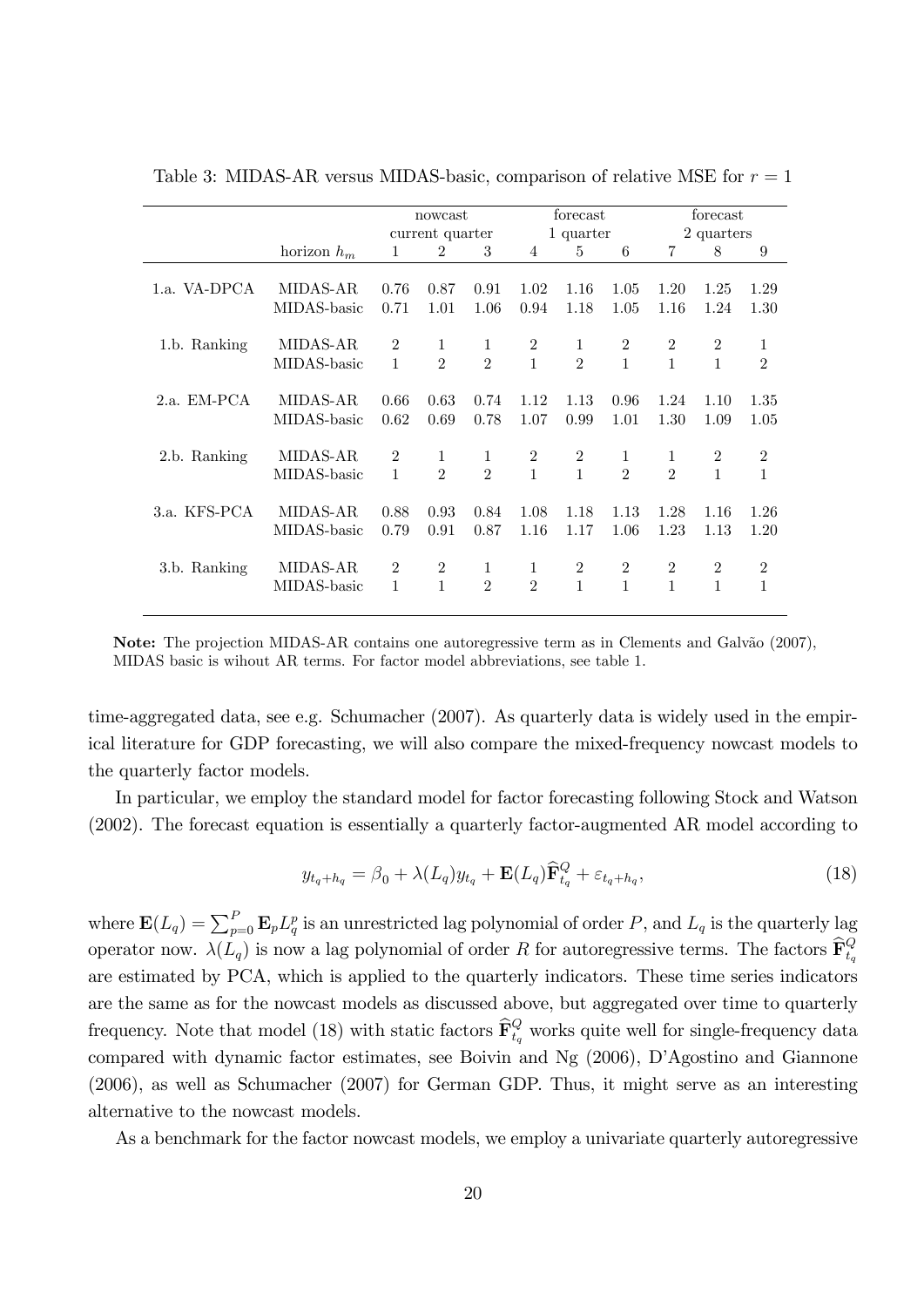(AR) model for GDP, specified using the BIC with a maximum lag order of three quarters. It turns out that in almost all of the recursions, only one lag is chosen. Furthermore, we present the in-sample mean of GDP as an additional benchmark. In the recent forecasting literature, this benchmark has turned out to be a strong competitor to more sophisticated approaches, see e.g. De Mol et al. (2006).

Table 4 contains results for the nowcasts using quarterly factor models as well as the simple benchmarks. As representatives of the nowcast models, we present results based on MIDAS-U0 and the three different ragged-edge factor estimation methods. In the empirical nowcast comparison,

|               |                         | nowcast         |                |      |      | forecast  |      | forecast       |      |      |  |
|---------------|-------------------------|-----------------|----------------|------|------|-----------|------|----------------|------|------|--|
|               |                         | current quarter |                |      |      | 1 quarter |      | 2 quarters     |      |      |  |
|               | horizon $h_m$           | 1               | $\overline{2}$ | 3    | 4    | 5         | 6    | $\overline{7}$ | 8    | 9    |  |
|               |                         |                 |                |      |      |           |      |                |      |      |  |
| 1. MIDAS-U0   | VA-DPCA                 | 0.71            | 0.86           | 0.89 | 0.90 | 1.05      | 0.98 | 1.05           | 1.09 | 1.12 |  |
|               | EM-PCA                  | 0.58            | 0.65           | 0.72 | 0.92 | 0.93      | 0.79 | 1.10           | 1.10 | 1.05 |  |
|               | KFS-PCA                 | 0.68            | 0.85           | 0.80 | 0.95 | 1.01      | 0.93 | 1.08           | 1.09 | 1.06 |  |
|               |                         |                 |                |      |      |           |      |                |      |      |  |
| 2. Quarterly  | PCA, $P = R = 0, r = 1$ | 0.98            | 1.05           | 1.05 | 1.05 | 1.16      | 1.16 | 1.16           | 1.14 | 1.14 |  |
| factor model  | $PCA, P = R = 0, r = 2$ | 1.03            | 0.94           | 0.94 | 0.94 | 1.31      | 1.31 | 1.31           | 1.25 | 1.25 |  |
|               | PCA-BIC, $r=1$          | 0.91            | 1.02           | 1.02 | 1.02 | 1.13      | 1.13 | 1.13           | 1.08 | 1.08 |  |
|               | PCA-BIC, $r = 2$        | 0.94            | 0.89           | 0.89 | 0.89 | 1.23      | 1.23 | 1.23           | 1.23 | 1.23 |  |
|               | PCA-BIC                 | 0.99            | 1.06           | 1.06 | 1.06 | 1.13      | 1.13 | 1.13           | 1.08 | 1.08 |  |
|               |                         |                 |                |      |      |           |      |                |      |      |  |
| 3. Benchmarks | AR                      | 1.02            | 1.17           | 1.17 | 1.17 | 1.08      | 1.08 | 1.08           | 1.08 | 1.08 |  |
|               | in-sample mean          | 1.03            | 1.04           | 1.04 | 1.04 | 1.05      | 1.05 | 1.05           | 1.06 | 1.06 |  |
|               |                         |                 |                |      |      |           |      |                |      |      |  |

Table 4: Comparison of mixed-frequency nowcast models with MIDAS-U0 and quarterly factor and benchmark models, MSE relative to GDP variance and ranking

Note: The quarterly factor model contains factors estimated from quarterly, time-aggregated data using PCA. The forecast equation The first two specifications are based on a fixed number of factors and a fixed number of lags, whereas the third and fourth are based on a fixed number of factors and the number of lags is chosen by BIC. PCA-BIC selects the number of factors as well as the lag orders using BIC as in Stock and Watson (2002). Concerning the nowcast models, the abbreviations are explained in table 1.

the simple benchmarks do not perform well, as can be seen from the bottom rows of table 4. Both the AR model and the in-sample mean have relative MSEs larger than one. Note that, whereas the nowcast factor models employ monthly information which is updated every month and, thus, can lead to changes in now- and forecast MSEs, the benchmark models and the quarterly factor models change only every third month (when a new observations of GDP is available), implying a constant MSE for three months.

The quarterly factor model performs better than the naive benchmarks, and has some information content for GDP for horizons up to three months. For longer horizons, there is almost no information content in the forecasts. Compared with the monthly nowcast models, the quarterly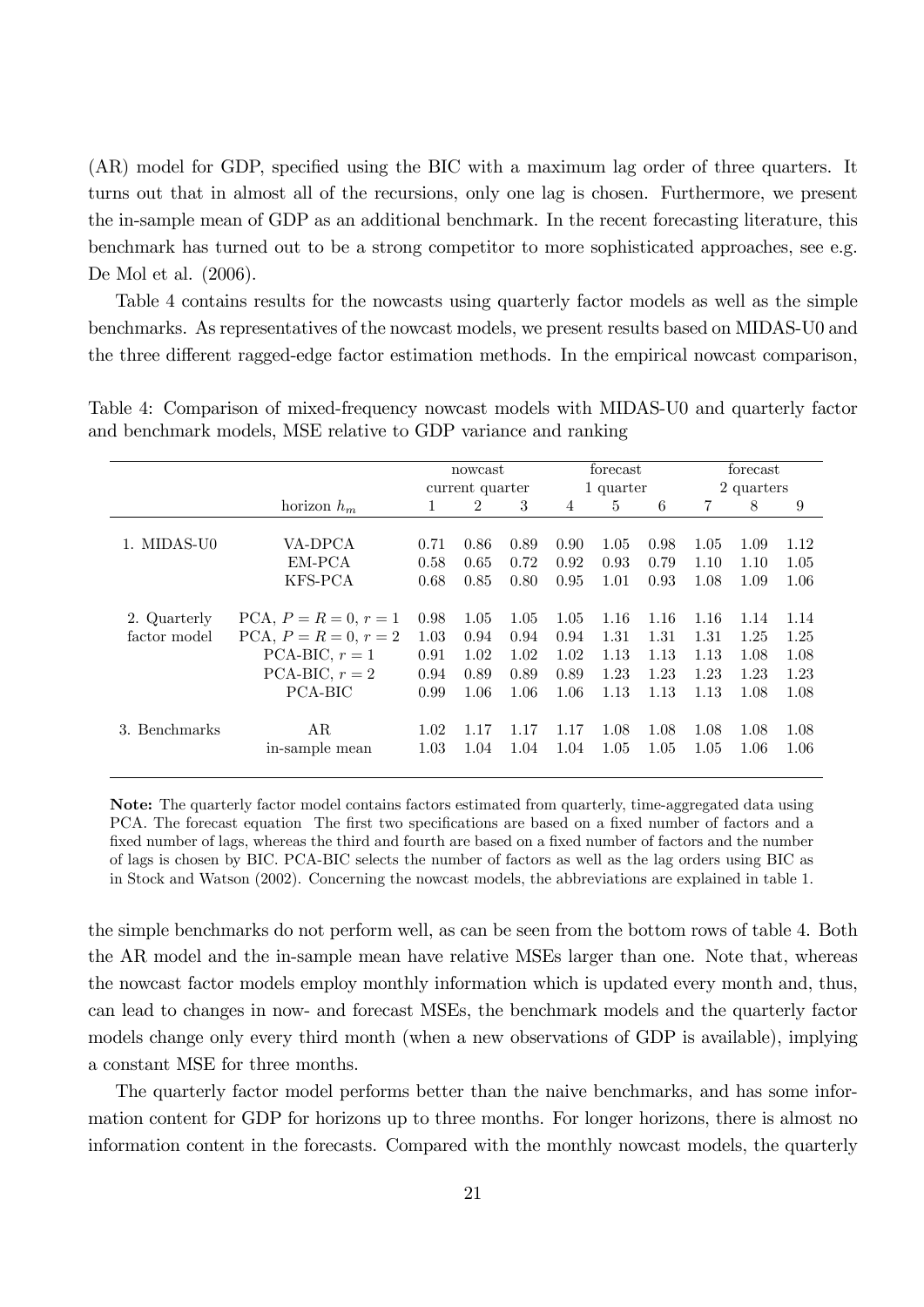factor model is generally outperformed for the nowcast for  $h_m \leq 3$ . In many cases, this also holds for the one-quarter ahead forecast, although the differences are smaller at these horizons. Thus, according to these results, taking into account ragged-edge information as in the nowcast models with monthly indicators can improve the current estimate of GDP. As the use of time-aggregated data implies a loss of information at the end of the sample, the results imply that the nowcast methods employed here can to some extent exploit this information. In summary, we can confirm that in general it is advisable to employ the ragged-edge data together with the different factor estimation techniques for nowcasting.

### 3.5 Empirical results: Static versus dynamic factors

Following the discussion in Boivin and Ng (2005), there is some disagreement in the literature concerning the appropriate factor estimation method to be employed for forecasting. In particular, it is unclear whether DPCA or PCA are favourable for predictive purposes. In general, there is no consensus as to the appropriate estimation method, see also the discussion in Schneider and Spitzer (2004), Den Reijer (2005), DíAgostino and Giannone (2006), and again Boivin and Ng  $(2005)$  for different datasets. In a dataset for the German economy with balanced recursive samples, dynamic PCA does not generally work better, and the differences between the methods are small, see Schumacher (2007).

Against the background of this discussion, we will address this issue also in the present context. In our applications above, DPCA was employed to estimate the factors in combination with vertical realignment of the data. To compare the sensitivity of the results, we compare the existing results using VA-DPCA with static PCA and vertical realignment of the data, denoted as VA-PCA below. Table 5 shows relative MSEs to GDP variance for the different factor estimates and different projection techniques. The results show that the information content of the now- and forecasts does hardly change if the factors are estimated by PCA instead of DPCA. MSEs relative to GDP variance are in most of the cases above or below one for both factor estimators. The bottom part of the table shows another relative MSE defined as the MSE obtained from using DPCA factors divided by the MSE obtained from using static PCA factors for forecasting. The results show no systematic advantages over the horizons between the two methods. Thus, the way the factors are estimated seems to be of limited importance in this application.

### 3.6 Empirical results: Integrated state-space model approach versus two-step nowcasting

The results obtained so far are entirely based on a two-step procedure: The factors are estimated firstly, and then forecasting is carried out using the MIDAS approaches. However, among the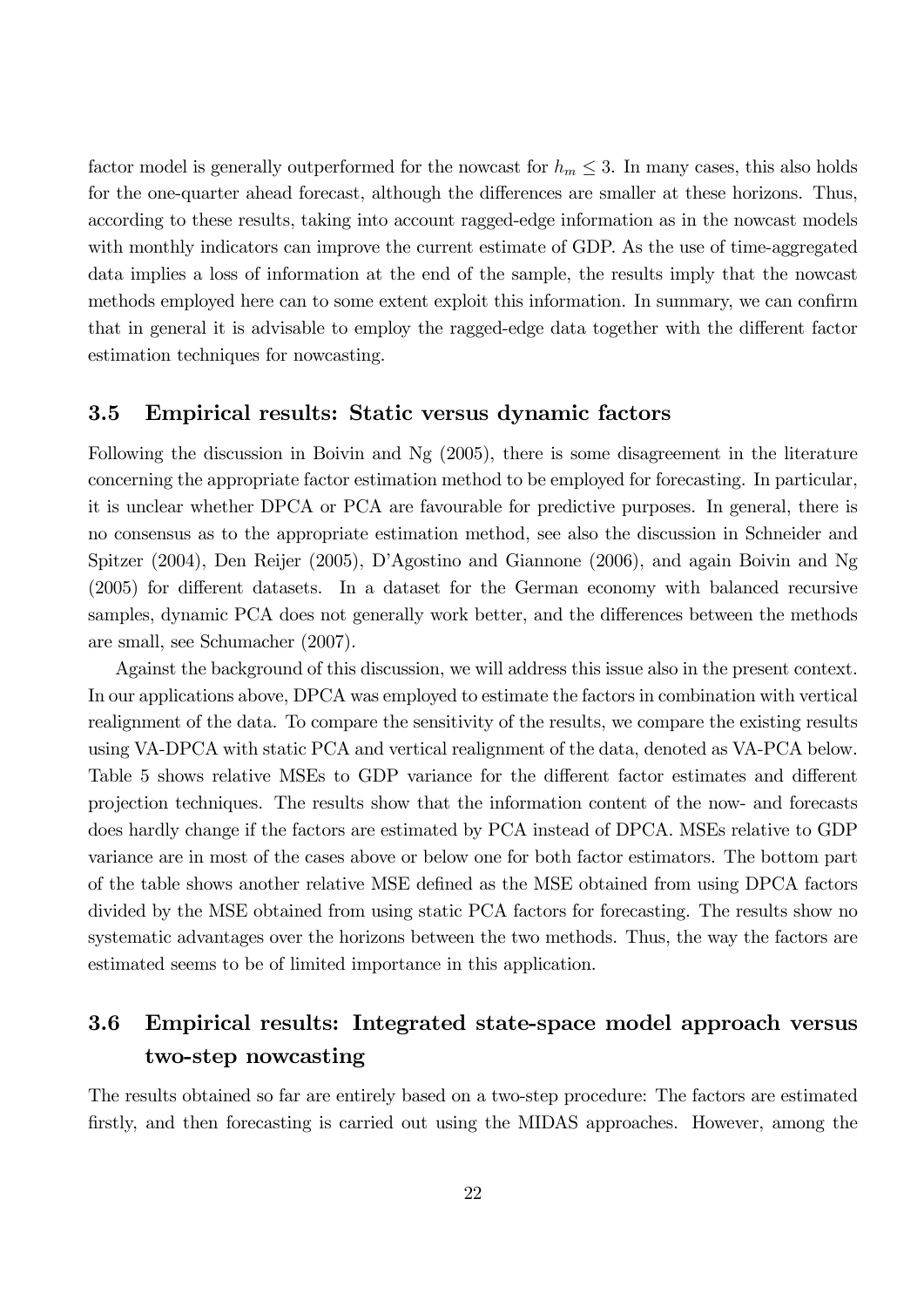|                              |               |      | nowcast         |      |      | forecast  |      | forecast       |            |      |
|------------------------------|---------------|------|-----------------|------|------|-----------|------|----------------|------------|------|
|                              |               |      | current quarter |      |      | 1 quarter |      |                | 2 quarters |      |
|                              | horizon $h_m$ | 1    | $\overline{2}$  | 3    | 4    | 5         | 6    | $\overline{7}$ | 8          | 9    |
| 1. MIDAS-basic               | VA-DPCA       | 0.71 | 1.01            | 1.06 | 0.94 | 1.18      | 1.05 | 1.16           | 1.24       | 1.30 |
|                              | VA-PCA        | 0.69 | 1.05            | 1.02 | 0.99 | 1.17      | 1.04 | 1.07           | 1.24       | 1.35 |
|                              |               |      |                 |      |      |           |      |                |            |      |
| 2. MIDAS-U                   | VA-DPCA       | 0.90 | 1.05            | 1.02 | 1.04 | 1.15      | 1.11 | 1.19           | 1.13       | 1.17 |
|                              | VA-PCA        | 0.76 | 1.14            | 1.00 | 1.00 | 1.12      | 1.08 | 1.15           | 1.12       | 1.18 |
| 3. MIDAS-smooth              | VA-DPCA       | 0.69 | 0.92            | 0.87 | 0.95 | 1.10      | 1.20 | 1.18           | 1.12       | 1.19 |
|                              | VA-PCA        | 0.70 | 0.98            | 0.88 | 0.93 | 1.07      | 1.12 | 1.14           | 1.07       | 1.17 |
|                              |               |      |                 |      |      |           |      |                |            |      |
| MIDAS-U0<br>$\overline{4}$ . | VA-DPCA       | 0.71 | 0.86            | 0.89 | 0.90 | 1.05      | 0.98 | 1.05           | 1.09       | 1.12 |
|                              | VA-PCA        | 0.69 | 0.93            | 0.93 | 0.85 | 1.08      | 0.91 | 1.04           | 1.07       | 1.13 |
| 6. Relative MSE:             | MIDAS-basic   | 1.04 | 0.96            | 1.04 | 0.96 | 1.01      | 1.01 | 1.08           | 1.01       | 0.96 |
| DPCA/PCA                     | MIDAS-U       | 1.19 | 0.92            | 1.02 | 1.04 | 1.02      | 1.03 | 1.03           | 1.01       | 0.99 |
|                              | MIDAS-smooth  | 0.99 | 0.93            | 0.98 | 1.02 | 1.02      | 1.08 | 1.04           | 1.05       | 1.02 |
|                              | MIDAS-U0      | 1.03 | 0.93            | 0.96 | 1.06 | 0.96      | 1.08 | 1.00           | 1.02       | 0.99 |
|                              |               |      |                 |      |      |           |      |                |            |      |

Table 5: Static PCA versus dynamic PCA nowcasts for  $r = 1$ , MSE relative to GDP variance in part 1. to 5., part 6 DPCA MSE divided by PCA MSE

Note: Parts one to five show relative MSEs to variance of GDP. Part six shows another relative MSE defined as the MSE of the VA-DPCA factor model divided by the MSE of the model using static factors, denoted as VA-PCA. For model and projection abbreviations, see table 1.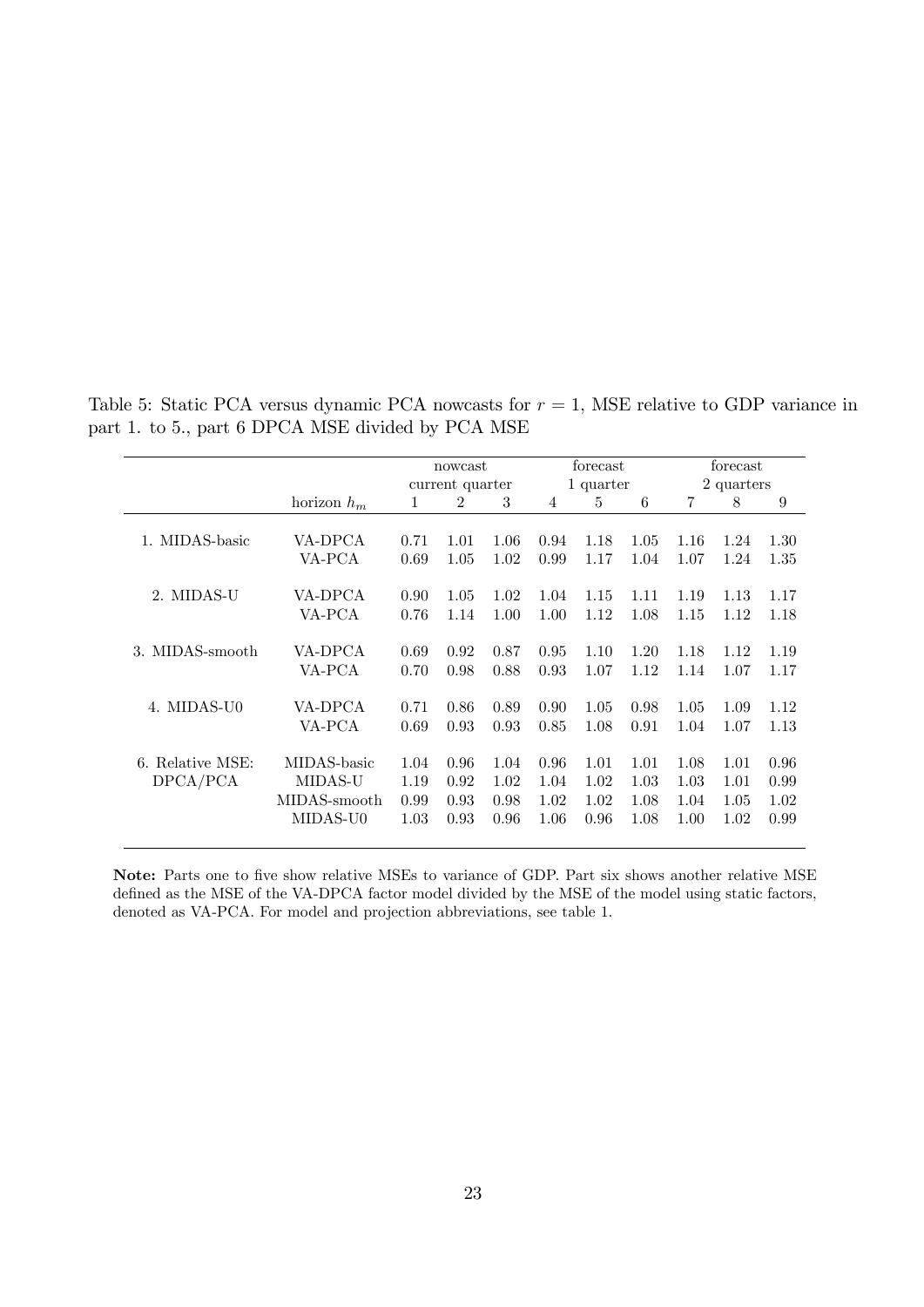models, the state-space approach allows in general for joint estimation of the factors and nowcasting GDP, see Giannone et al. (2005). For the Euro area, Banbura and Rünstler (2007) propose to augment the state-space model by a simple static relationship between monthly GDP and the factors. This follows the seminal work by Mariano and Murasawa (2003), where combining monthly and quarterly data in a small factor state-space model has been introduced.

In particular, Banbura and Rünstler (2007) augment the state-space system above, see equations (5) and (6), with further relationships that interpolate GDP and relate monthly GDP to the monthly factors. All in all, they add three equations, see Banbura and Rünstler  $(2007)$ , p. 5: Equation 1)  $y_{t_q} = \widetilde{y}_{t_q} + \varepsilon_{t_q}$ , with  $\varepsilon_{t_q}$  as a measurement error, which is normally distributed with mean zero and variance  $\Sigma_{\varepsilon}$ ; 2) an equation for time aggregation  $\widetilde{y}_{t_q} = \widetilde{y}_{t_m} = (\frac{1}{3} + \frac{2}{3})$  $\frac{2}{3}L_m + L_m^2 + \frac{2}{3}$  $\frac{2}{3}L_m^3 + \frac{1}{3}$  $\frac{1}{3}L_m^4$   $)y_{t_m}^m$  for  $t_m = 3, 6, \ldots, T_m$ , and 3) the static factor representation at the monthly frequency  $y_{t_m}^m = \Lambda_y \mathbf{F}_{t_m}$ . Equations 2) and 3) add to the vector state equation, whereas 1) adds to the vector observation equation of the state space model. In line with the estimation procedure for the factor-only state-space model (5) and (6) above, Banbura and Rünstler (2007) estimate the coefficients  $\Lambda_{v}$ ,  $\Sigma_{\varepsilon}$  outside the state-space model by estimating a reduced form of 1) to 3), which is a regression model for quarterly GDP dependent on time-aggregated quarterly factors. They plug the resulting estimates of  $\Lambda_y$  and  $\Sigma_\varepsilon$  in the state-space model for Kalman filtering and smoothing, which now also provides the now- and forecasts for GDP, as  $y_{t_q}$  is part of the observation vector in this integrated approach.

The key difference between the two-step factor-estimation MIDAS approach chosen in the applications above and the ones followed by Banbura and Rünstler  $(2007)$  and Mariano and Murasawa (2003) is that MIDAS directly relates time series of different frequencies, whereas the state-space approaches allow for specifying relationships consistently at the higher frequency. Furthermore, MIDAS is a direct forecast device, whereas the Kalman smoother is based on a VAR model that yields iterative forecasts in the terminology of Marcellino et al. (2006). This approach is fully integrated as it interpolates missing values of the indicators, estimates factors and yields nowcasts of GDP in one coherent framework. To check whether this strategy can improve over the two-step approach followed here so far in terms of now- and forecasting, we also provide nowcast results for the model proposed by Banbura and Rünstler  $(2007)$ . Table 6 shows relative MSEs to GDP variance and rankings for the different state-space model now- and forecasts. In the table, EKFS-PCA full denotes the fully-integrated approach, whereas all the other forecasts are based on the two-step procedure, where the Kalman smoother is used to estimate the monthly factors only. Note that the coefficients of the state-space model are reestimated for each recursion in the exercise. Therefore, factors estimates can change due to parameter changes as well as the addition of new information at the end of the sample. The results show that the integrated approach also does well in now- and forecasting. It performs better than the two-step MIDAS-basic and MIDAS-U projection, and very similar to the simple MIDAS-U0 projection. For horizons two,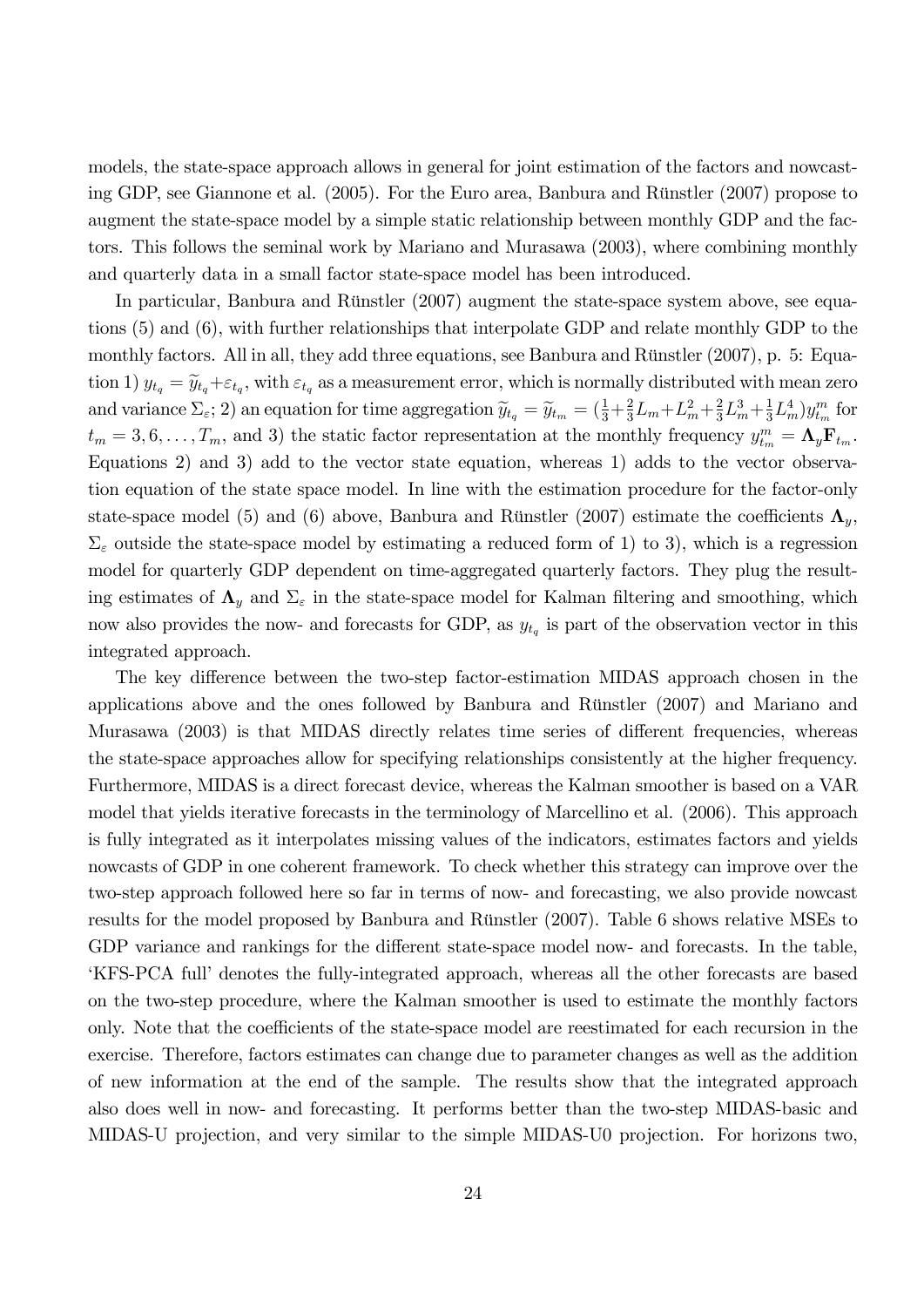|                   |               |                | nowcast                     |                |                | forecast       |                |                | forecast       |                |
|-------------------|---------------|----------------|-----------------------------|----------------|----------------|----------------|----------------|----------------|----------------|----------------|
|                   |               |                | current quarter             |                |                | 1 quarter      |                | 2 quarters     |                |                |
|                   | horizon $h_m$ | 1              | $\overline{2}$              | 3              | 4              | 5              | 6              | 7              | 8              | 9              |
|                   |               |                |                             |                |                |                |                |                |                |                |
| 1.a. Relative MSE | KFS-PCA full  | 0.70           | 0.81                        | 0.84           | 0.88           | 1.00           | 0.95           | 1.10           | 1.12           | 1.09           |
|                   | MIDAS-basic   | 0.79           | 0.91                        | 0.87           | 1.16           | 1.17           | 1.06           | 1.23           | 1.13           | 1.20           |
|                   | MIDAS-U       | 0.89           | 0.90                        | 0.81           | 0.97           | 1.03           | 1.02           | 1.31           | 1.49           | 1.36           |
|                   | MIDAS-smooth  | 0.76           | 0.85                        | 0.89           | 0.98           | 1.06           | 1.08           | 1.10           | 1.16           | 1.19           |
|                   | MIDAS-U0      | 0.68           | 0.85                        | 0.80           | 0.95           | 1.01           | 0.93           | 1.08           | 1.09           | 1.06           |
| 1.b. Ranking      | KFS-PCA full  | $\overline{2}$ | 1                           | 3              |                |                | $\overline{2}$ | 3              | $\overline{2}$ | $\overline{2}$ |
|                   | MIDAS-basic   | $\overline{4}$ | $\overline{5}$              | 4              | 5              | 5              | $\overline{4}$ | $\overline{4}$ | 3              | 4              |
|                   | MIDAS-U       | 5              | $\overline{4}$              | $\overline{2}$ | 3              | 3              | 3              | 5              | 5              | 5              |
|                   | MIDAS-smooth  | 3              | 3                           | 5              | 4              | 4              | 5              | $\overline{2}$ | $\overline{4}$ | 3              |
|                   | MIDAS-U0      | 1              | $\mathcal{D}_{\mathcal{L}}$ | 1              | $\mathfrak{D}$ | $\overline{2}$ | 1              | 1              | 1              | $\mathbf{1}$   |
|                   |               |                |                             |                |                |                |                |                |                |                |

Table 6: Two-step KFS-PCA vs fully integrated now- and forecast results from the state-space model for  $r = 1$ , MSE relative to GDP variance and ranking

Note: For model abbreviations, see table 1.

four and five, it performs best among all the different approaches. For horizons, one and three, the MIDAS-U0 performs best.

The similar performance of the fully integrated state-space model to the very simple MIDAS projections confirms the previous findings that simple and very parsimonious projection models seem to work better than more complicated models. Note that the equation  $y_{t_m}^m = \mathbf{\Lambda}_y \mathbf{F}_{t_m}$  in the state-space model above, that relates monthly GDP and the factors, is very parsimonious and does not contain lags of the factors as is the case of the MIDAS-U0 forecast. Whether the approach is integrated within one coherent state-space model or split into two steps is, however, of second order importance according to our findings. Therefore, we do not seem to loose much if we rely on the two-step procedure, which allows us to compare the different factor estimation methods.

### 4 Conclusions

The nowcasting perspective followed in this paper takes into account the publication lags of statistical data that decision makers face in their everyday business of assessing the current state of the economy. Due to the publication delay of GDP, the necessity of nowcasting as a projection of current quarter GDP directly emerges, and specific solutions are needed that can employ information from many business cycle indicators, that are also subject to publication lags and thus lead to the so-called 'ragged-edge' of the data.

The factor models and projection methods discussed here can tackle these nowcasting issues.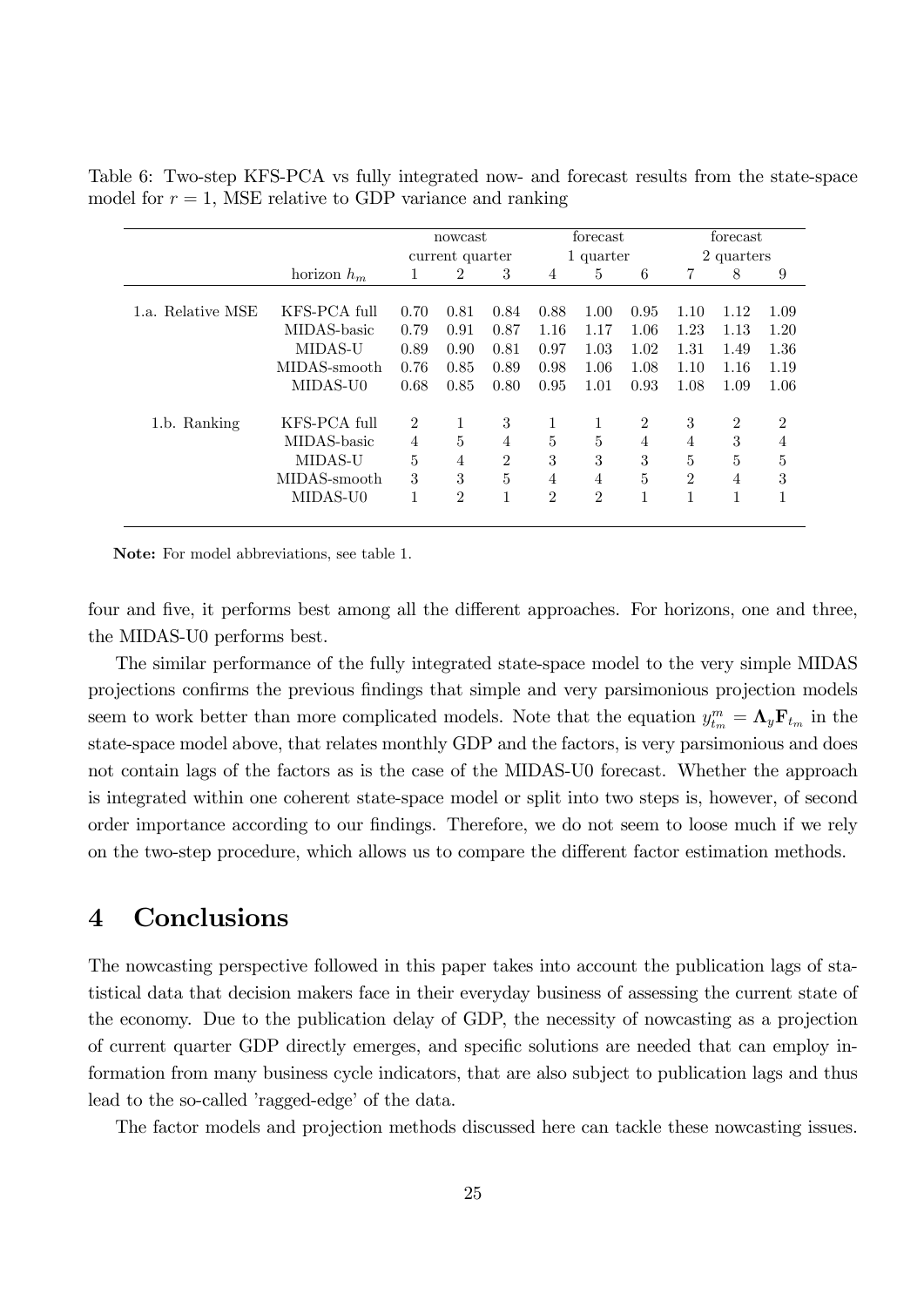Based on the two-step procedure often followed in the recent factor-forecasting literature, we differentiate between the factor-estimation step and the factor-forecasting step. When estimating the factors, we place special emphasis on missing values at the end of the sample due to statistical publication lags. Regarding the factor-forecasting step, we introduce the Factor-MIDAS approach as a simple tool for direct now- and forecasting in a mixed-frequency context.

The different nowcast approaches are applied to a German post-unification dataset, and compared with respect to their nowcasting performance of German GDP growth. The results indicate that all the nowcast models can improve over quarterly factor forecasts based on time-aggregated data. Thus, taking into account the ragged-edge of the data and exploiting most recent observations pays of to some extent for nowcasting.

Concerning the differences between the MIDAS projection methods, the results indicate that MIDAS with exponential distributed lag functions performs similarly to MIDAS with unrestricted lag polynomials. The best performing projection is in many cases a very simple MIDAS without a distributed lag structure and only up to one lag of the factors. Autoregressive dynamics also play only a minor role in the projections.

The choice of the factor estimation techniques that can tackle missing values has no substantial impact on the nowcast performance. The EM algorithm together with static PCA as in Stock and Watson (2002), vertical realignment together with dynamic PCA as in Altissimo et al. (2002), as well as factors estimated using a large state-space model with QML as in Doz et al. (2006) all provide informative nowcasts and to a lesser extent informative forecasts one quarter ahead. Compared with respect to their performance over time, we observe that the forecasts based on the three factor estimation methods are highly correlated. There are also no systematic differences between static and dynamic PCA for nowcasting. Interestingly, factor-forecast applications with single-frequency data, see e.g. D'Agostino and Giannone (2006) and Schumacher (2007), have recently obtained similar findings. A final results from the application here is that choosing an integrated state-space model rather than the two-step procedure followed here cannot improve the nowcast performance.

Although there are clear now- and forecast gains from the application of the factor models discussed here at short horizons, the same does not hold for the longer forecast horizons of up to two quarters. At these horizons, the forecasts of all the factor models are hardly uninformative. Therefore, the methods employed here can only be regarded as short-term forecasting devices, and there is room for improvements of the methods for longer horizons. Note, however, that this is a problem that can often be observed in the recent literature. Related to the debate on the ëGreat Moderationí, there is evidence of a decline in forecastability of real and nominal variables for many sophisticated forecast procedures, see DíAgostino et al. (2006) and Campbell (2007), for example.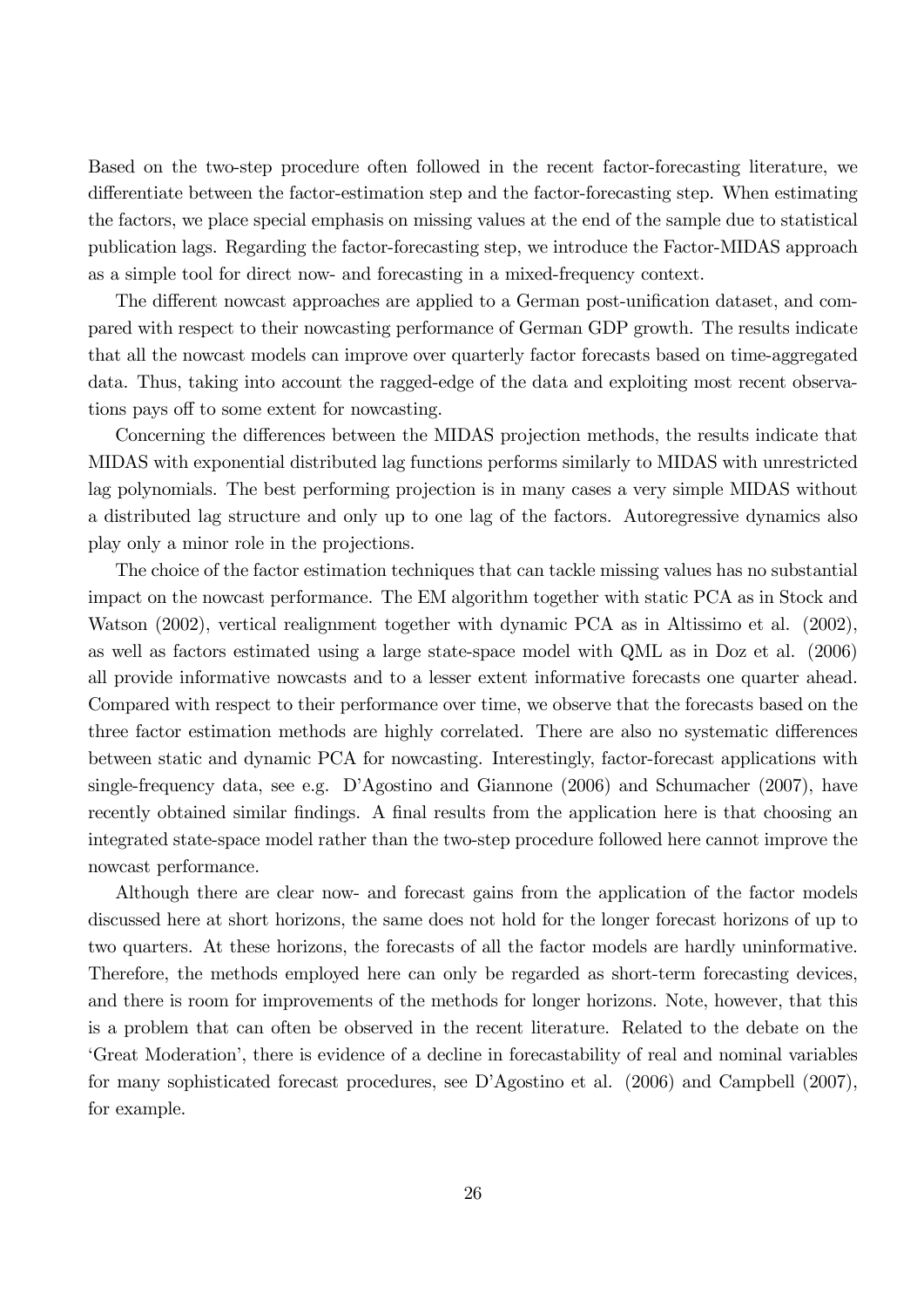### References

- [1] Altissimo, F., Cristadoro, R., Forni, M., Lippi, M., Veronese, G. (2006), New Eurocoin: Tracking Economic Growth in Real Time, CEPR Working Paper 5633.
- [2] Angelini, E., Henry, J., Marcellino, M. (2006), Interpolation and backdating with a large information set, Journal of Economic Dynamics & Control 30, 2693-2724.
- [3] Bai, J., Ng, S. (2002), Determining the Number of Factors in Approximate Factor Models, Econometrica 70, 191-221.
- [4] Bai, J., Ng, S. (2006), Confidence Intervals for Diffusion Index Forecasts and Inference for Factor-Augmented Regressions, Econometrica, 74, 1133-1150.
- [5] Bai, J., Ng, S. (2007), Determining the Number of Primitive Shocks in Factor Models, Journal of Business and Economic Statistics 25, 52-60.
- $[6]$  Banbura, M., Rünstler, G. (2007), A look into the factor model black box: publication lags and the role of hard and soft data in forecasting GDP, ECB Working Paper 751.
- [7] Banerjee, A., Marcellino, M. (2006), Are there any reliable leading indicators for US inflation and GDP growth?, International Journal of Forecasting 22, 137-151.
- [8] Banerjee, A., Marcellino, M., Masten, I. (2005), Leading Indicators for Euro-area Inflation and GDP Growth, Oxford Bulletin of Economics and Statistics, 67, 785-813.
- [9] Banerjee, A., Marcellino, M., Masten, I. (2007), Forecasting macroeconomic variables using diffusion indexes in short samples with structural change, in Rapach, D., Wohar, M. (eds.), Forecasting in the Presence of Structural Breaks and Model Uncertainty, Elsevier, forthcoming.
- [10] Bernanke, B., Boivin, J. (2003), Monetary Policy in a Data-Rich Environment, Journal of Monetary Economics 50, 525-546.
- [11] Boivin, J., Ng, S. (2005), Understanding and Comparing Factor-Based Forecasts, International Journal of Central Banking 1, 117-151.
- [12] Campbell, S. (2007), Macroeconomic Volatility, Predictability, and Uncertainty in the Great Moderation: Evidence From the Survey of Professional Forecasters, Journal of Business & Economic Statistics 25, 191-200.
- [13] Chevillon, G., Hendry, D. (2005), Non-parametric direct multi-step estimation for forecasting economic processes, International Journal of Forecasting 21, 201-218.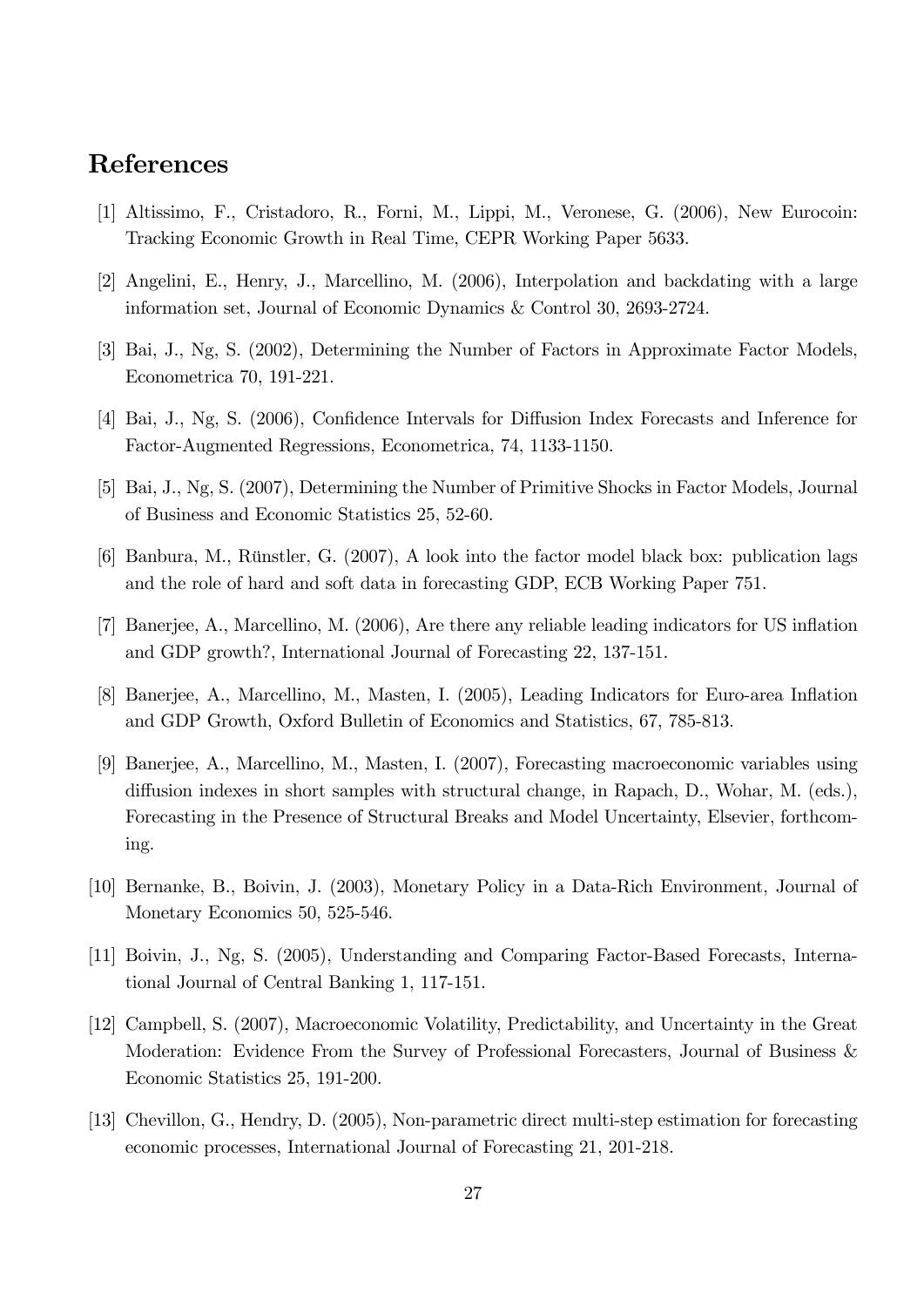- [14] Clements, M., Galvão, A. (2007), Macroeconomic Forecasting with Mixed Frequency Data: Forecasting US output growth, Queen Mary University of London Working Paper 616.
- [15] DíAgostino, A., Giannone, D., Surico, P. (2006), (Un)Predictability and macroeconomic stability, ECB Working Paper 605.
- [16] DíAgostino, A., Giannone, D. (2006), Comparing alternative predictors based on large-panel factor models, Working Paper 680.
- [17] De Mol, C., Giannone, D., Reichlin, R. (2006), Forecasting Using a Large Number of Predictors: Is Bayesian Regression a Valid Alternative to Principal Components?, ECB Working Paper 700.
- [18] Den Reijer, A. (2005), Forecasting Dutch GDP using large scale factor models, DNB Working Paper 28.
- [19] Doz, C., Giannone, D., Reichlin, L. (2006), A quasi maximum likelihood approach for large approximate dynamic factor models, ECB Working Paper 674.
- [20] Eickmeier, S., Ziegler, C. (2007), How successful are dynamic factor models at forecasting output and inflation? A meta-analytic approach, Journal of Forecasting, forthcoming.
- [21] Forni, M., Hallin, M., Lippi, M., Reichlin, L. (2003), Do financial variables help forecasting ináation and real activity in the euro area? Journal of Monetary Economics 50, 1243 - 1255.
- [22] Forni, M., Hallin, M., Lippi, M., Reichlin, L. (2005), The Generalized Dynamic Factor Model: One-sided estimation and forecasting, Journal of the American Statistical Association 100, 830-840.
- [23] Ghysels, G., Valkanov, R. (2006), Linear Time Series Processes with Mixed Data Sampling and MIDAS Regression Models, mimeo.
- [24] Ghysels, G., Sinko, A., Valkanov, R. (2007), MIDAS Regressions: Further Results and New Directions, Econometric Reviews 26, 53-90.
- [25] Giannone, D., Reichlin, L., Small, D. (2005), Nowcasting GDP and Inflation: The Real-Time Informational Content of Macroeconomic Data Releases, Federal Reserve Board Finance and Economics Discussion Series 2005-42.
- [26] Kapetanios, G., Labhard, V., Price, S. (2007), Forecast combination and the Bank of England's suite of statistical forecasting models, Bank of England Working Paper no. 323.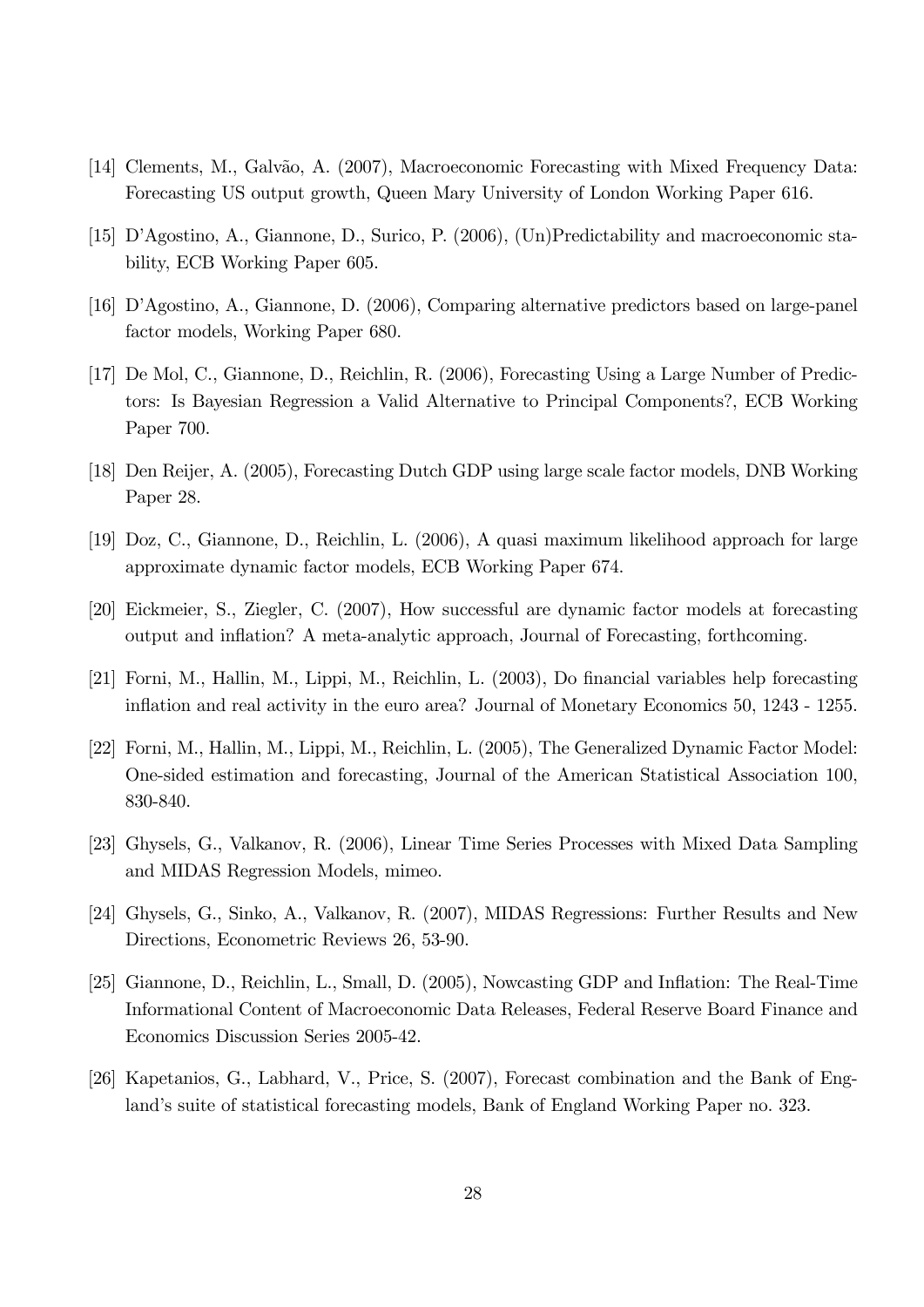- [27] Lütkepohl, H. and Brüggemann, R. (2006), A small monetary system for the euro area based on German data, Journal of Applied Econometrics, 21, 683-702.
- [28] Marcellino, M., Kapetanios, G. (2006), A Parametric Estimation Method for Dynamic Factor Models of Large Dimensions, CEPR WP 5620.
- [29] Marcellino, M., Schumacher, C. (2007), MIDAS and Dynamic Linear Models, mimeo.
- [30] Marcellino, M., Stock, J., Watson, M. (2005), Macroeconomic forecasting in the Euro area: country specific versus Euro wide information, European Economic Review 47, 1-18.
- [31] Marcellino, M., Stock, J., Watson, M. (2006), A comparison of direct and iterated multistep AR methods for forecasting macroeconomic time series, Journal of Econometrics 135, 499-526.
- [32] Mariano, R., Murasawa, Y. (2003), A New Coincident Index of Business Cycles Based on Monthly and Quarterly Series, Journal of Applied Econometrics 18, 427-443.
- [33] Schneider, M., Spitzer, M. (2004), Forecasting Austrian GDP using the generalized dynamic factor model, OeNB Working Paper 89.
- [34] Schumacher, C. (2007), Forecasting German GDP using alternative factor models based on large datasets, Journal of Forecasting 26, 271-302.
- [35] Schumacher, C., Breitung, J. (2006), Real-time forecasting of GDP based on a large factor model with monthly and quarterly data, Deutsche Bundesbank Discussion Paper, Series 1: Economic Studies, No. 33/06.
- [36] Stock, J., Watson, M. (2002), Macroeconomic Forecasting Using Diffusion Indexes, Journal of Business & Economic Statistics 20, 147-162.
- [37] Stock, J., Watson, M. (2006), Forecasting with Many Predictors, in: Elliot, G., Granger, C., Timmermann, A. (eds.), Handbook of Economic Forecasting, Vol 1, 515-554.
- [38] Wallis, K. (1986), Forecasting with an econometric model: The 'ragged edge' problem, Journal of Forecasting 5, 1-13.
- [39] Watson, M. (2003), Macroeconomic Forecasting Using Many Predictors, in: Dewatripont, M., Hansen, L., Turnovsky, S. (eds.), Advances in Economics and Econometrics, Theory and Applications, Eight World Congress of the Econometric Society, Vol 3, 87-115.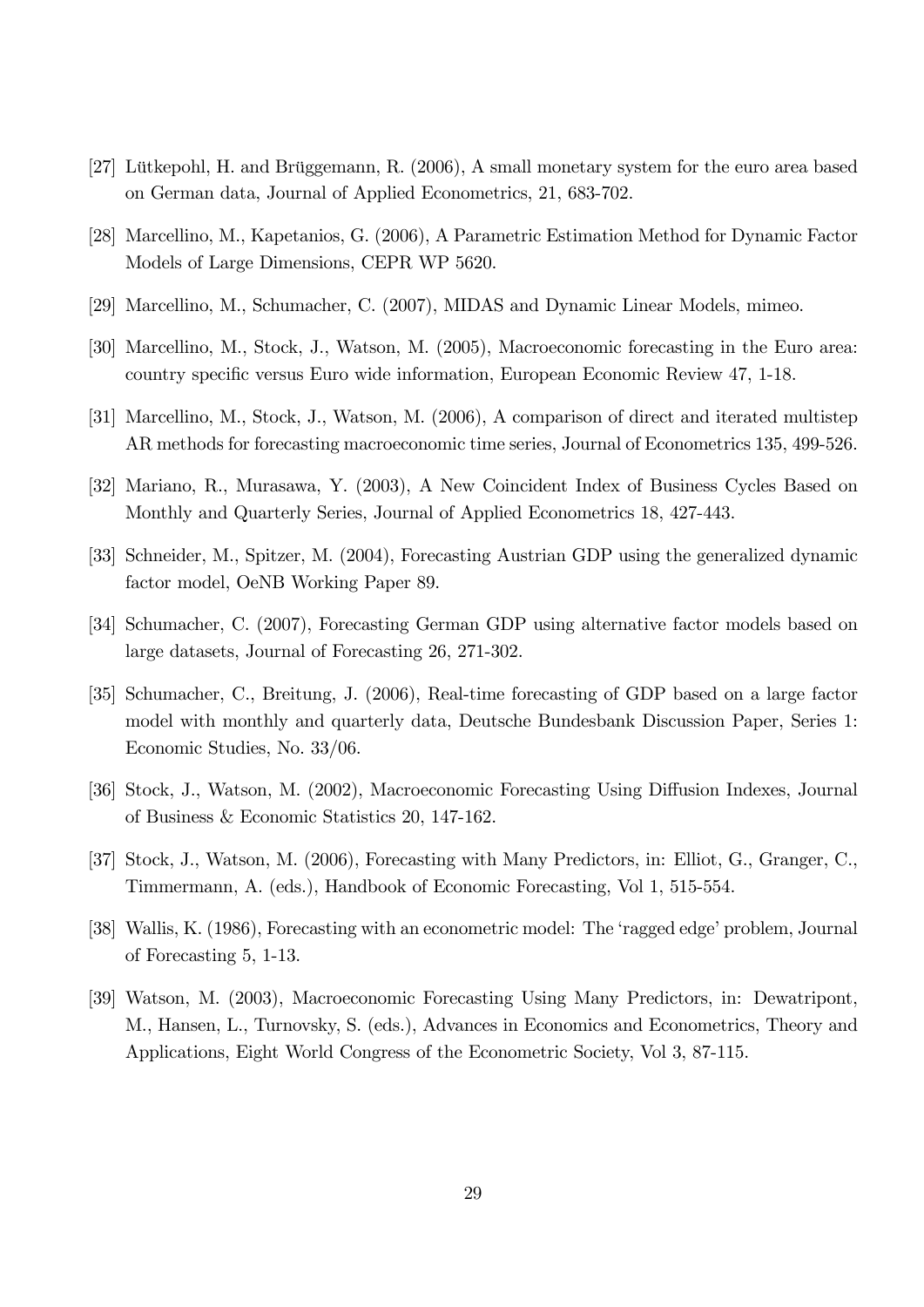### A Monthly dataset

This appendix describes the time series for the German economy used in the forecasting exercise. The whole data set for Germany contains 111 monthly time series over the sample period from  $1992M1$  until  $2006M11$ . The time series cover broadly the following groups of data: prices, labour market data, financial data (interest rates, stock market indices), industry statistics, construction statistics, surveys and miscellaneous indicators.

The source of the time series is the Bundesbank database. The download date of the dataset is 6th December 2006. In this dataset, there are differing missing values at the end of the sample. For example, whereas financial time series are available up to  $2006M11$ , industrial time series like production, orders and so on are only available up to 2006M09. This leads to a ragged-edge structure at the end of the sample, which serves as a template to replicate the ragged edges in past pseudo real-time periods as described in the main text.

Natural logarithms were taken for all time series except interest rates. Stationarity was obtained by appropriately differencing the time series. Most of the time series taken from the above source are already seasonally adjusted. Remaining time series with seasonal fluctuations were adjusted using Census-X12 prior to the forecast simulations. Extreme outlier correction was done using a modification of the procedure proposed by Watson  $(2003)$ . Large outliers are defined as observations that differ from the sample median by more than six times the sample interquartile range (Watson, 2003, p. 93). The identified observation is set equal to the respective outside boundary of the interquartile.

#### A.1 Prices

producer price index producer price index without energy consumer price index consumer price index without energy export prices import prices oil price Brent GB

### A.2 Labour market

unemployed unemployment rate employees and self-employed employees, short-term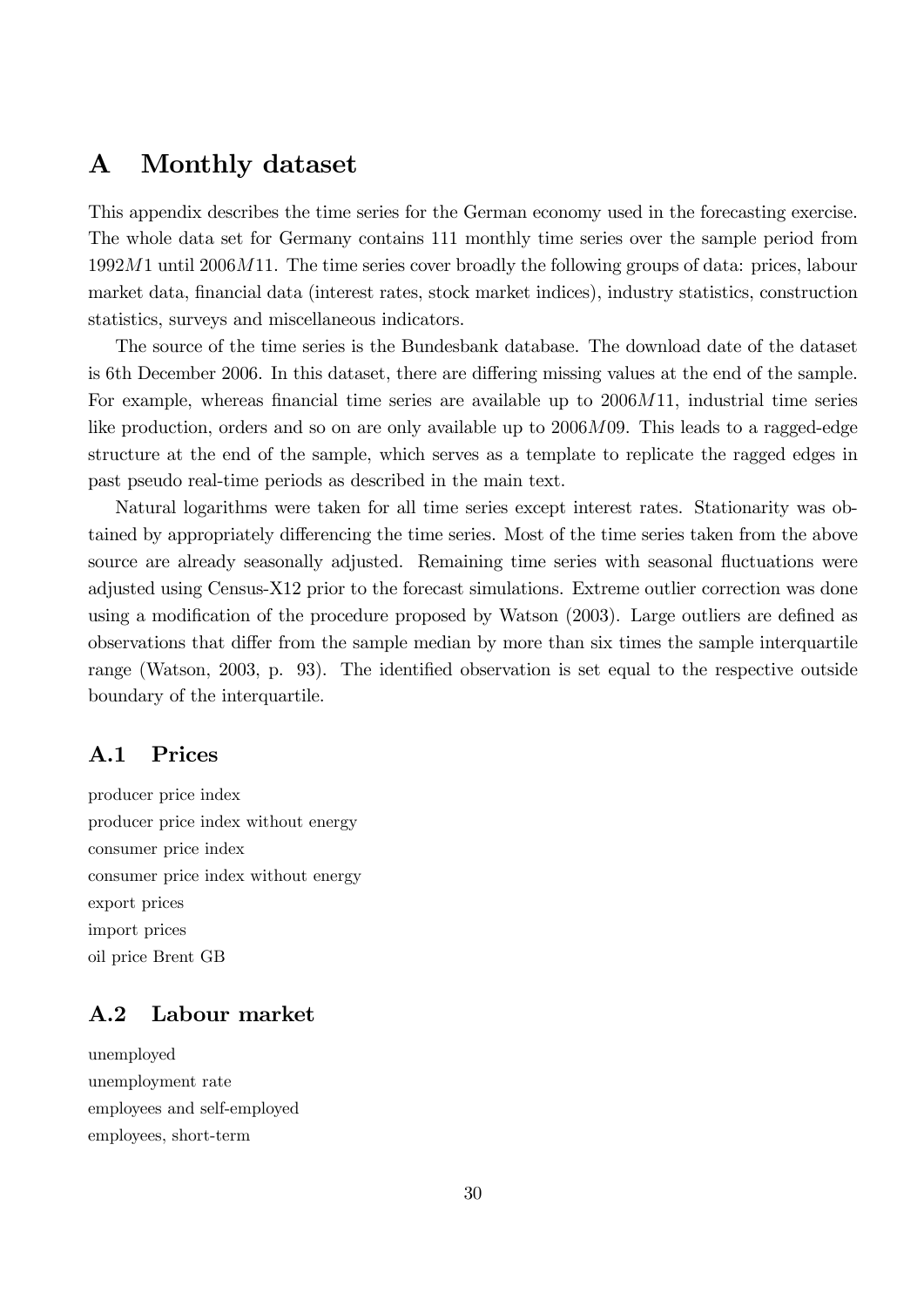productivity, per employee productivity, per hour wages and salaries per employee wages and salaries per hour vacancies

#### A.3 Interest rates, stock market indices

money market rate, overnight deposits money market rate, 1 month deposits

money market rate, 3 months deposits bond yields on public and non-public long term bonds with average maturity from 1 to 2 years bond yields on public and non-public long term bonds with average maturity from 5 to 6 years bond yields on public and non-public long term bonds with average maturity from 9 to 10 years yield spread: bond yields with maturity from 1 to 2 years minus 3 months money market rate yield spread: bond yields with maturity from 5 to 6 years minus 3 months money market rate yield spread: bond yields with maturity from 9 to 10 years minus 3 months money market rate CDAX share price index DAX German share index REX German bond index exchange rate US dollar/Deutsche Mark indicator of the German economy's price competitiveness against 19 industrial countries based on consumer prices monetary aggregate M1 monetary aggregate M2 monetary aggregate M3

### A.4 Manufacturing turnover, production and received orders

production: intermediate goods industry production: capital goods industry production: durable and non-durable consumer goods industry production: mechanical engineering production: electrical engineering production: vehicle engineering export turnover: intermediate goods industry domestic turnover: intermediate goods industry export turnover: capital goods industry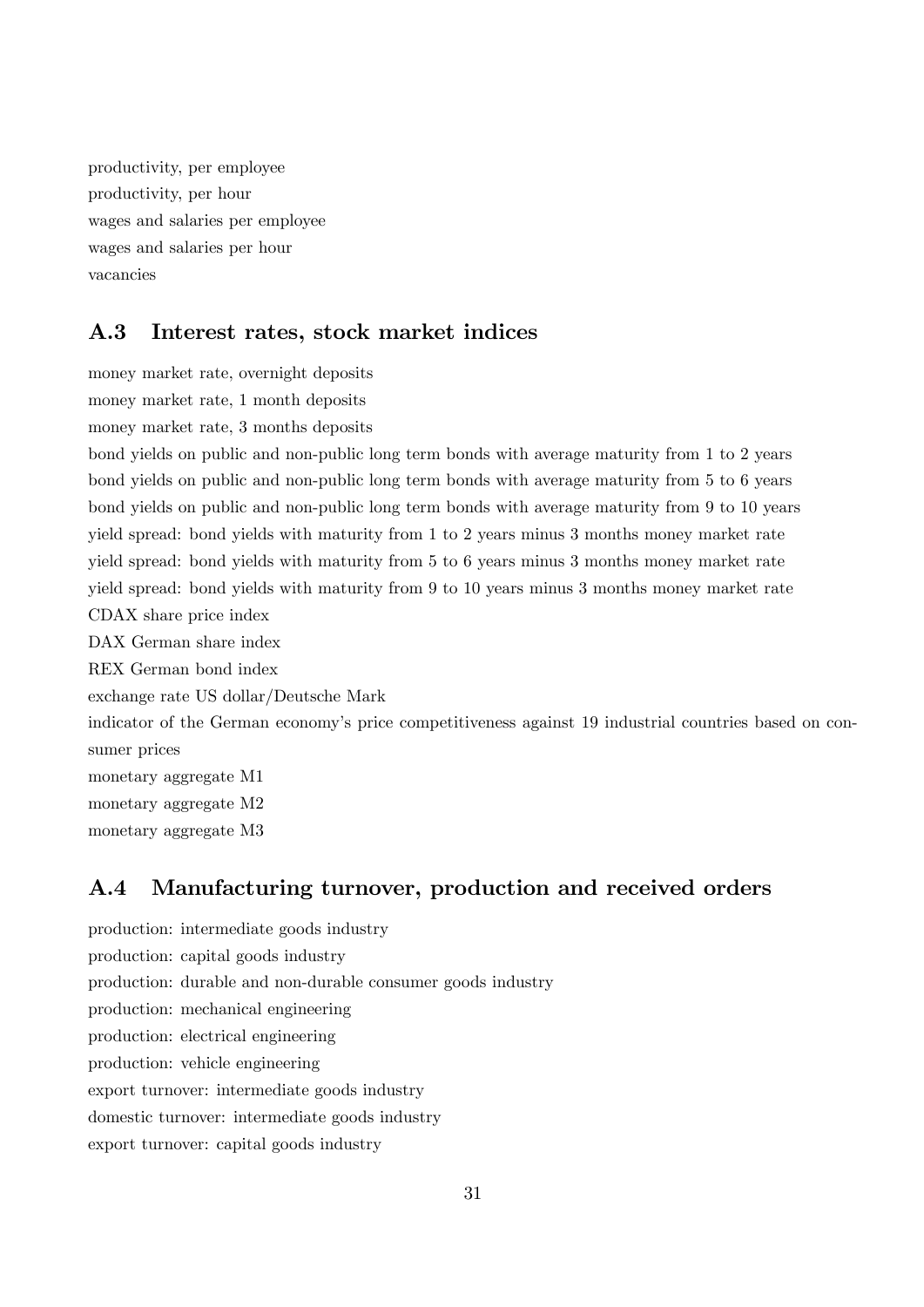domestic turnover: capital goods industry export turnover: durable and non-durable consumer goods industry domestic turnover: durable and non-durable consumer goods industry export turnover: mechanical engineering domestic turnover: mechanical engineering export turnover: electrical engineering industry domestic turnover: electrical engineering industry export turnover: vehicle engineering industry domestic turnover: vehicle engineering industry orders received by the intermediate goods industry from the domestic market orders received by the intermediate goods industry from abroad orders received by the capital goods industry from the domestic market orders received by the capital goods industry from abroad orders received by the consumer goods industry from the domestic market orders received by the consumer goods industry from abroad orders received by the mechanical engineering industry from the domestic market orders received by the mechanical engineering industry from abroad orders received by the electrical engineering industry from the domestic market orders received by the electrical engineering industry from abroad orders received by the vehicle engineering industry from the domestic market orders received by the vehicle engineering industry from abroad industrial production

### A.5 Construction

orders received by the construction sector: building construction orders received by the construction sector: civil engineering orders received by the construction sector: residential building orders received by the construction sector: non-residential building construction man-hours worked in building construction man-hours worked in civil engineering man-hours worked in residential building man-hours worked in industrial building man-hours worked in public building turnover: building construction turnover: civil engineering turnover: residential building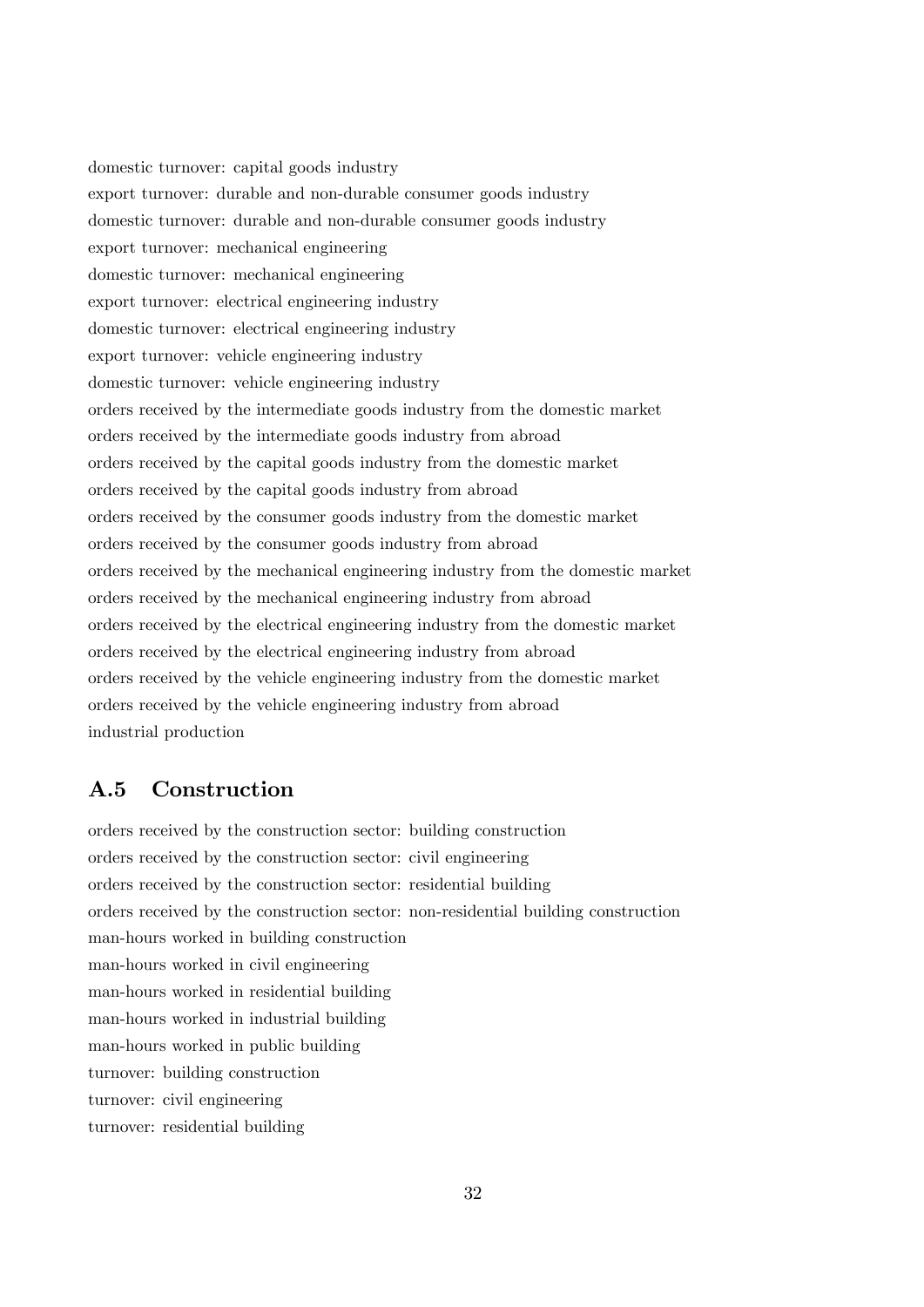turnover: industrial building turnover: public building production in the construction sector

#### A.6 Surveys

ifo surveys: business situation: capital goods producers ifo surveys: business situation: producers durable consumer goods ifo surveys: business situation: producers non-durable consumer goods ifo surveys: business situation: retail trade ifo surveys: business situation: wholesale trade ifo surveys: business expectations for the next six months: producers capital goods ifo surveys: business expectations for next six months: producers durable consumer goods ifo surveys: business expectations for next six months: producers non-durable consumer goods ifo surveys: business expectations for next six months: retail trade ifo surveys: business expectations for next six months: wholesale trade ifo surveys: stocks of Önished goods: producers of capital goods ifo surveys: stocks of Önished goods: producers of durable consumer goods ifo surveys: stocks of finished goods: producers of non-durable consumer goods GfK consumer surveys: income expectations GfK consumer surveys: business cycle expectations GfK consumer surveys: propensity to consume: consumer climate GfK consumer surveys: price expectations ZEW financial market survey: business cycle expectations

#### A.7 Miscellaneous indicators

current account: exports current account: imports current account: services import current account: services export current account: transfers from abroad current account: transfers to foreign countries HWWA raw material price index HWWA raw material price index without energy HWWA raw material price index: industrial raw materials HWWA raw material price index: energy industrial raw materials new car registrations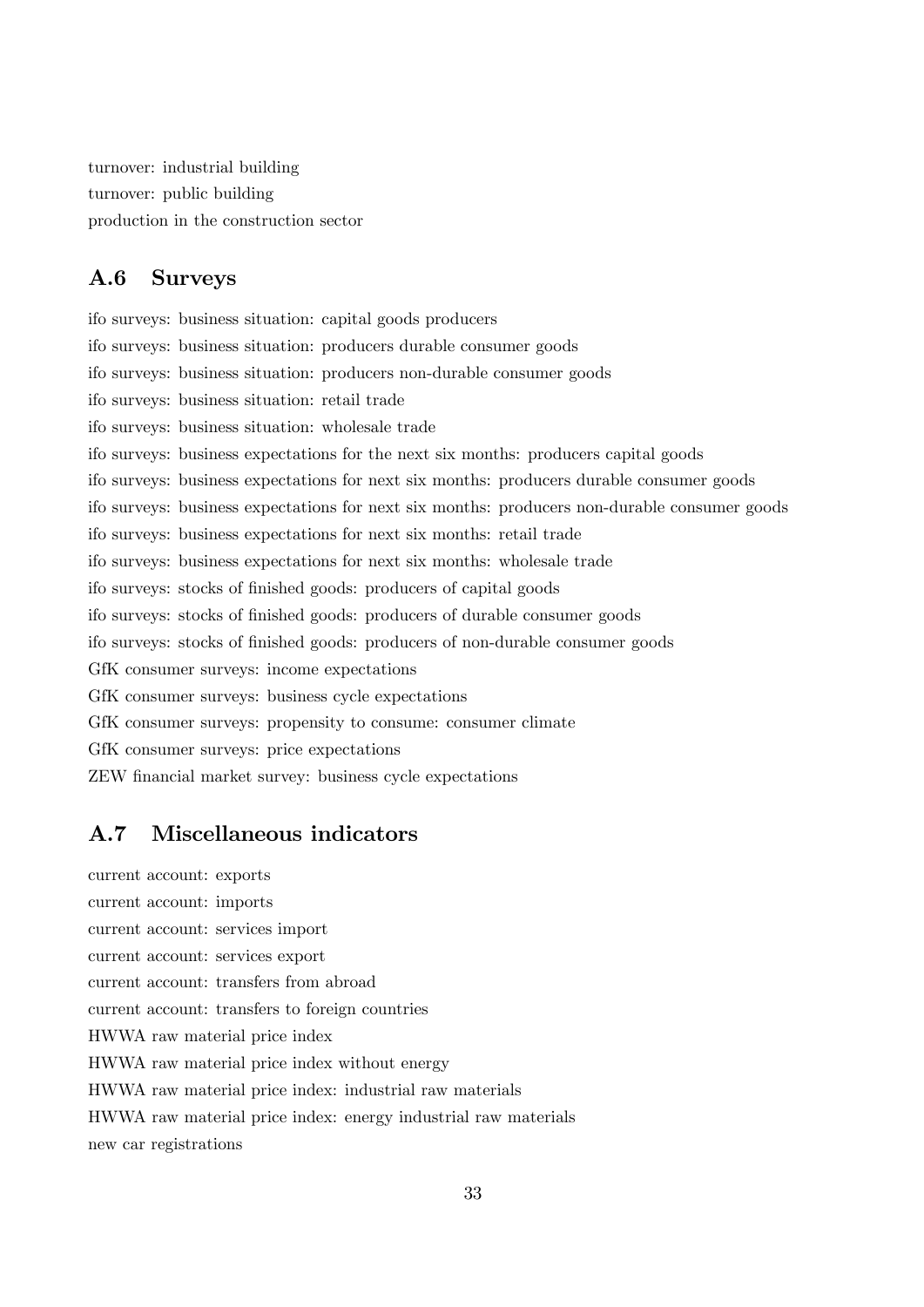new car registrations by private owners retail sales turnover

## B Nowcast results for different specifications of the factor models

This section presents nowcast and forecast results for different specifications of the factor models in terms of different numbers of static factors  $r$  and dynamic shocks  $q$ . Of course, estimation of the factors based on vertically realigned data and dynamic PCA (VA-DPCA) requires specification of both q and r, whereas the number of static factors r is the only auxiliary parameter for the factors that are estimated with the EM algorithm together with static PCA (EM-PCA). The factors estimated in the state-space model approach with the Kalman smoother (KFS-PCA) require specifying q and  $r$ . To check the sensitivity of the results with respect to the number of factors and shocks, we follow two specification schemes: Firstly, we compare fixed specifications, and, secondly, we employ information criteria for model specification.

Regarding the MIDAS projection, we report only results based on MIDAS-U0, which performs well compared with the other projections. Results are not shown for the other projections, as they lead to very similar conclusions.

#### B.1 Fixed specifications and information criteria

Concerning fixed specifications, we consider many combinations of the auxiliary parameters, as they can heavily influence the model's forecast performance, see Boivin an  $Ng(2005)$  for a discussion. In our application, we consider a maximum number of static factors of  $r = 6$  and dynamic factors  $q \leq 3$ , and compute results for all possible combinations of the parameters. We considered also results for  $3 < q \leq r$ , but this didn't lead, in general, to improvements in nowcast performance, and we do not provide the results here.

Regarding the sensitivity analysis based on information criteria, we apply the ones proposed by Bai and Ng (2002, 2007). In particular, for the number of static factors, we adopt the  $IC_{p2}$ criterion of Bai and Ng (2002)

$$
IC_{p2}(r) = \ln(V(r, \mathbf{F})) + r\left(\frac{N + T_m}{NT_m}\right) \ln(\min\{N, T_m\}).
$$
\n(19)

The information criterion reflects the trade-off between goodness-of-fit and overfitting. The first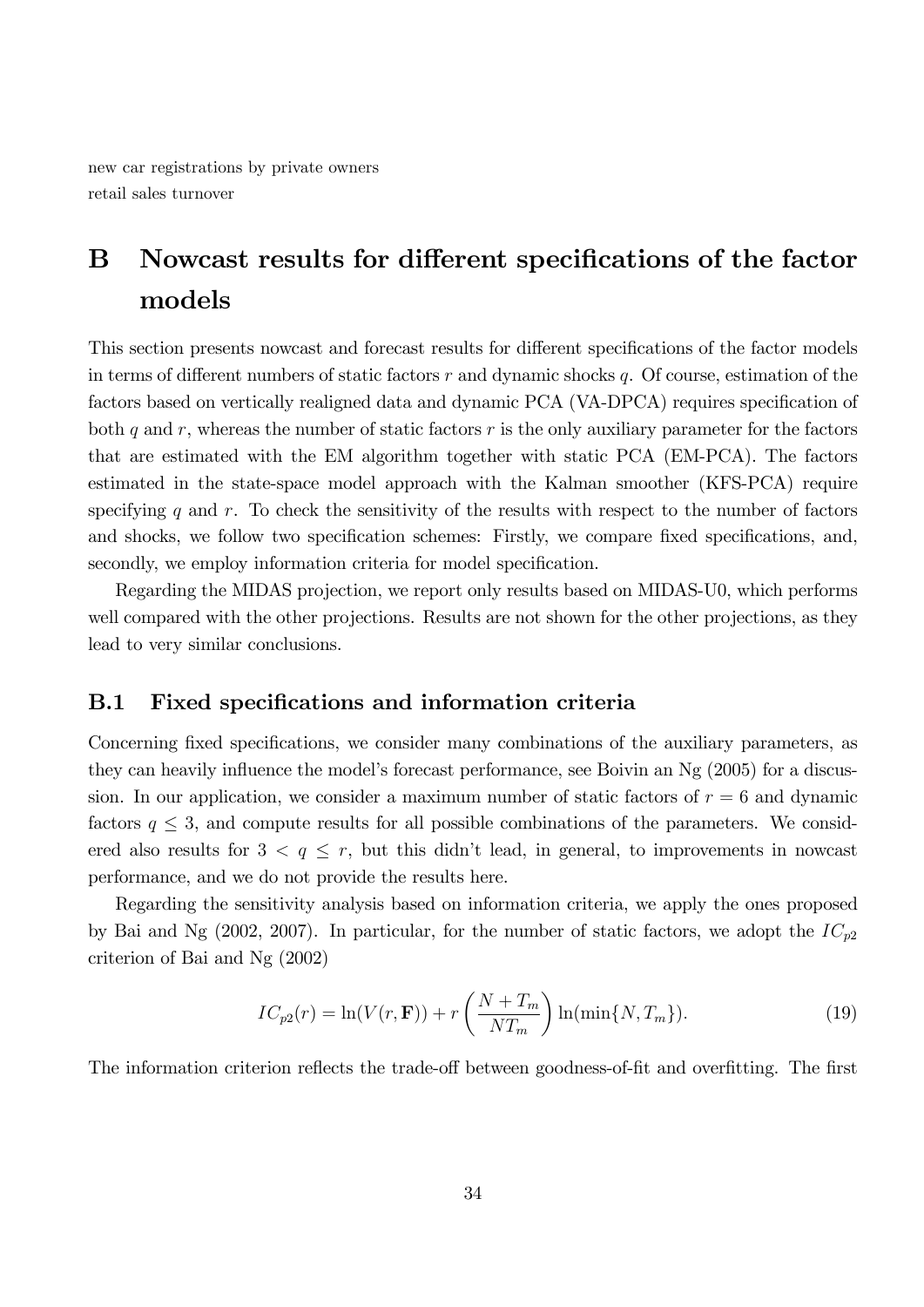term on the right-hand side shows the goodness-of-fit, which is given by the residual sum of squares

$$
V(r, \mathbf{F}) = \frac{1}{NT_m} \sum_{i=1}^{N} \sum_{t_m=1}^{T_m} (x_{i, t_m} - \mathbf{\Lambda}_i \mathbf{F}_{t_m})^2,
$$
\n(20)

and depends on the estimates of the static factors and the number of factors. The residuals are given by  $x_{i,t_m} - \Lambda_i \mathbf{F}_{t_m}$ , where  $\Lambda_i$  is a  $(1 \times r)$  dimensional row vector of the parameter matrix  $\Lambda$  of the static model, see (1) in the main text. If the number of factors  $r$  is increased, the variance of the factors increases, too, and the sum of squared residuals decreases. Hence, the information criteria have to be minimised in order to determine the number of factors. The penalty for overfitting, which is the second term on the right-hand side behind  $r$  in (19), is an increasing function of the cross-section size N and time series length  $T_m$ . In empirical applications, one has to fix a maximum number of factors, say  $r_{\text{max}}$ , and estimate the model for all number of factors  $r = 1, \ldots, r_{\text{max}}$ . The optimal number of factors minimises  $IC_{p2}$ . In the forecast comparison, we set  $r_{\text{max}} = 6$ . Note that  $T_m$  in  $IC_{p2}$  above is the time series sample size of the recursive subsample.

The number of dynamic shocks  $q$  for dynamic PCA estimation of the factors and the statespace model is determined by the information criterion proposed by Bai and Ng (2007). This criterion takes the estimated static factors as given, and estimates a VAR of lag order  $p$  on these factors, where  $p$  is determined by the Bayesian information criterion (BIC). Then, a spectral decomposition of the  $(r \times r)$  residual covariance matrix  $\Gamma_u$  is computed, and  $\hat{c}_j$  is the j-th ordered eigenvalue, where  $\hat{c}_1 > \hat{c}_2 \geq \ldots \geq \hat{c}_r \geq 0$ . Compute

$$
\widehat{D}_k = \left(\frac{\widehat{c}_{k+1}}{\sum_{j=1}^r \widehat{c}_j}\right)^{1/2} \tag{21}
$$

for  $k = 1, \ldots, r-1$ . Each  $\widehat{D}_k$  is a measure of the marginal contribution of the respective eigenvalue, and under the assumption rank  $(\widehat{\mathbf{\Gamma}}_u) = q, c_k = 0$  for  $k > q$ . Bai and Ng (2007) show that  $\widehat{D}_k$ converges to zero for  $k \geq q$ . In applications, the set of admissible numbers of dynamic factors is chosen by a boundary according to  $\mathcal{K} = \{k : \overline{D}_k < m/\min[N^{2/5}, T^{2/5}]\}\.$  We use  $m = 1.0$ , following the Monte Carlo results in Bai and Ng (2007). Finally, the number of dynamic factors is given by  $\widehat{q}^{BN} = \min\{k \in \mathcal{K}\}.$ 

In the tables below, the information criteria for  $r$  and  $q$  are applied recursively. Thus, the specifications can change over time in contrast to the specification with fixed numbers of factors and dynamic shocks.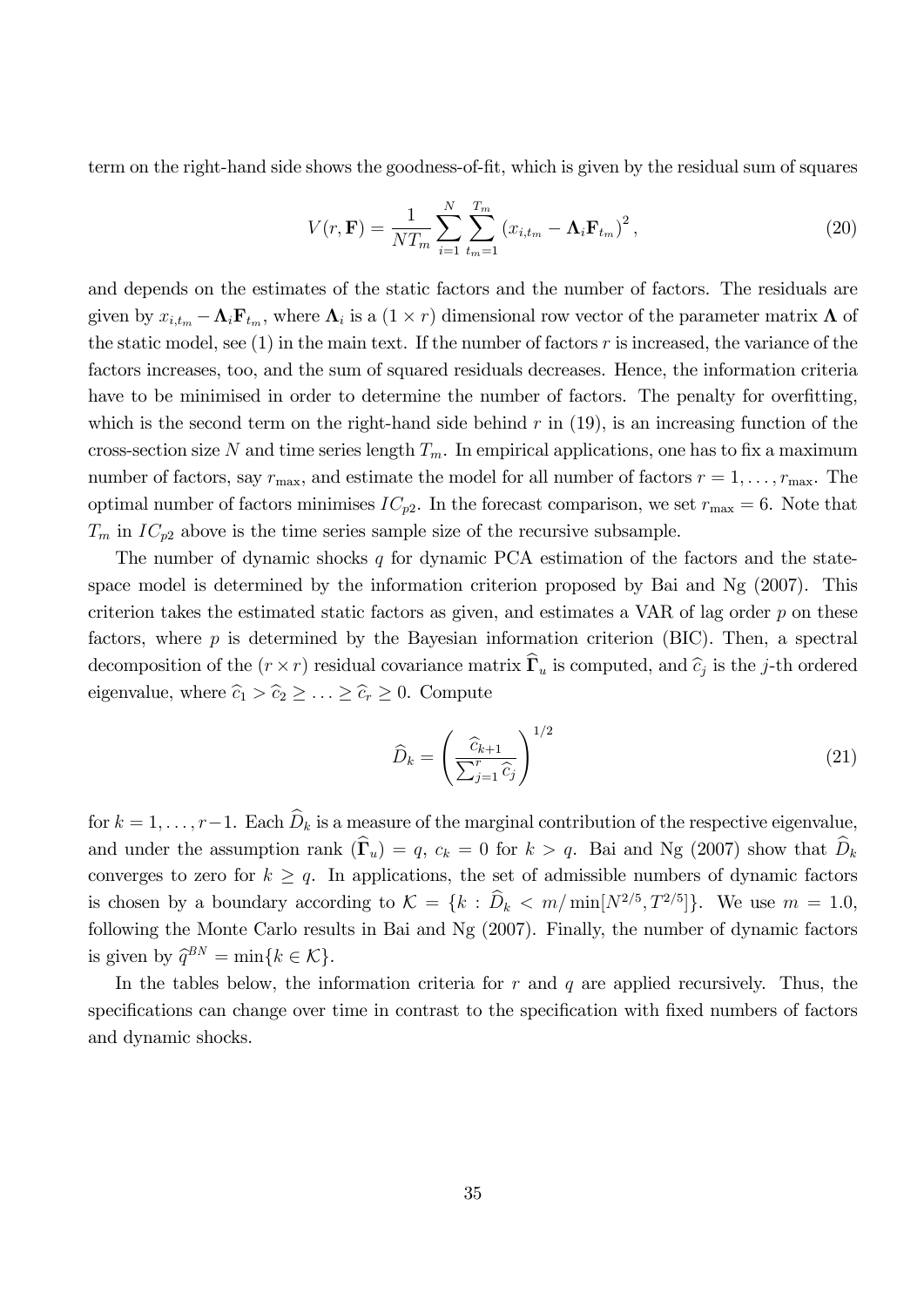#### B.2 Empirical results for the different factor models

Table 7 shows the nowcast results for different numbers of factors for the factors based on vertically realigned data and dynamic PCA (VA-DPCA) and MIDAS-U0 projection. In general, now- and forecasts with fewer factors r and a smaller number of shocks q are doing better than higherdimensional model nowcasts for all the three MIDAS projections. For  $r \geq 3$ , most of the now- and forecasts are uninformative. Considering models whose performance is relatively stable across the horizons, models with  $r = 1$ ,  $q = 1$  and  $r = 2$ ,  $q = 1, 2$  do best in terms of ranking. Information criteria also do well in selecting models with high-ranking nowcast accuracy.

Table 8 shows the nowcast results for different numbers of static factors for the factors based on the EM algorithm and static PCA (EM-PCA). The results show, that in almost all of the cases,  $r = 1$  is the best-performing specification. With a few exceptions, where  $r = 2$  performs better,  $r = 1$  has the most stable now- and forecast performance across horizons  $h_m$ . Information criteria tend to perform badly.

Table 9 shows the nowcast results for different numbers of factors for the state-space model approach with the Kalman smoother to estimate factors (KFS-PCA). The specification  $r = 1$  and  $q = 1$  is doing well for the nowcast. With  $r = 2$  and  $q = 1$  or  $q = 2$ , KFS-PCA also performs well, in some cases better than  $r = 1$ . Models specified using information criteria perform in most of the cases worse than models with only a few factors. Furthermore, the relative MSE to GDP variance is in almost all the cases larger than one, indicating uninformative now- and forecasts.

#### B.3 Summary of the comparison of specifications

The results of the sensitivity analysis lead to a clear-cut conclusion: If the number of factors is fixed larger than two, the now- and forecasts have in most of the cases no information content. Moreover, the information criteria select models, that have in most of the cases a poor performance, with the exception of the VA-DPCA factors. All the different factor models perform best with  $r = 1$  or  $r = 2$ . As the results do not differ substantially across these specifications, in the main text we concentrate on the case  $r = 1$  and  $q = 1$ .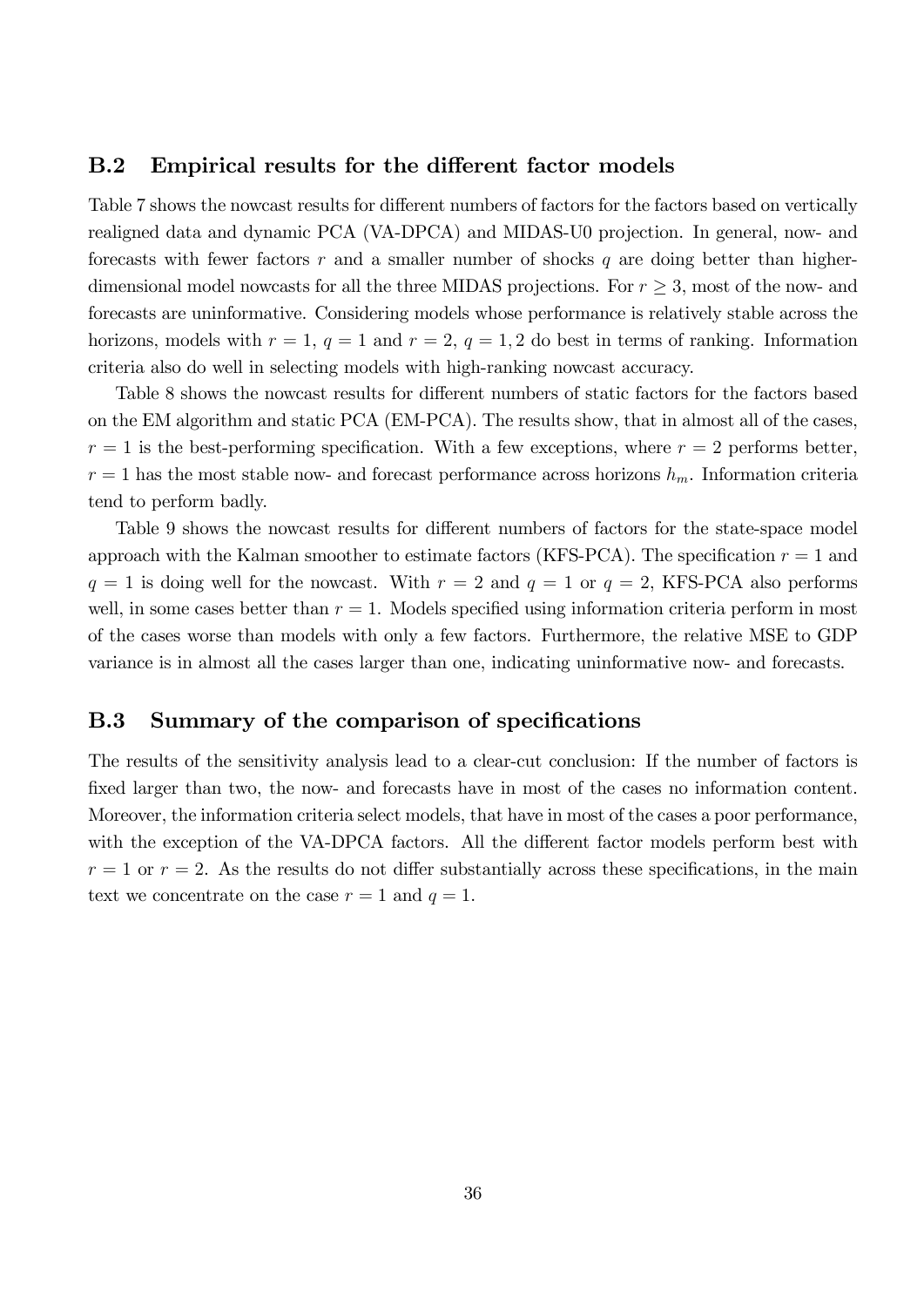Table 7: Nowcast and forecast results for VA-DPCA factors and MIDAS-U0 for different numbers of static and dynamic factors  $r$  and  $q$  as well as information criteria selection, MSE relative to GDP variance and ranking

|               |                |                         | nowcast          |                  |                  | forecast         |                  | forecast       |                  |                  |  |
|---------------|----------------|-------------------------|------------------|------------------|------------------|------------------|------------------|----------------|------------------|------------------|--|
|               |                |                         | current quarter  |                  |                  | 1 quarter        |                  |                | 2 quarters       |                  |  |
|               | horizon $h_m$  | $\mathbf{1}$            | $\boldsymbol{2}$ | 3                | 4                | $\overline{5}$   | 6                | 7              | 8                | 9                |  |
|               |                |                         |                  |                  |                  |                  |                  |                |                  |                  |  |
| 1.a. MIDAS-U0 | $r=1, q=1$     | 0.71                    | 0.86             | 0.89             | $0.90\,$         | $1.05\,$         | 0.98             | $1.05\,$       | 1.09             | 1.12             |  |
|               | $r = 2, q = 1$ | 0.75                    | 0.82             | 0.87             | 0.78             | 1.01             | 0.94             | 1.28           | $1.13\,$         | $1.15\,$         |  |
|               | $r = 2, q = 2$ | 0.76                    | 0.83             | 0.88             | 0.80             | 1.02             | 0.96             | 1.30           | 1.14             | 1.15             |  |
|               | $r = 3, q = 1$ | 0.75                    | 0.89             | 0.96             | 0.87             | 1.13             | 0.88             | 1.54           | 1.17             | 1.11             |  |
|               | $r = 3, q = 2$ | 0.72                    | 0.87             | 0.89             | 0.82             | 1.02             | 0.87             | 1.46           | 1.11             | 1.00             |  |
|               | $r = 3, q = 3$ | $0.75\,$                | 0.86             | 0.89             | 0.84             | 1.06             | 0.95             | 1.64           | 1.16             | 1.08             |  |
|               | $r = 4, q = 1$ | 0.85                    | 0.93             | 1.08             | 1.08             | 1.16             | 1.22             | 1.50           | 1.25             | 1.17             |  |
|               | $r = 4, q = 2$ | 0.74                    | 0.87             | 1.13             | 0.83             | 1.08             | $1.02\,$         | 1.48           | 1.37             | 1.38             |  |
|               | $r = 4, q = 3$ | 0.82                    | 1.03             | 1.20             | 0.92             | 1.17             | 1.31             | 1.59           | 1.34             | 1.37             |  |
|               | $r = 5, q = 1$ | 0.86                    | 1.11             | 1.20             | 1.09             | 1.13             | 1.19             | 1.52           | 1.25             | 1.06             |  |
|               | $r = 5, q = 2$ | $0.83\,$                | $1.23\,$         | 1.10             | 1.05             | 1.13             | 1.24             | 1.51           | 1.55             | 1.17             |  |
|               | $r = 5, q = 3$ | 0.83                    | 0.97             | 1.29             | 1.20             | 1.17             | 1.22             | 1.69           | 1.34             | 1.14             |  |
|               | $r = 6, q = 1$ | 0.92                    | 1.15             | 1.22             | 1.12             | 1.10             | 1.03             | 1.59           | 1.02             | 1.20             |  |
|               | $r = 6, q = 2$ | $\rm 0.91$              | $1.31\,$         | 1.34             | $1.28\,$         | 1.29             | 1.26             | 1.82           | 1.59             | 1.90             |  |
|               | $r = 6, q = 3$ | 0.91                    | 1.34             | 1.15             | $1.11\,$         | 1.11             | 1.63             | 1.96           | 1.59             | 1.37             |  |
|               | IC             | 0.70                    | 0.89             | 0.89             | $0.82\,$         | 1.03             | $\rm 0.93$       | 1.56           | 1.15             | 1.05             |  |
| 1.b. Ranking  | $r=1, q=1$     | $\overline{2}$          | $\overline{4}$   | $\overline{4}$   | $8\,$            | $\bf 5$          | 7                | $\mathbf{1}$   | $\overline{2}$   | $\;6\;$          |  |
|               | $r = 2, q = 1$ | $\,6$                   | $\,1$            | $\mathbf{1}$     | $\mathbf{1}$     | $\mathbf{1}$     | $\overline{4}$   | $\overline{2}$ | $\overline{4}$   | $\boldsymbol{9}$ |  |
|               | $r = 2, q = 2$ | $8\,$                   | $\overline{2}$   | $\sqrt{2}$       | $\overline{2}$   | 3                | $\,6$            | $\sqrt{3}$     | $\bf 5$          | $8\,$            |  |
|               | $r = 3, q = 1$ | $\overline{5}$          | $\overline{7}$   | $\overline{7}$   | $\overline{7}$   | 11               | $\overline{2}$   | $\overline{9}$ | 8                | $\overline{5}$   |  |
|               | $r = 3, q = 2$ | 3                       | $\,$ 6 $\,$      | 3                | 3                | $\sqrt{2}$       | $\mathbf{1}$     | $\overline{4}$ | $\sqrt{3}$       | $\mathbf{1}$     |  |
|               | $r = 3, q = 3$ | $\overline{\mathbf{7}}$ | 3                | $\,6$            | $\,6$            | $\,6$            | $\mathbf 5$      | 13             | $\,7$            | $\overline{4}$   |  |
|               | $r = 4, q = 1$ | 12                      | $\boldsymbol{9}$ | $8\,$            | 11               | 13               | 12               | $\,6$          | $\boldsymbol{9}$ | 11               |  |
|               | $r = 4, q = 2$ | $\overline{4}$          | $\overline{5}$   | 10               | $\bf 5$          | $\,7$            | $8\,$            | $\bf 5$        | 13               | 15               |  |
|               | $r = 4, q = 3$ | $\boldsymbol{9}$        | 11               | 12               | $\boldsymbol{9}$ | 15               | 15               | 12             | 12               | 14               |  |
|               | $r = 5, q = 1$ | 13                      | 12               | 13               | 12               | 12               | $10\,$           | $8\,$          | $10\,$           | $\boldsymbol{3}$ |  |
|               | $r = 5, q = 2$ | $10\,$                  | 14               | $\boldsymbol{9}$ | 10               | 10               | 13               | $\,7$          | 14               | 10               |  |
|               | $r = 5, q = 3$ | 11                      | $10\,$           | 15               | 15               | 14               | 11               | 14             | 11               | $\,7$            |  |
|               | $r = 6, q = 1$ | 16                      | 13               | 14               | 14               | $8\,$            | $\boldsymbol{9}$ | 11             | $\mathbf{1}$     | 12               |  |
|               | $r = 6, q = 2$ | 15                      | 15               | 16               | 16               | 16               | 14               | 15             | 15               | 16               |  |
|               | $r = 6, q = 3$ | 14                      | 16               | 11               | 13               | $\boldsymbol{9}$ | 16               | 16             | 16               | 13               |  |
|               | $_{IC}$        | $\mathbf{1}$            | $8\,$            | $5\,$            | $\overline{4}$   | $\overline{4}$   | 3                | 10             | $\,6\,$          | $\overline{2}$   |  |

Note: See table 1 in the main text.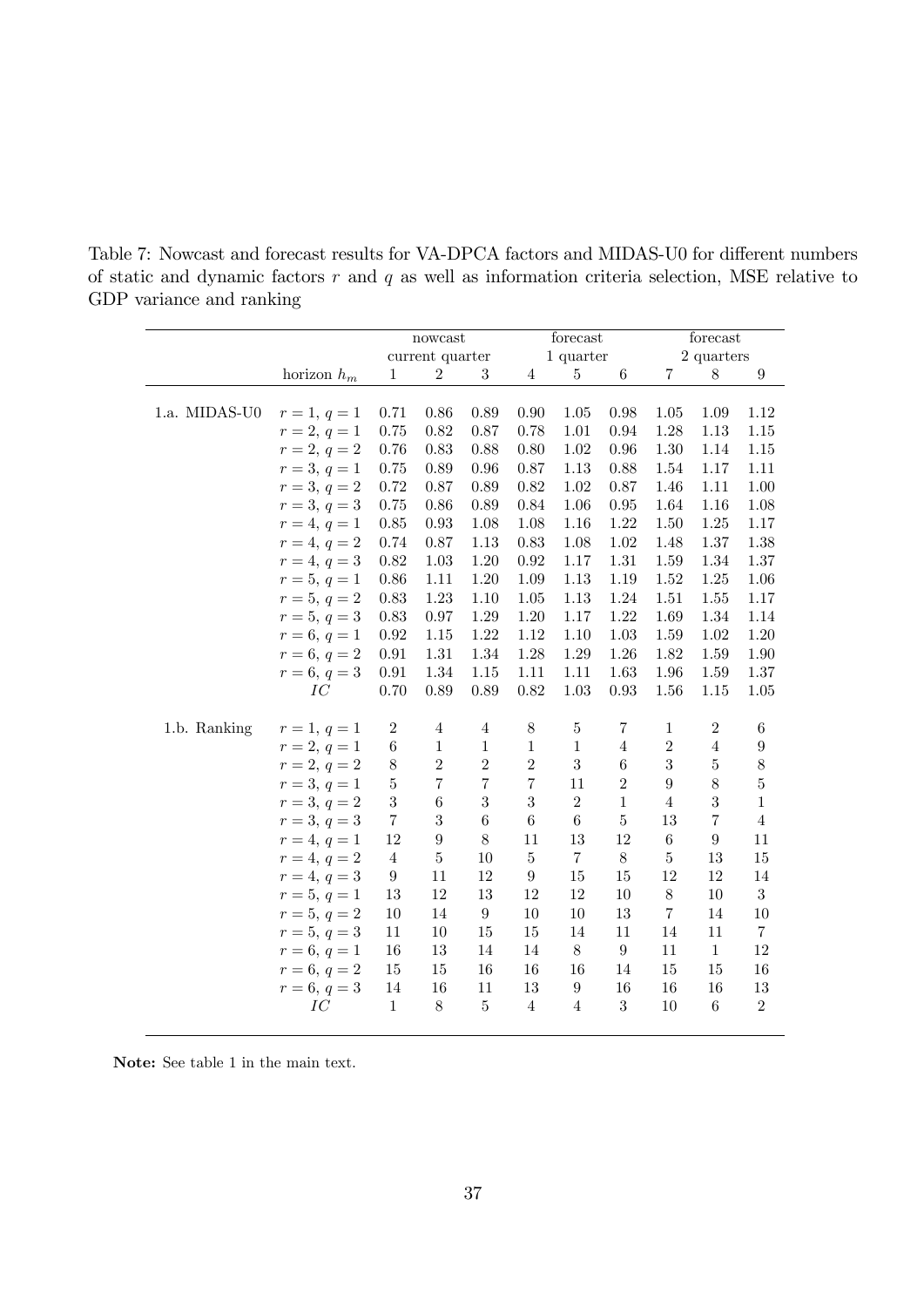Table 8: Nowcast and forecast results for EM-PCA factors and MIDAS-U0 for different numbers of static factors r as well as information criteria selection, MSE relative to GDP variance and ranking

|               |               |                | nowcast         |                |                | forecast       |                | forecast       |                |                |  |
|---------------|---------------|----------------|-----------------|----------------|----------------|----------------|----------------|----------------|----------------|----------------|--|
|               |               |                | current quarter |                |                | 1 quarter      |                | 2 quarters     |                |                |  |
|               | horizon $h_m$ | 1              | $\overline{2}$  | 3              | $\overline{4}$ | 5              | 6              | $\overline{7}$ | 8              | 9              |  |
| 1.a. MIDAS-U0 | $r=1$         | 0.58           | 0.65            | 0.72           | 0.92           | 0.93           | 0.79           | 1.10           | 1.10           | 1.05           |  |
|               | $r=2$         | 0.66           | 1.07            | 0.85           | 0.98           | 0.96           | 0.73           | 1.26           | 1.00           | 2.30           |  |
|               | $r=3$         | 0.65           | 1.19            | 0.80           | 0.88           | 0.95           | 0.86           | 1.31           | 1.15           | 2.27           |  |
|               | $r=4$         | 1.08           | 1.48            | 0.88           | 1.21           | 1.33           | 0.86           | 2.42           | 1.35           | 2.41           |  |
|               | $r=5$         | 1.64           | 1.17            | 1.18           | 1.49           | 1.56           | 1.71           | 2.47           | 1.00           | 3.89           |  |
|               | $r=6$         | 1.23           | 1.18            | 1.74           | 2.15           | 1.41           | 2.16           | 2.25           | 0.95           | 3.76           |  |
|               | IС            | 1.63           | 1.43            | 1.10           | 1.51           | 1.66           | 1.41           | 2.48           | 1.10           | 3.56           |  |
| 1.b. Ranking  | $r=1$         | 1              | 1               | 1              | $\overline{2}$ | 1              | $\overline{2}$ | 1              | $\overline{4}$ | 1              |  |
|               | $r=2$         | 3              | $\overline{2}$  | 3              | 3              | 3              | 1              | $\overline{2}$ | 3              | 3              |  |
|               | $r=3$         | $\overline{2}$ | 5               | $\overline{2}$ | $\mathbf{1}$   | $\overline{2}$ | 3              | 3              | 6              | $\overline{2}$ |  |
|               | $r=4$         | $\overline{4}$ | 7               | $\overline{4}$ | $\overline{4}$ | $\overline{4}$ | $\overline{4}$ | 5              | 7              | $\overline{4}$ |  |
|               | $r=5$         | 7              | 3               | 6              | 5              | 6              | 6              | 6              | $\overline{2}$ | 7              |  |
|               | $r=6$         | 5              | 4               | 7              | $\overline{7}$ | $\overline{5}$ | 7              | 4              | 1              | 6              |  |
|               | IС            | 6              | 6               | 5              | 6              | 7              | 5              | 7              | 5              | 5              |  |

Note: See table 1 in the main text.